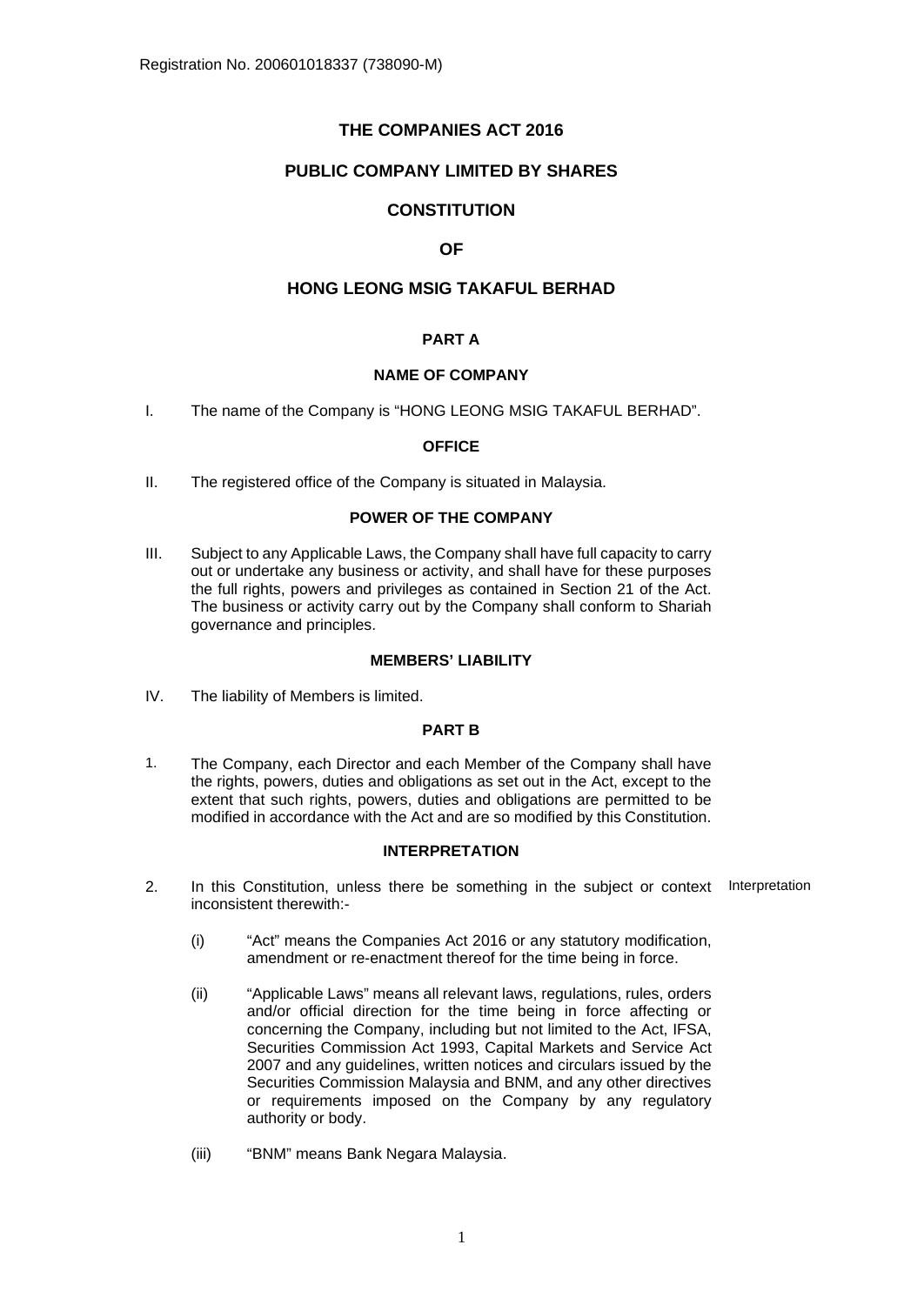- (iv) "Board" means the Board of Directors for the time being of the Company.
- (v) "Company" means HONG LEONG MSIG TAKAFUL BERHAD.
- (vi) "Constitution" means this Constitution or as altered from time to time.
- (vii) "Deadlock" means a situation where any resolution proposed at a meeting of the Directors or of the Members (as the case may be) fails to be passed due to:
	- i. a failure to achieve the required votes for the resolution at three (3) consecutive meetings of the Directors or the Members (as the case may be); or
	- ii. the meeting of the Directors or of the Members (as the case may be) remaining inquorate at a proposed meeting one (1) adjournment thereof.
- (viii) "Directors" means members of the Board for the time being of the Company.
- (ix) "dividend" includes bonus.
- (x) "HLAH" means HLA Holdings Sdn Bhd [Registration No. 200901003214 (846141-D)]
- (xi) "IFSA" means the Islamic Financial Services Act 2013 and any amendments or statutory modifications or replacements thereof for the time being in force.
- (xii) "in writing" or "written" means and includes words printed, lithographed, represented or reproduced in any mode, form or manner, whether in hard copy or in electronic form sent by way of an electronic communication or otherwise in a form that allows the document and/or information to be easily accessible and reproduced into written, electronic or visible form.
- (xiii) "Member" or "Shareholder" or "holder of shares" or any like expression means any person(s) for the time being holding shares in the Company and whose name(s) appear(s) in the Register.
- (xiv) "Member Group" means a Member and its Associates.
- (xv) "MOF" means Minister of Finance.
- (xvi) "month" means calendar month.
- (xvii) "MSI(J)" means Mitsui Sumitomo Insurance Company, Limited, a company formed and governed by the laws of Japan.
- (xviii) "Office" means the registered office for the time being of the Company.
- (xix) "ordinary resolution" has the meaning assigned to it in the Act.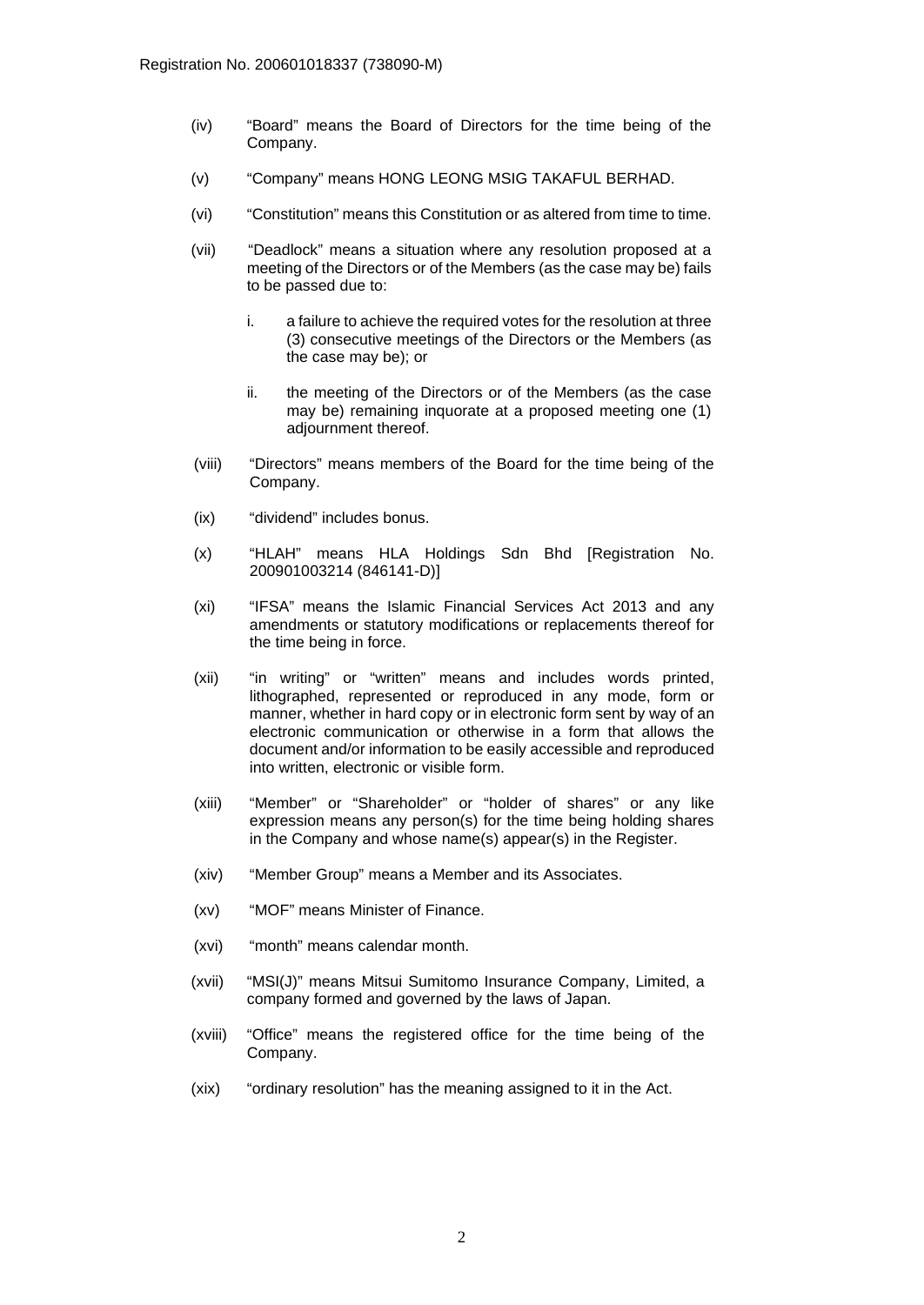- (xx) "Permitted Transferee" means any entity in which sixty six point seven per cent (66.7%) or more of its share capital is held (directly or indirectly) by the ultimate holding company of MSI(J) or HLAH, as the case may be, or which is the ultimate holding company of MSI(J) or HLAH and which holds (directly or indirectly) sixty six point seven per cent (66.7%) or more of MS I(J)'s or HLAH's share capital and which is not engaged in a business which competes with the Company's business. For this purpose, "engaged in a business" means having fifteen per cent (15%) or more equity interest or board representation or management representation in a takaful business.
- (xxi) "Register" means the Register of Members to be kept in pursuance of the Act.
- (xxii) "Registrar" means such person, firm or company which for the time being maintains in Malaysia the Register.
- (xxiii) "Ringgit" means Ringgit Malaysia the currency of Malaysia.
- (xxiv) "Seal" means the common seal of the Company.
- (xxv) "Secretary" means any person or persons appointed to perform the duties of a Company Secretary of the Company and shall include a joint secretary and alternate secretary.
- (xxvi) "shares" means shares in the Company.
- (xxvii) "special resolution" has the meaning assigned to it in the Act.
- (xxviii) "Territory" means Malaysia.
- (xxix) "year" means calendar year.

Any words or expressions in the Act having a special meaning assigned to them in the Act have the same meaning in this Constitution.

Words importing the singular number only, include the plural number and vice versa.

Words importing the masculine gender only, include the feminine gender.

Words denoting persons include body of persons, corporate and unincorporated.

All dealings and businesses of the Company will be transacted in accordance with Islamic principles, rules and practices.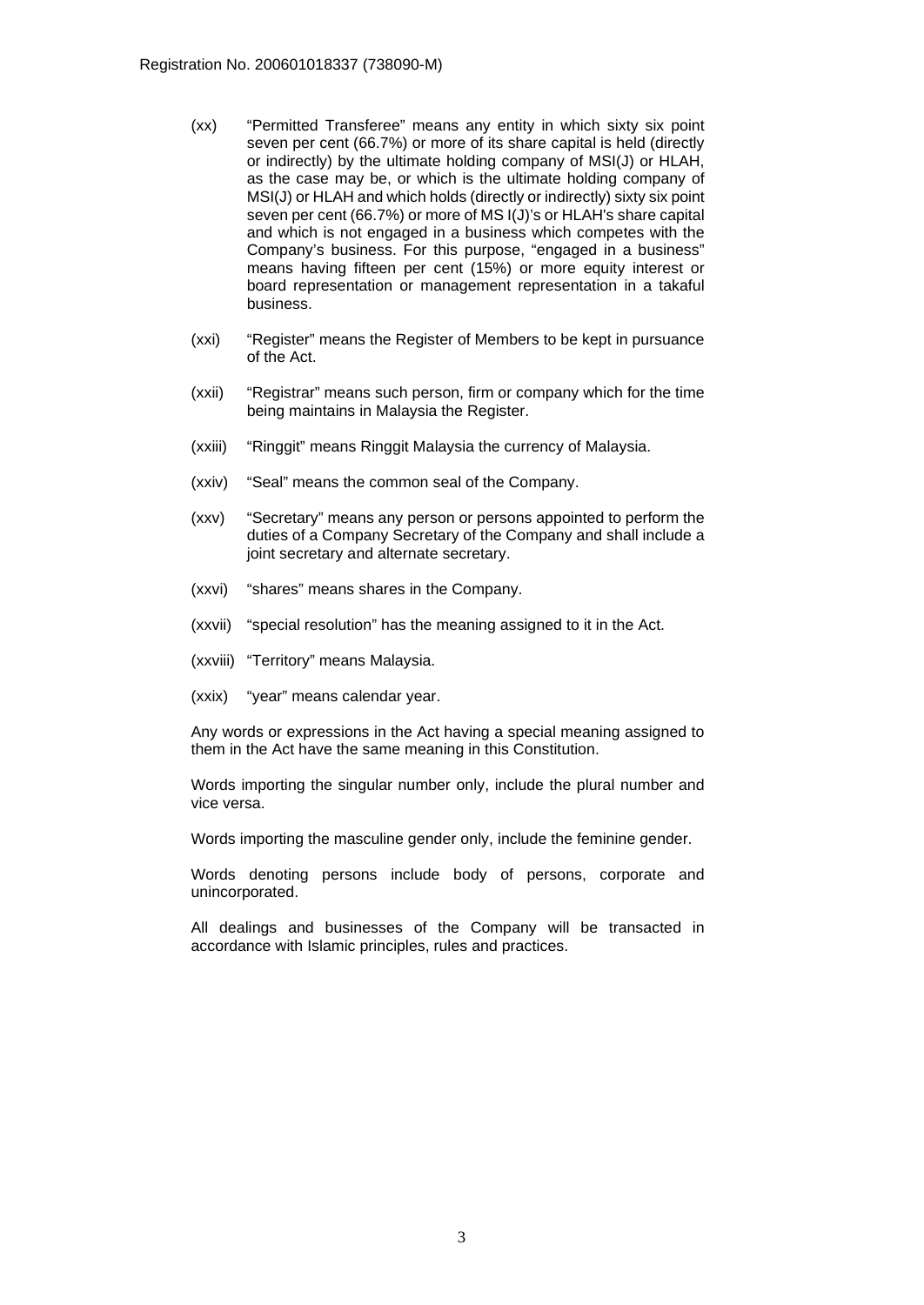#### **CONVERSION OF SHARES INTO STOCK**

- 3. (a) The Company may by ordinary resolution convert any paid-up shares into stock and may convert any stock into paid-up shares of any number. When any shares have been converted into stock, the several holders of such stock may, thenceforth, transfer their respective interests therein or any part of such interests, in the same manner and subject to the same regulations as and subject to which fully paid-up shares in the Company's capital may be transferred, or as near thereto as circumstances will admit. But the Directors may from time to time, if they think fit, fix the minimum amount of stock transferable, and direct that fractions of a Ringgit shall not be dealt with, but with power, nevertheless, at their discretion to waive such rules in any particular case.
	- (b) The stock shall, according to the amount of the stock held by the holders, confer on the holders thereof respectively the same rights, privileges and advantages with regards to dividends, voting at meetings of the Company, and for other purposes, as if the holders held the shares from which the stock arose, but so that none of such privileges or advantages, except the participation in the dividends and profits of the Company, and in the assets of the Company on a winding up, shall be conferred by any such part of stock which would not, if existing shares have conferred that privilege or advantage. Save as aforesaid, all the provisions herein contained shall, as far as circumstances will admit, apply to stock as well as to shares.

#### **SHARES**

- 4. The shares taken by the subscribers to the Constitution shall be duly issued by the Directors. Subject as aforesaid, the shares shall be under the control of the Directors who may, subject to this Constitution and the Act allot and issue the same to such persons on such terms and conditions and at such time as the Directors think fit and with full power to give to any person the call on any shares for such consideration as the Directors think fit. Shares under control of Directors
- 5. If, by the conditions of allotment of any share, the whole or part of the amount of issue price thereof shall be payable by instalments every such instalment shall, when due, be paid to the Company by the person who for the time being and from time to time shall be the registered holder of the share, or his legal personal representatives.
- 6. No person shall exercise any rights of a Member until his name shall have been entered in the Register of Members and shall have paid all calls and other moneys for the time being due and payable on any share held by him whether alone or jointly with any other person. Exercise of rights of Members
- 7. No person shall be recognised by the Company as holding any share upon any trust, or assignment and the Company shall not be bound by or required to recognise any equitable, contingent, future, or partial interest in any share or any right whatsoever in respect of any share other than an absolute right to the entirety thereof in the registered holder, except as by this Constitution otherwise expressly provided or as by the Act or pursuant to any order of Court.

Conversion of shares into stock

Share paid by instalments

No trusts recognised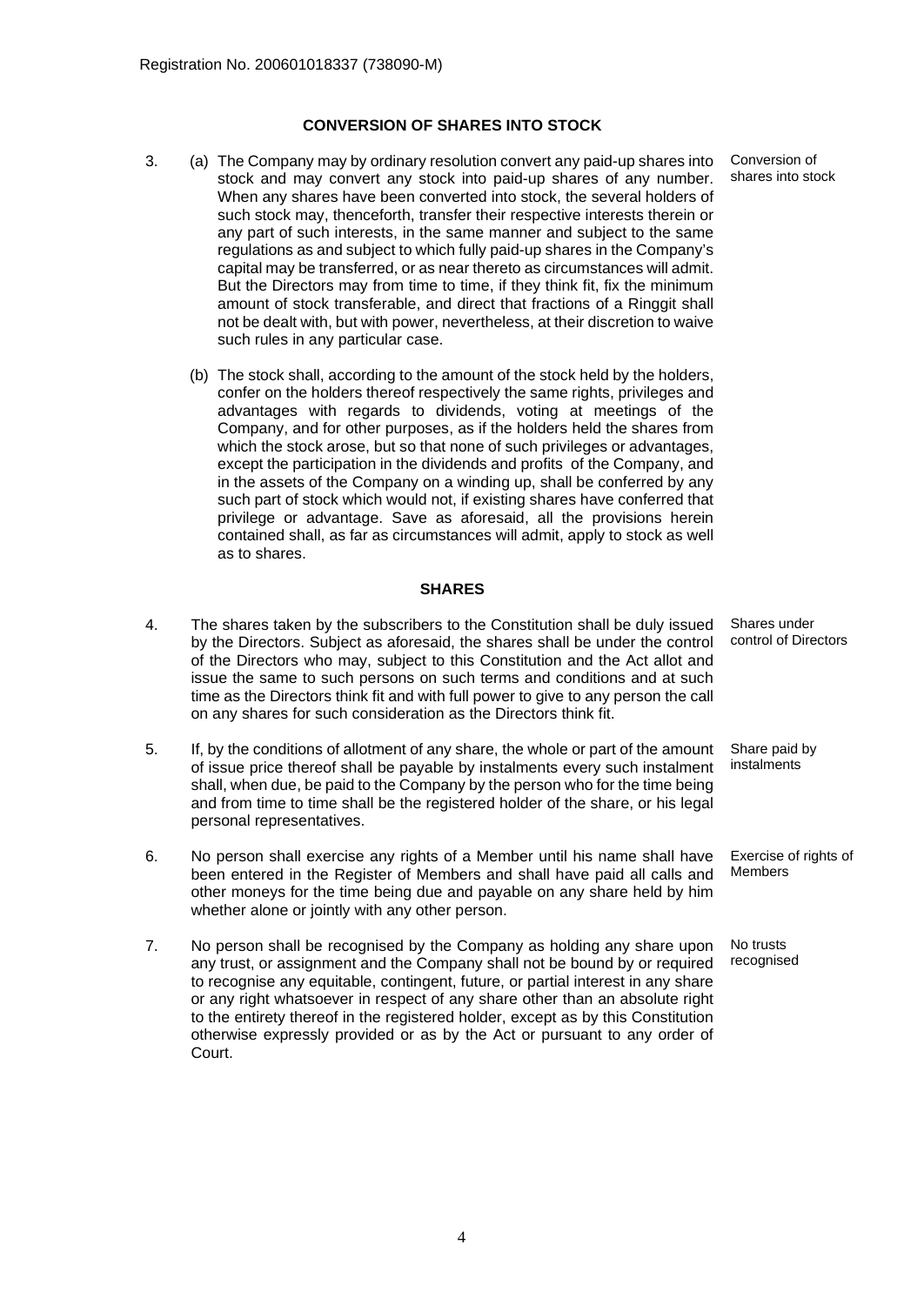- 8. In addition to all other powers of paying commissions, the Company may exercise the powers conferred by Section 80 of the Act of applying its shares or cash, either directly or indirectly, in paying commissions to persons for the purpose of subscribing or agreeing to subscribe or procuring or agreeing to procure shares of the Company, provided that the rate per cent or the amount of the commission paid or agreed to be paid and the number of shares which a person has agreed for commission to subscribe shall be disclosed in the manner required by the Act and the payment of commission shall not exceed 10 percent of the price at which the shares in respect whereof the commission is paid are issued or an amount equivalent thereto. The Company (or the Board on behalf of the Company) may also on any issue of the shares pay such brokerage as may be lawful.
- 9. Subject to Shariah principles, where any shares are issued for the purpose of raising money to defray the expenses of the construction of any works or buildings or the provision of any plant which cannot be made profitable for a long period, the Company may pay returns on the amount of such share capital as is for the time being paid up for the period and subject to the conditions and restrictions mentioned in Section 130 of the Act, and charge the returns paid to share capital as part of the cost of the construction or provision.

## **SHARIAH COMMITTEE**

10. The Board shall establish a Shariah Committee in accordance with any applicable written law and/or guidelines (including any guidelines issued by BNM from time to time) on the matter, whose members are made up of qualified persons as may be approved by the BNM to advise the Company on the operations, affairs and activities of its takaful businesses in order to ensure that they are in compliance with Shariah.

#### **DISPOSAL OF SHARES OF MEMBERS WHOSE WHEREABOUTS UNKNOWN**

- 11. If by the exercise of reasonable diligence the Company is unable to discover the whereabouts of a Member for a period of not less than ten (10) years from the date that the Company is first unable to trace such Member the Company may cause an advertisement to be published in a newspaper circulating in the place shown in the Register of Members as the address of the Member stating that the Company after the expiration of thirty (30) days from the date of the advertisement intends to transfer the shares to the Minister charged with responsibility for finance.
- 12. If after the expiration of thirty (30) days from the date of the advertisement the whereabouts of the Member remains unknown, the Company may transfer the shares held by the Member in the Company to the Minister charged with responsibility for finance and for that purpose may execute for and on behalf of the Member a transfer of those shares to the Minister charged with responsibility for finance.

Power to pay commission and brokerage

Power to pay returns for share capital

Shariah Committee

Untraceable Members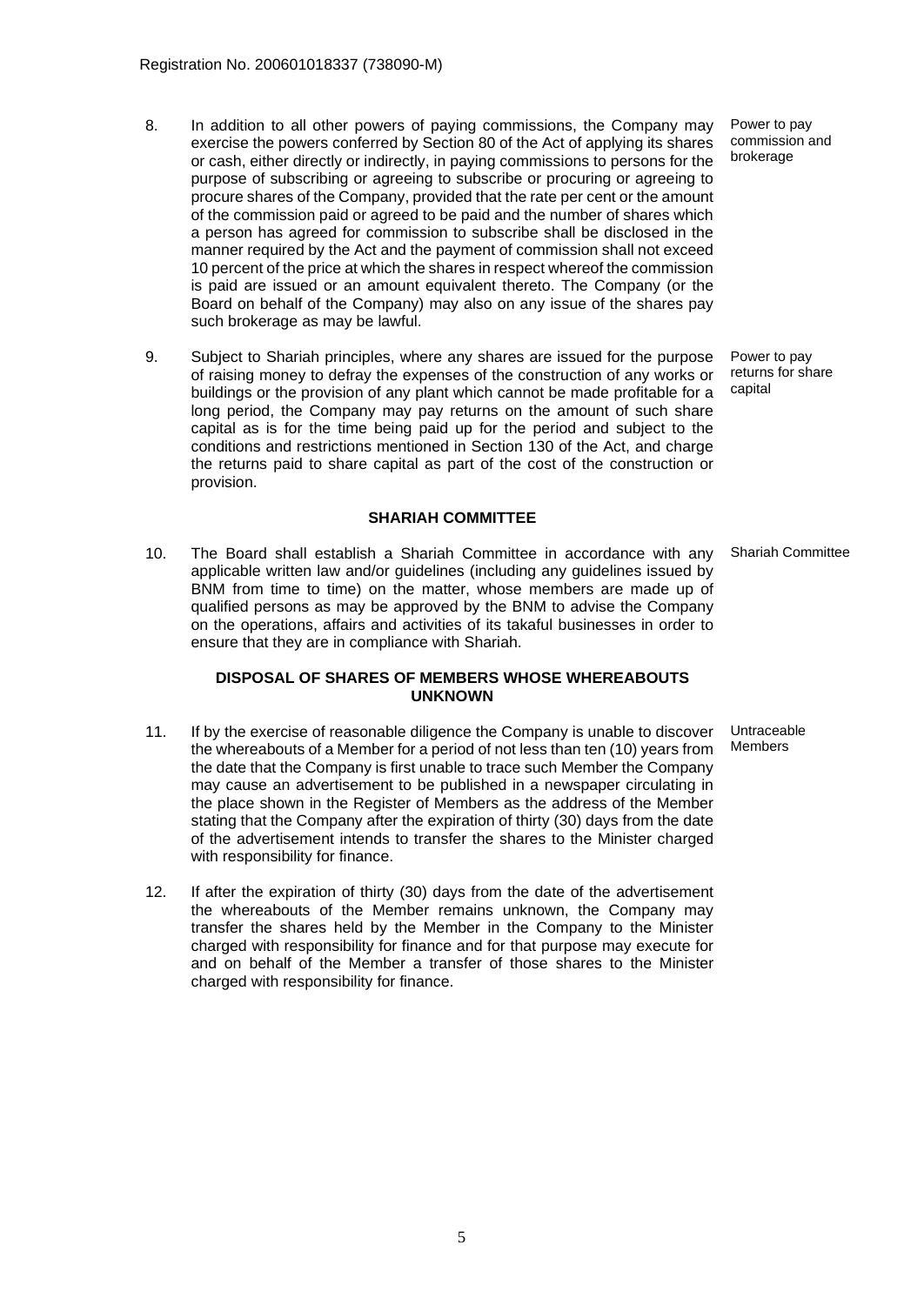#### **LOSS OR DESTRUCTION OF CERTIFICATES**

13. Subject to the provisions of the Act, if any share certificate or other documents of title to shares shall be defaced, worn out, destroyed, lost or stolen, it may be renewed on such evidence being produced and a letter of indemnity (if required) being given by the shareholder, transferee, person entitled, and purchaser as the Directors shall require, and (in case of defacement or wearing out) on delivery of the old certificate and in any case on payment of such sum not exceeding Ringgit Malaysia Fifty (RM50.00) plus the stamp duty, if applicable, payable under the law for the time being in force, per certificate or such other sum as may from time to time be fixed by the Directors. In the case of destruction, loss or theft, a shareholder or person entitled to whom such renewed certificate is given shall also bear the loss and pay to the Company all expenses incidental to the investigations by the Company to obtain the evidence of such destruction or loss.

#### **CERTIFICATES**

14. Every share certificate of the Company upon application shall be issued under the Seal and bear the signatures or the autographic signatures reproduced by facsimile or other mechanical means of one Director and the Secretary, or a second Director or such other person as may be authorised by the Directors, and the Company shall, within sixty (60) days from receipt of an application for a certificate, send a share certificate specifying the shares to which it relates, and the amount paid up thereon, name of the Company, the class of the shares and the number of the relevant shares, provided that the Directors may by resolution determine that such signature, or either of them, shall be dispensed with.

## **CALLS AND LIEN ON SHARES**

- 15. The Directors may, subject to the provisions of this Constitution from time Calls to time and the conditions of allotment of shares, make such calls upon the Members in respect of any money unpaid on their shares as they think fit and each Member shall be liable to pay the amount of every call so made upon him to the Company in such manner and at the time and place appointed by the Directors. A call shall be deemed to have been made at the time when the resolution of the Directors authorising such call was passed and such resolution may authorise the call to be paid by instalments.
- 16. Subject to any special conditions on which any shares have been issued, each Member shall be liable to pay any call made on him and any instalment presently payable by him at the time and place appointed by the Directors.
- 17. If before or on the day appointed for payment thereof a call or instalment payable in respect of a share is not paid the holder or allottee of the share shall pay compensation on the amount of the call at such rate not exceeding eight per centum (8%) per annum from the day appointed for payment thereof to the time of actual payment as the Directors may determine but the Directors may waive payment of such compensation wholly or in part. This compensation is to be further guided by relevant BNM guidelines and resolutions of BNM Shariah Advisory Council or any equivalent regulatory authority on the late payment charges.

Lost or destroyed certificates

Issue of share certificates

Compensation on

unpaid calls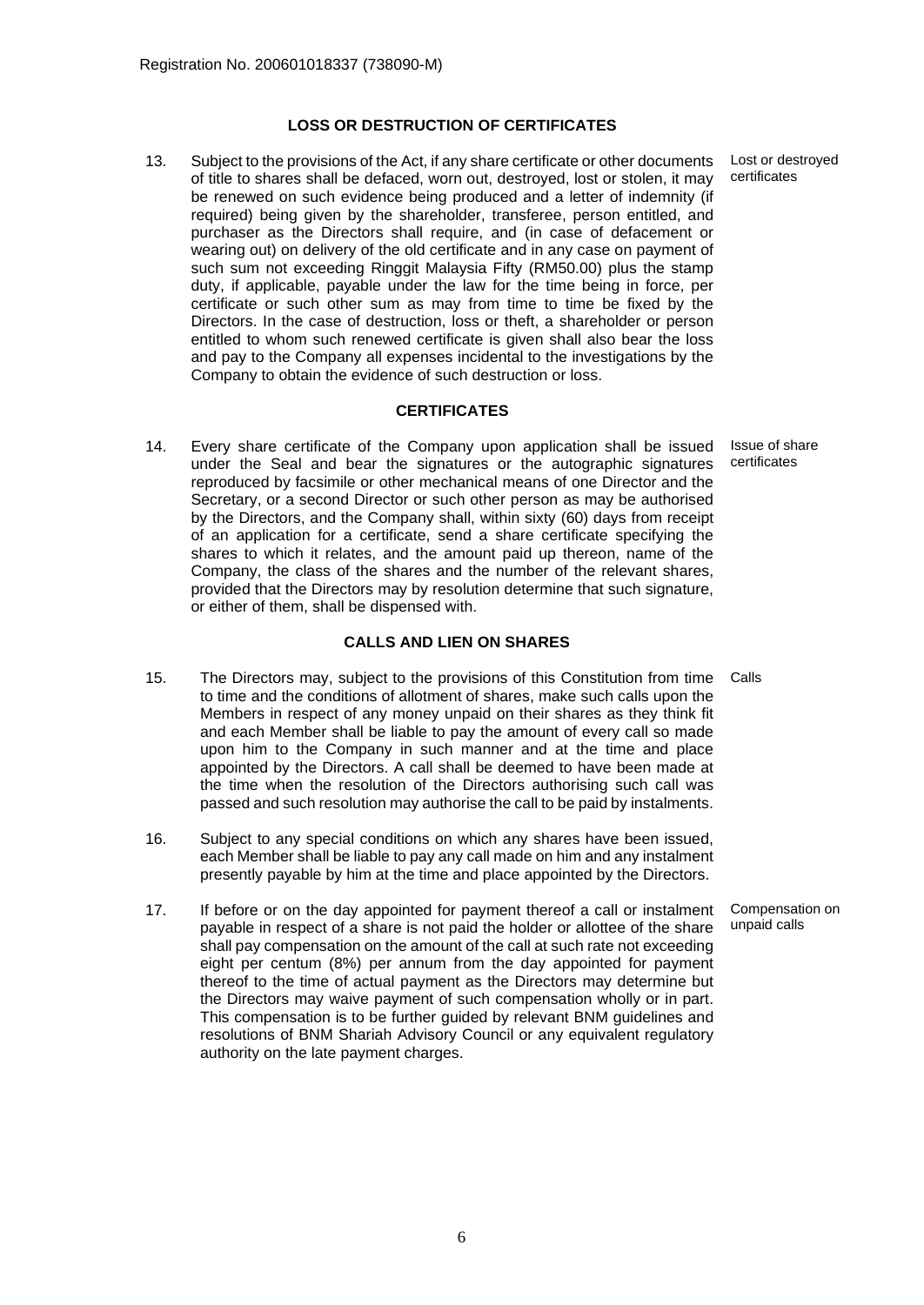18. Any sum which, by the terms of issue of a share is made payable upon allotment or at any fixed date, shall for all purposes of this Constitution, be deemed to be a call duly made and payable on the date fixed for payment, and in case of non-payment the provisions of this Constitution as to payment of compensation and expenses, forfeiture and the like, and all other relevant provisions of this Constitution shall apply as if such sum were a call duly made and notified as hereby provided. Sums payable on allotment or fixed date deemed a call 19. The Directors may from time to time on the issue of shares differentiate between the holders of such shares as to the amount of calls or instalments to be paid and in the time of payment of such calls or instalments. Difference in arrangements as to calls 20. The Directors may, if they think fit, receive from any Member willing to advance the same via any Shariah compliant mechanism, all or any part of the moneys for the time being remaining uncalled and unpaid on his shares, and subject to compliance with Shariah may pay profit or returns at such rate not exceeding eight per centum (8%) per annum as may be agreed upon between the Directors and Members upon the moneys so paid in advance, or upon so much thereof as from time to time remains in advance of the calls then made upon such shares, unless the Company in a general meeting otherwise directs. Any capital paid on shares in advance of calls shall not whilst carrying profit, confer a right to participate in profit. Profit on payments in advance of calls 21. No Member shall be entitled to receive any dividend or to exercise any privileges as a Member until he shall have paid all calls for the time being due and payable on every share held by him whether alone or jointly with any other person together with compensation and expenses (if any). Calls to be fully paid before receiving dividend 22. Subject to the provisions of the Act, the Company's lien on shares and dividends from time to time declared in respect of such shares, shall be restricted to unpaid calls and instalments upon the specific shares in respect of which such moneys are due and unpaid, and to such amounts as the Company may be called upon by law to pay and has paid in respect of the shares of the Members or deceased Member. Paramount lien 23. Subject to the provisions of the Act, the Directors may sell the shares subject to any such lien at such time or times and in such manner as they think fit but no sale shall be made until such time as the moneys in respect of which such lien exists or some part thereof are or is presently payable or the liability or engagement in respect of which such lien exists is liable to be presently fulfilled or discharged, and until a demand and notice in writing stating the amount due or specifying the engagement and demanding payment or fulfilment or discharge thereof, and giving notice of intention to sell in default shall have been served on such Member or on the persons (if any) entitled to the shares by reason of his death or bankruptcy or winding up and default in payment, fulfilment or discharge shall have been made by him or them for fourteen (14) days after such notice. Enforcement of lien 24. To give effect of any sale, the Directors may authorise some person to transfer such shares to the purchaser who shall be registered as the Member comprised in any such transfer. Transfer on sale 25. No purchaser or Director shall be bound or concerned to inquire into the application of the purchase money or the regularity of the sale but the Effect of sale

remedy of any one injured by a sale wrongly made in purported exercise of

such power of sale shall be in damages against the Company only.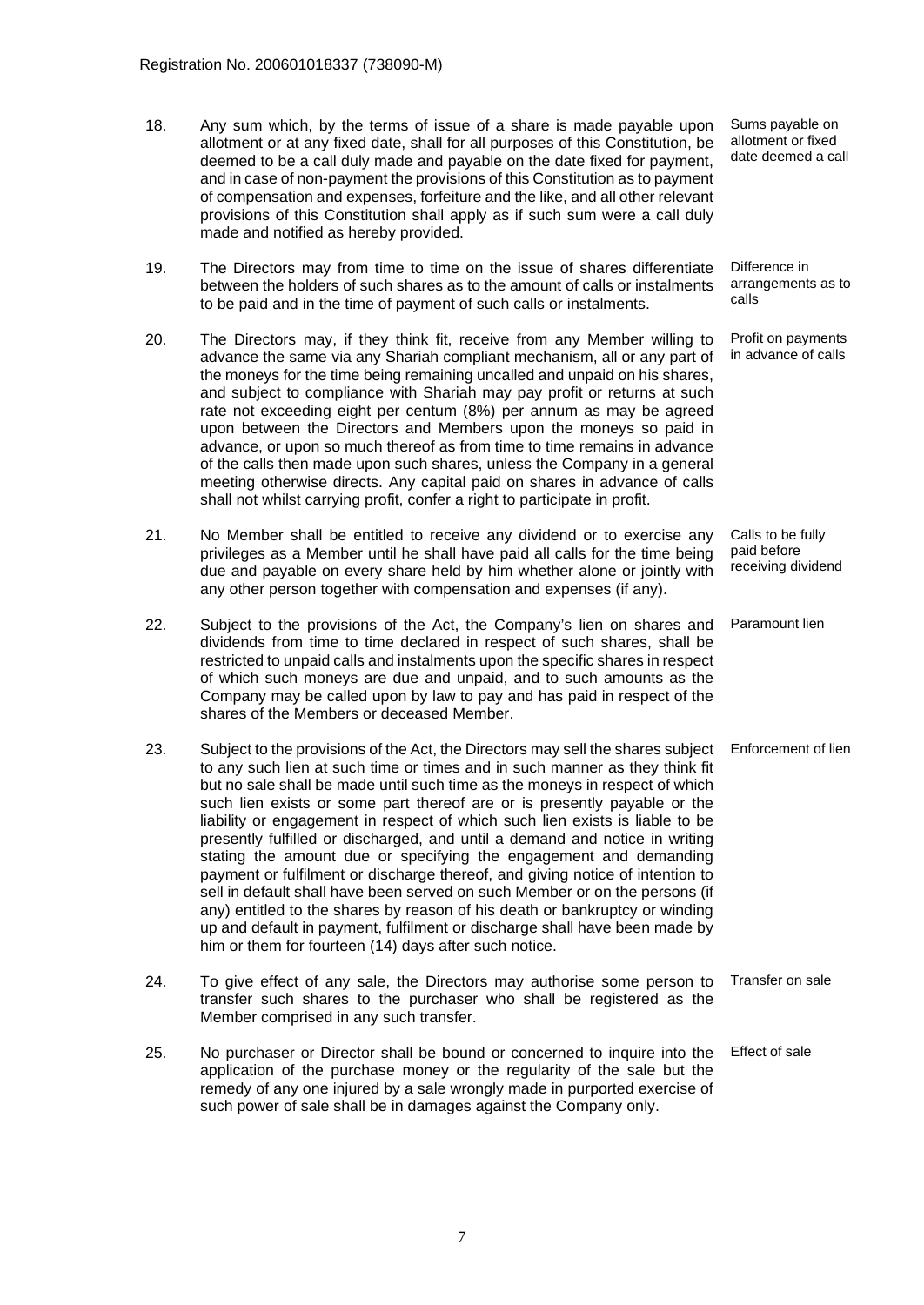26. The proceeds of the sale shall be received by the Company and applied in payment of all moneys including accrued compensation, charged on the shares by virtue of such lien and presently payable and subject to such payment the balance, if any, shall (subject to a similar lien for sums not presently payable as existed on the shares prior to the sale) be paid to the person who was entitled to such shares immediately prior to the date of such sale, or his executors, administrators or assignees or as he may direct.

Application of proceeds

#### **INFORMATION ON SHAREHOLDING**

- 27. (1) The Company may by notice in writing, require any Member, within such reasonable time as is specified in the notice:-
	- (a) To inform the Company whether he holds any voting shares in the Company as beneficial owner or as trustee; and
	- (b) If he holds them as trustee, to indicate so far as it is possible to do so, the persons for whom he holds them by name and by other particulars sufficient to enable those persons to be identified and the nature of their interest.
	- (2) Where the Company is informed in pursuance of a notice given to any person under sub-section (1) hereof or under this sub-section, that any other person has an interest in any of the voting shares in the Company, the Company may by notice in writing require that other person within such reasonable time as is specified in the notice:-
		- (a) To inform the Company whether he holds that interest as beneficial owner or as trustee; and
		- (b) If he holds it as trustee, to indicate so far as it is possible to do so, the person for whom he holds it by name and by other particulars sufficient to enable them to be identified and the nature of their interest.
	- (3) The Company may by notice in writing require a Member to inform it, within such reasonable time as is specified in the notice, whether any of the voting rights carried by any voting shares in the Company held by him, are the subject of any agreement or arrangement under which another person is entitled to control his exercise of those rights and, if so, to give particulars of the agreement and the parties to it.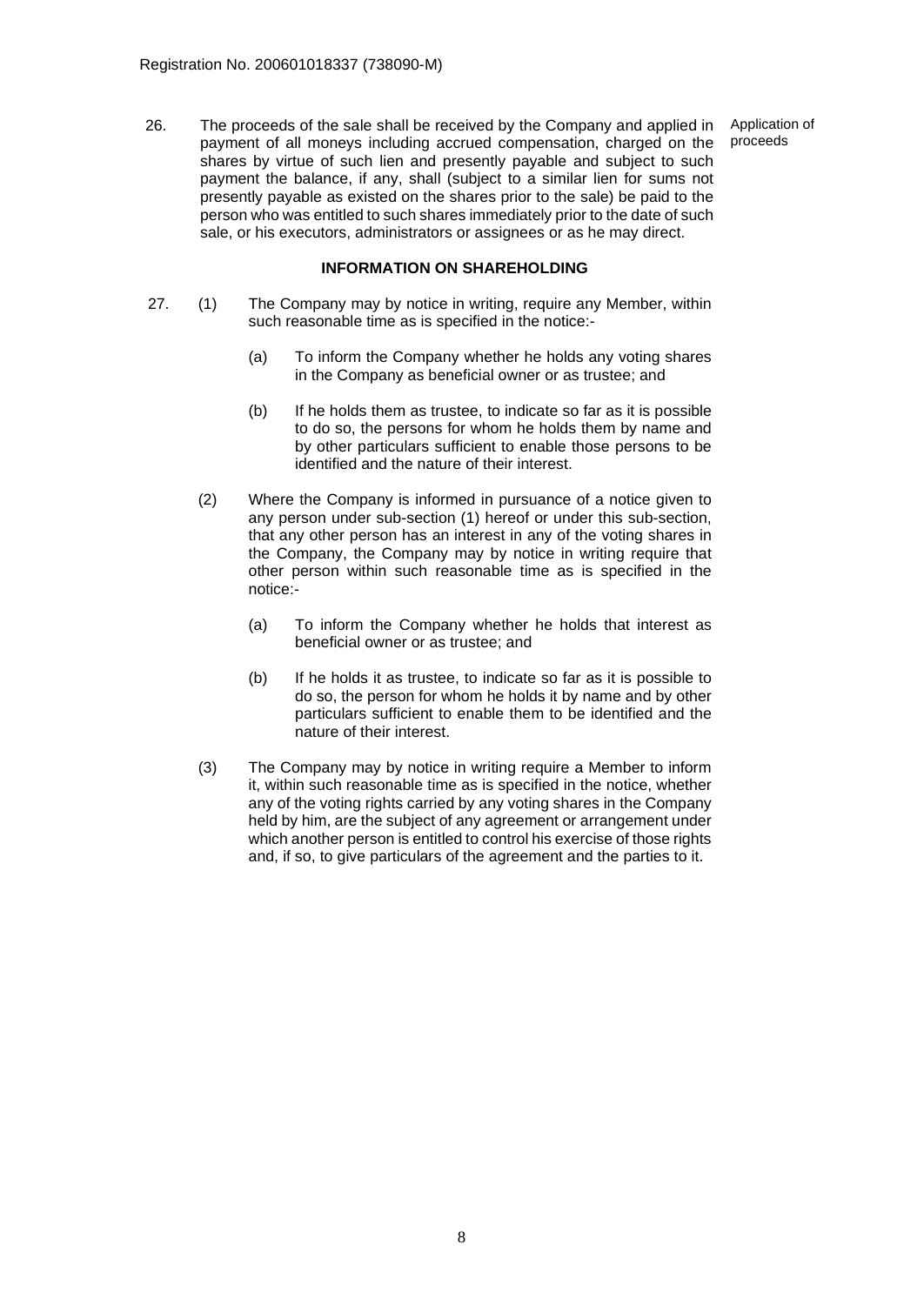#### **TRANSFERS AND TRANSMISSION OF SHARES**

- 28(A) Save with the written consent of HLAH and MSI(J), no transfer of any share in the Company shall be made by a Member (other than pursuant to Clause 28C), unless: Restriction on Transfer of Shares
	- (a) where necessary, the approval of the MOF or BNM (as the case may be) has been obtained by the Proposing Transferor and the Transferee Shareholder (both "Proposing Transferor" and "Transferee Shareholder" as defined in Clause 28B) or the third party purchaser (as the case may be); and
	- (b) the provisions contained in this Clause and Clause 28B are complied with in respect of such transfer,

and no Member shall otherwise sell, mortgage, charge, pledge or grant options over or dispose of or otherwise deal with any shares in the Company or any interest therein.

- 28(B) (1) Subject to Clauses 28A and 28C, if HLAH or MSI(J) ("**Proposing Transferor**") intends to sell or otherwise dispose of any of the shares held by it in the Company to a third party ("**Relevant Shares**") it shall first offer in writing ("**Transfer Notice**") the Relevant Shares to the other Member (the "**Transferee Shareholder**"), for purchase at the proposed purchase price for the proposed sale or disposal to such third party. In the event that a Transferee Shareholder wishes to accept such offer, it shall notify the Proposing Transferor in writing of such intention to accept the offer ("**Notice of Intention**") within fourteen (14) days of the receipt by the Transferee Shareholder of the Transfer Notice ("**Offer Period**") and, where necessary, submit the application for the approval of BNM and/or MOF as the case may be) for its proposed acquisition within fourteen (14) days from the date of notification ("**Notification Date**") of intention to accept the offer and seek any other relevant approvals within one hundred twenty (120) days from the Notification Date ("**End Date**").
	- (2) Upon receipt by the Transferee Shareholder of such approval(s) with no conditions or with condition(s) acceptable to the Transferee Shareholder, the Transferee Shareholder shall immediately inform the Proposing Transferor by a notice in writing of such approvals. Within seven (7) days after receipt by the Proposing Transferor of such notice or, where no such approval(s) is required, within seven (7) days after receipt by the Proposing Transferor of the Notice of Intention, the Proposing Transferor shall forward to the Transferee Shareholder the duly executed but unstamped share transfer form(s) for the Relevant Shares and the original share certificates thereto together with all other documents relating thereto and necessary to effect a transfer of the Relevant Shares to and in favour of the Transferee Shareholder and the Transferee Shareholder shall simultaneously pay the purchase price so fixed to a designated account of the Proposing Transferor by telegraphic transfer.

Right of First Refusal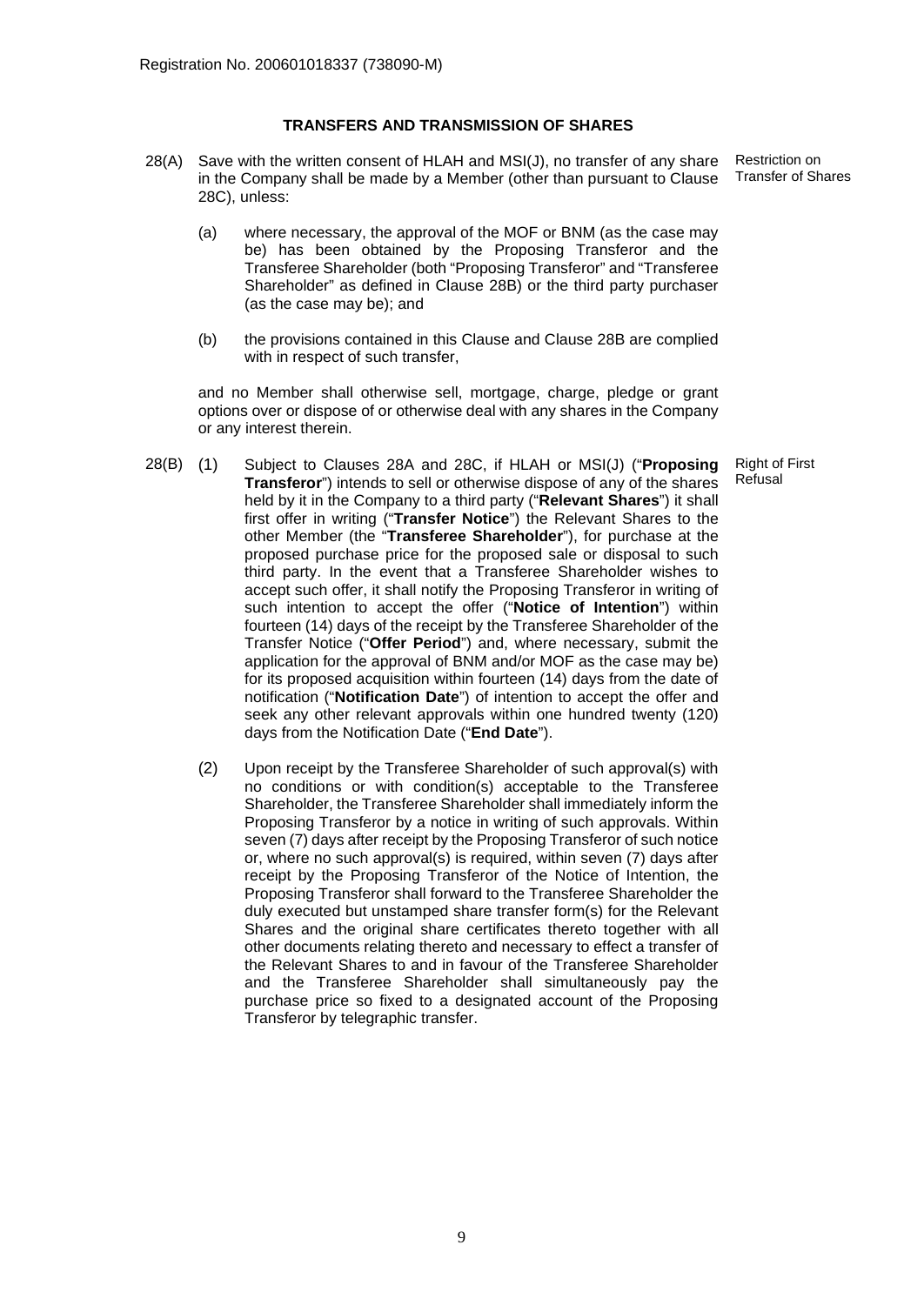- (3) In the event that the Transferee Shareholder shall reject such offer or shall have failed to issue a Notice of Intention within the Offer Period or, where necessary, fails to obtain all necessary approvals on or before the End Date or the approvals are subject to conditions not acceptable to the Transferee Shareholder, the Proposing Transferor shall be entitled to sell or otherwise dispose of the Relevant Shares to the third party, provided that such sale or disposal shall not be at a purchase price less than that offered to the Transferee Shareholder or on terms more favourable than those offered to the Transferee Shareholder and provided further that the third party agrees in writing (in a form acceptable to the Members and subject to the approval of MOF and/or BNM (as the case may be)) to be bound by the terms of any shareholders' agreement in writing as may be entered into between the Members, in particular the right of first refusal under such agreement, as if it were a party thereto.
- (4) Any refusal by a Transferee Shareholder of an offer by the Proposing Transferor of any of the Relevant Shares shall not prejudice in any way the continuing right of first refusal of the Transferee Shareholder to be offered any other of the shares in the Company which may become Relevant Shares pursuant to the provisions of this Clause.
- 28(C) Notwithstanding the provisions in Clause 28A, HLAH and MSI(J) agree that a transfer of shares in the Company to a Permitted Transferee shall be permitted and shall not need to follow the procedure set out in Clause 28B provided that:
	- (a) save and except where the transferor ceases to hold any shares in the Company, the obligations of the transferor under the provisions of this Constitution and any shareholders' agreement in writing as may be entered into between the Members, shall remain unaffected by the proposed transfer and the transferor shall not be in any way relieved from any of its obligations and liabilities under any shareholders' agreement in writing as may be entered into between the Members;
	- (b) the transferor shall procure that the Permitted Transferee complies with all the provisions of any shareholders' agreement in writing as may be entered into between the Members and agrees in writing (in a form acceptable to the Members and, where necessary, subject to the approval of MOF and/or BNM (as the case may be)) to be bound by the terms of such agreement, in particular the right of first refusal under such agreement, as if it were a party hereto;
	- (c) subject to this Clause 28C(e), the shares in the Company shall be re-transferred to the transferor or another Permitted Transferee of the transferor: (i) if the transferee ceases to be a Permitted Transferee (save and except where the transferee is the ultimate holding company of the transferor); and/or (ii) if the transferee engages in a business which competes with the Company's business;
	- (d) where necessary, the MOF and/or BNM (as the case may be) has granted its approval pursuant to the IFSA, for the disposal of such shares in the Company by the transferor, and the acquisition of such shares in the Company by the transferee;

Transfer to Permitted **Transferee**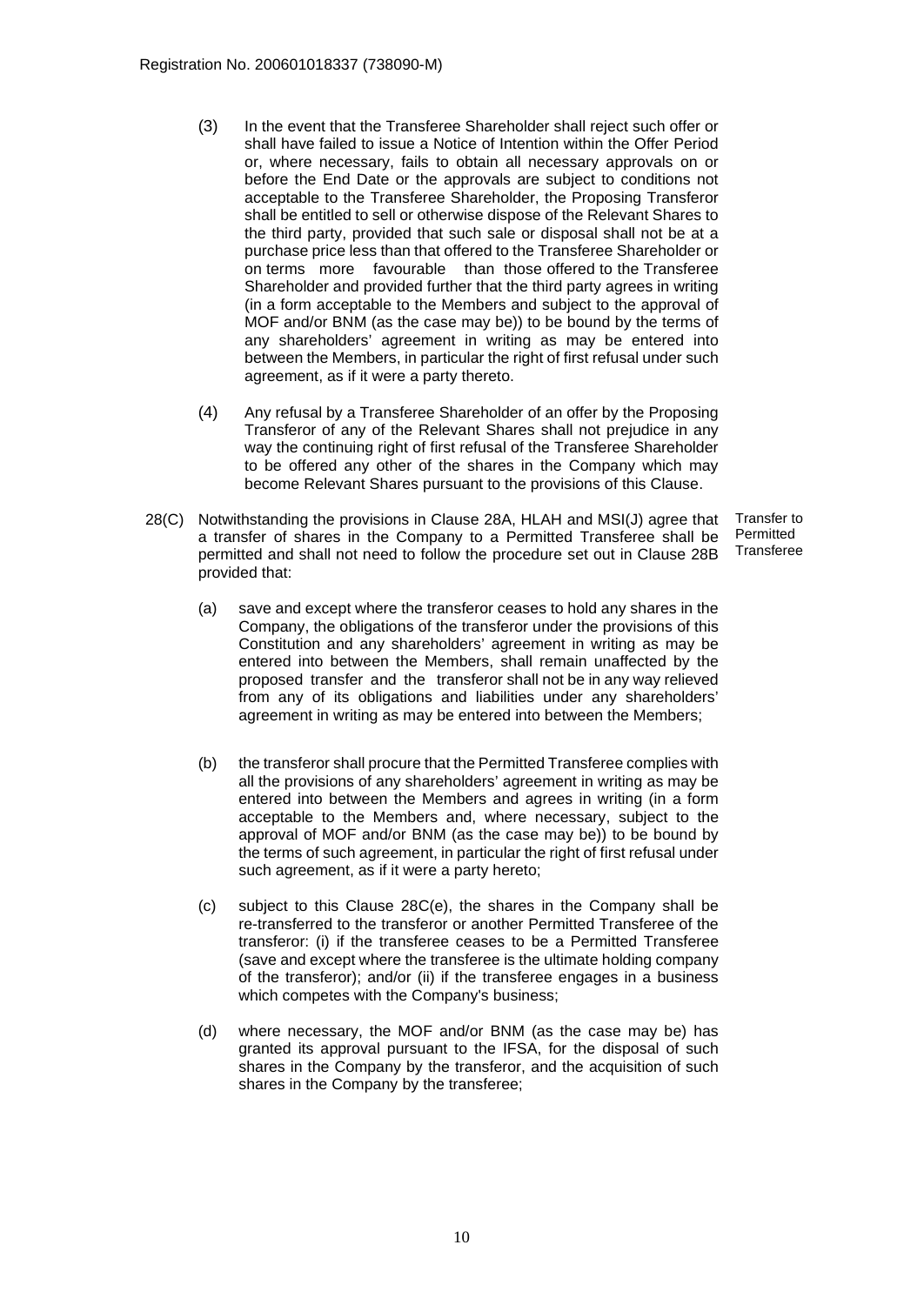- (e) notwithstanding anything to the contrary in this Clause, where the shares in the Company have been subsequently transferred to it under this Clause, the ultimate holding company of the transferor under this Clause shall be entitled to transfer or re-transfer the shares in the Company transferred to it to any entity in which it holds not less than sixty six point seven per cent (66.7%) of the share capital (directly or indirectly); and
- (f) for the purposes of this Clause, the expression "engages in a business" means having fifteen per cent (15%) or more equity interest or board representation or management representation in a takaful business.
- 29. Subject to the restriction of this Constitution, shares shall be transferable but every transfer shall be in writing in the prescribed form pursuant to the Act, and shall be left at the Office accompanied by the certificate of the shares to be transferred and such other evidence (if any) as the Directors may reasonably require to show the right of the transferor to make the transfer.
- 30. The instrument of transfer of any share shall be executed by both the transferor and the transferee and the transferor shall be deemed to remain the holder of the share until the name of the transferee is entered in the Register of Members as the case may be, in respect thereof. **Transferor** deemed holder until registered
- 31. The Directors may in their absolute discretion, decline to register any transfer of any shares where the registration of the transfer is prohibited by law, or if the transfer is in respect of a share that is not a fully paid share or if the Company has a lien over the shares. Directors may refuse to register
- 32. The Company shall update the transfer in the Register of Member which shall be kept by the Secretary under the control of the Directors, and in which shall enter the particulars of every transfer or transmission of every share. Register of **Transfers**
- 33. The Register of Members and debenture holders may be closed during such time as the Directors think fit, not exceeding in the whole thirty (30) days in each year by giving at least fourteen (14) days' notice to the Registrar. The Directors may decline to recognise any instrument of transfer unless:- Register may be closed
	- (a) such fee, not exceeding RM10.00 as the Directors may from time to time determine is paid to the Company in respect thereof; and
	- (b) the instrument of transfer is accompanied by the certificate of the shares to which it relates, and such other evidence as the Directors may reasonable require to show the right of the transferor to make the transfer.
- 34. The executors or administrators of a deceased shareholder not being one of several joint holders shall be the only persons recognised by the Company as having any title to the share. In the case of a share registered in the names of two or more holders the survivors shall be the only persons recognised by the Company as having any title to the share, but nothing herein contained shall release the estate of a deceased joint holder from any liability in respect of any share jointly held by him with other persons. Transmission on death of Member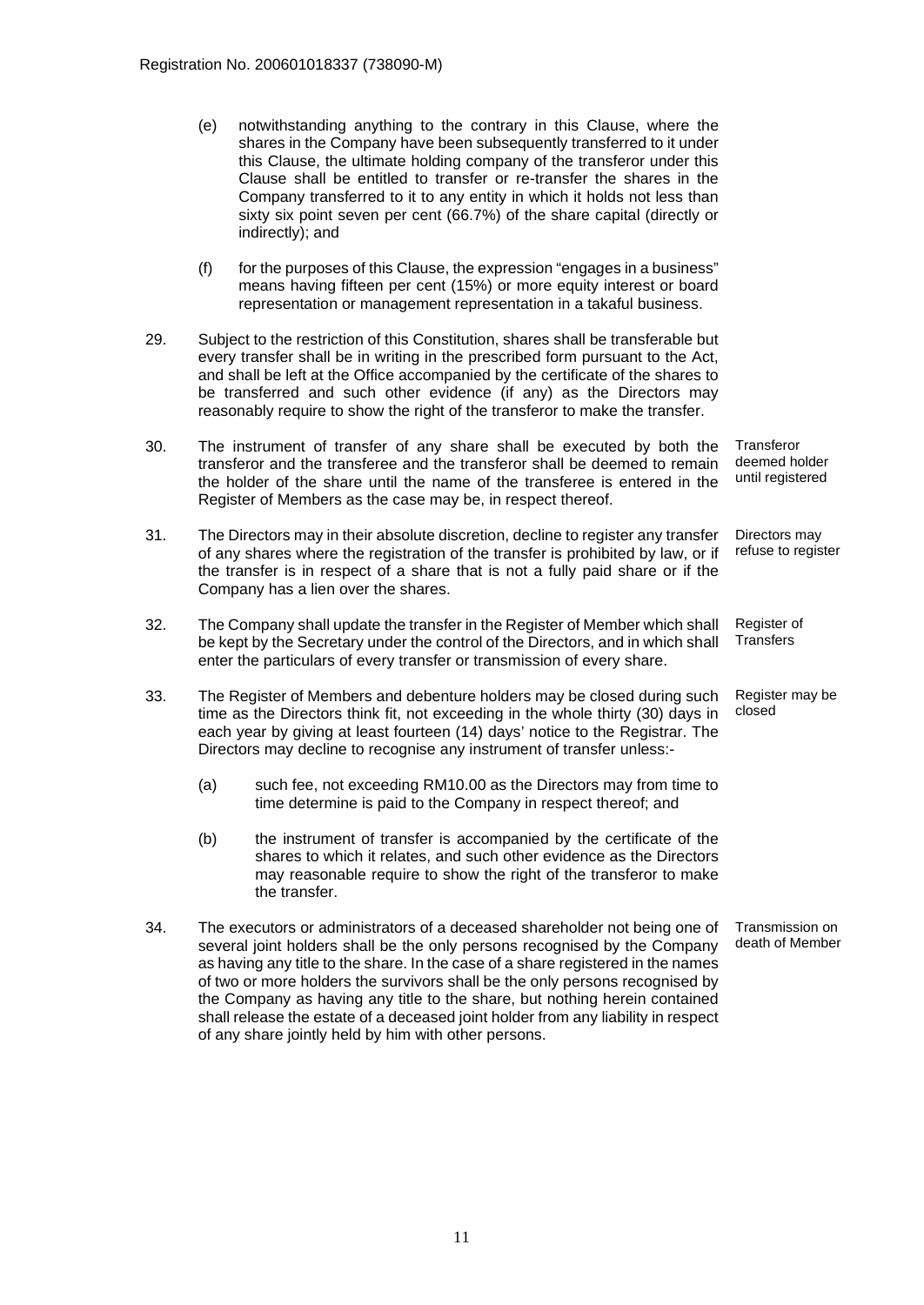- 35. Any person becoming entitled to a share in consequence of the death or bankruptcy or insolvency or winding up of a Member may upon such evidence being produced as may from time to time be required by the Directors be registered as a Member in respect of the share or instead of being registered himself to make such transfer of the share as the deceased or bankrupt or insolvent person could have made but the Directors shall in either case have the same right to decline or suspend registration as they would have had in the case of a transfer of the share by that Member before his death or bankruptcy or insolvency. Before recognising any executor or administrator, the Directors may require him to take out probate of the will or letters of administration as sufficient evidence.
- 36. Where the registered holder of any share who is an individual dies or become bankrupt, his personal representative or the assignee of his estate, as the case may be, shall, upon the production of evidence as may from time to time be required by the Directors in that behalf, be entitled to the same dividends and other advantages and to the same rights (whether in relation to meetings of the Company or to voting or otherwise) as the registered holder would have been entitled to if he had not died or become bankrupt.
- 37. When a person has been registered as a Member of the Company as a result of a transmission or where a Member of the Company has been adjudicated a bankrupt or where a Member of the Company being a corporation is the subject of a winding up order the Directors may call upon such person or the trustee in bankruptcy of such bankrupt Member or the liquidator in the winding up of such corporation to transfer the share or shares of the bankrupt Member to such Member of the Company (hereinafter called the "purchasing Member") as the Directors may think fit, within such time or times as shall be appointed by the Directors, the price (hereinafter called the "purchase money") to be paid for such shares shall be a fair value as certified by the auditor of the Company whose decision shall be final, and if such person or trustee in bankruptcy of such bankrupt Member or the liquidator in the winding up of such corporation shall fail to do so, the Directors shall have the right or power to cause such shares to be transferred to the purchasing Member and on such transfer or transfers being effected the Company shall hold the purchase money in trust for such person or the trustee in bankruptcy of such bankrupt Member or the liquidator in the winding up of such corporation but without income. The receipt by the Company of the purchase money shall be a good discharge to the purchasing Member, and after his name has been entered in the Register in purported exercise of the aforesaid power the validity of the proceedings shall not be questioned by any person. In so certifying the value of each share the auditor shall be considered to be acting as an expert and not as an arbitrator and accordingly the Arbitration Ordinance shall not apply.

Production of evidence of title before registration

Person entitled by transmission may receive dividend

Directors may call for transmission of shares of deceased and bankrupt Members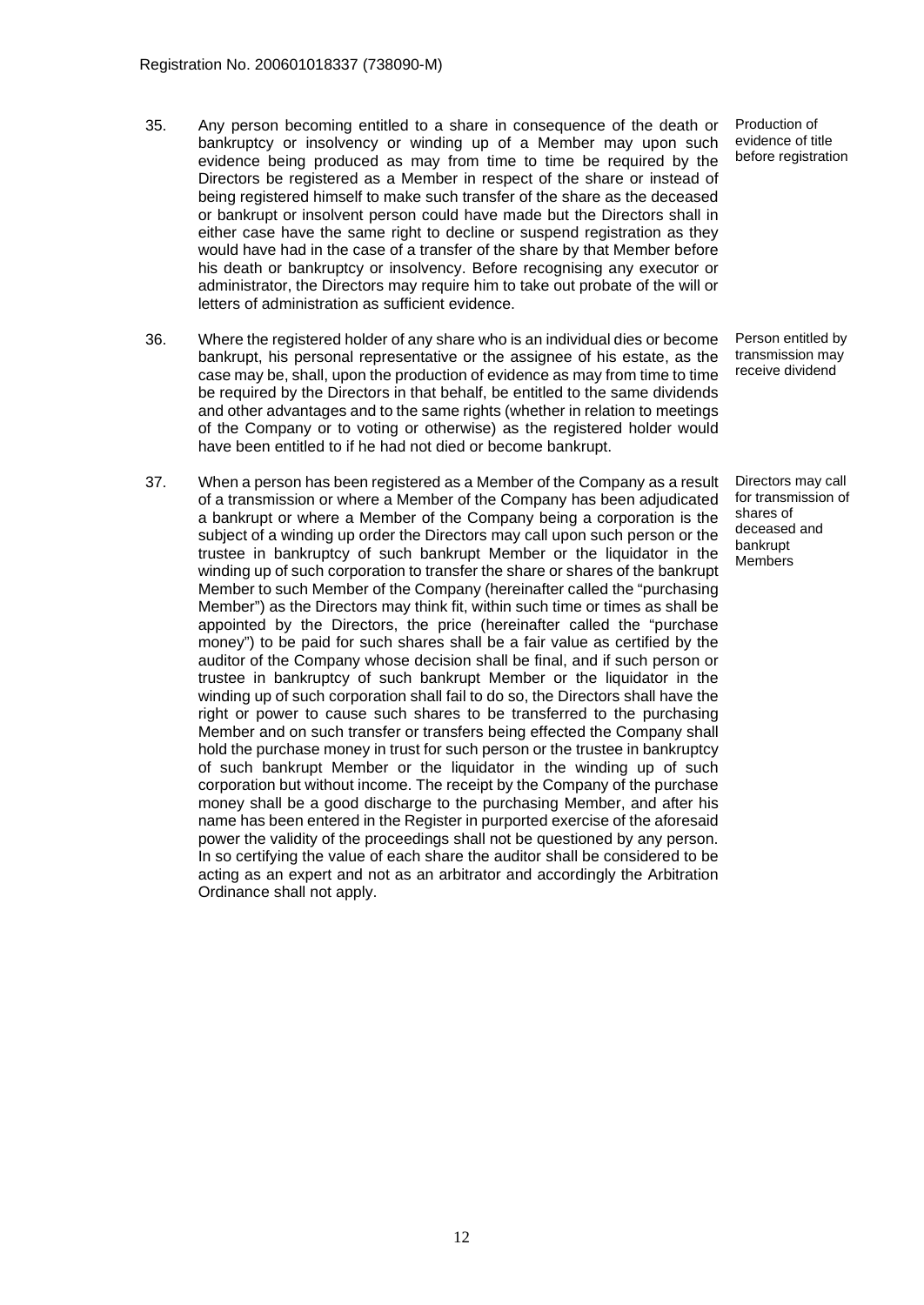#### **FORFEITURE OF SHARES**

- 38. If any Member fails to pay the whole or any part of any call or instalment of a call on or before the day appointed for the payment thereof the Directors may at any time thereafter, during such time as the call or instalment or any part thereof remains unpaid, serve a notice on him or on the person entitled to the share by transmission requiring him to pay such call or instalment, or such part thereof as shall then be unpaid together with compensation thereon not exceeding eight per centum (8%) per annum for the day appointed for the payment of the sum of the time of actual payment as the Directors may determine and any expenses that may have accrued by reason of such nonpayment. This compensation is to be further guided by relevant BNM guidelines and resolutions of BNM Shariah Advisory Council or any equivalent regulatory authority on the late payment charges.
- 39. The notice shall name a further day (not earlier than expiration of fourteen (14) days from the date of the notice) on or before which such call or instalment, or such part as aforesaid, and all compensation and expenses that have accrued by reason of such non-payment are to be paid. It shall also name the place where payment is to be made and shall state that in the event of non-payment at or before the time and at the place appointed, the share in respect of which such call was made or instalments paid will be liable to be forfeited.
- 40. If the requirements of any such notice aforesaid are not complied with, any share in respect of which such notice has been given may at any time thereafter before the payment required by the notice has been made be forfeited by a resolution of the Directors to that effect. A forfeiture of shares shall include all dividends in respect of the forfeited shares and not actually paid before the forfeiture notwithstanding that they shall have been declared.
- 41. When any share has been forfeited in accordance with this Constitution notice of the forfeiture shall forthwith be given to the holder of the share or to the person entitled to the share by transmission and an entry of such notice having been given, and of the forfeiture with the date thereof shall forthwith be made in the Register of Member opposite to the share.
- 42. Every share which shall be forfeited shall thereupon become the property of the Company and may be either cancelled or sold or re-allotted or otherwise disposed of, either to the person who was before such forfeiture the holder thereof or entitled thereto or to any person, upon such terms and in such manner as the Directors shall think fit. If any shares are forfeited and sold, any residue after the satisfaction of the unpaid calls, accrued compensation and expenses shall be paid to the person whose shares have been forfeited or his executors, administrators or assignees or as he directs.
- 43. Notwithstanding any such forfeiture as aforesaid the Directors may at any time before the forfeited share has been otherwise disposed of, annul the forfeiture upon payment of all calls and compensation due and expenses incurred in respect of the share and upon such further terms (if any) as they shall see fit.
- 44. A shareholder whose shares have been forfeited shall, notwithstanding such forfeiture remain liable to pay the Company all calls made and not paid on such shares which at the date of forfeiture was payable by him to the Company in respect of the shares together with compensation at the rate of eight per centum (8%) per annum from the date of forfeiture for the time being unpaid if the Directors think fit to enforce payment of the compensation, and to satisfy all (if any) the claims and demands which the Company might have enforced in respect of the shares at the date of forfeiture. This compensation is to be further guided by relevant BNM guidelines and resolutions of BNM Shariah Advisory Council or any equivalent regulatory authority on the late payment charges.

Notice to be given of intended forfeiture

Particulars to be set out in notice

Forfeiture on non-compliance to be by resolution of **Directors** 

Notice of forfeiture to be given and entered in Register of **Members** 

Shares forfeited belong to the **Company** 

Amendment of forfeiture

Calls and expenses recoverable after forfeiture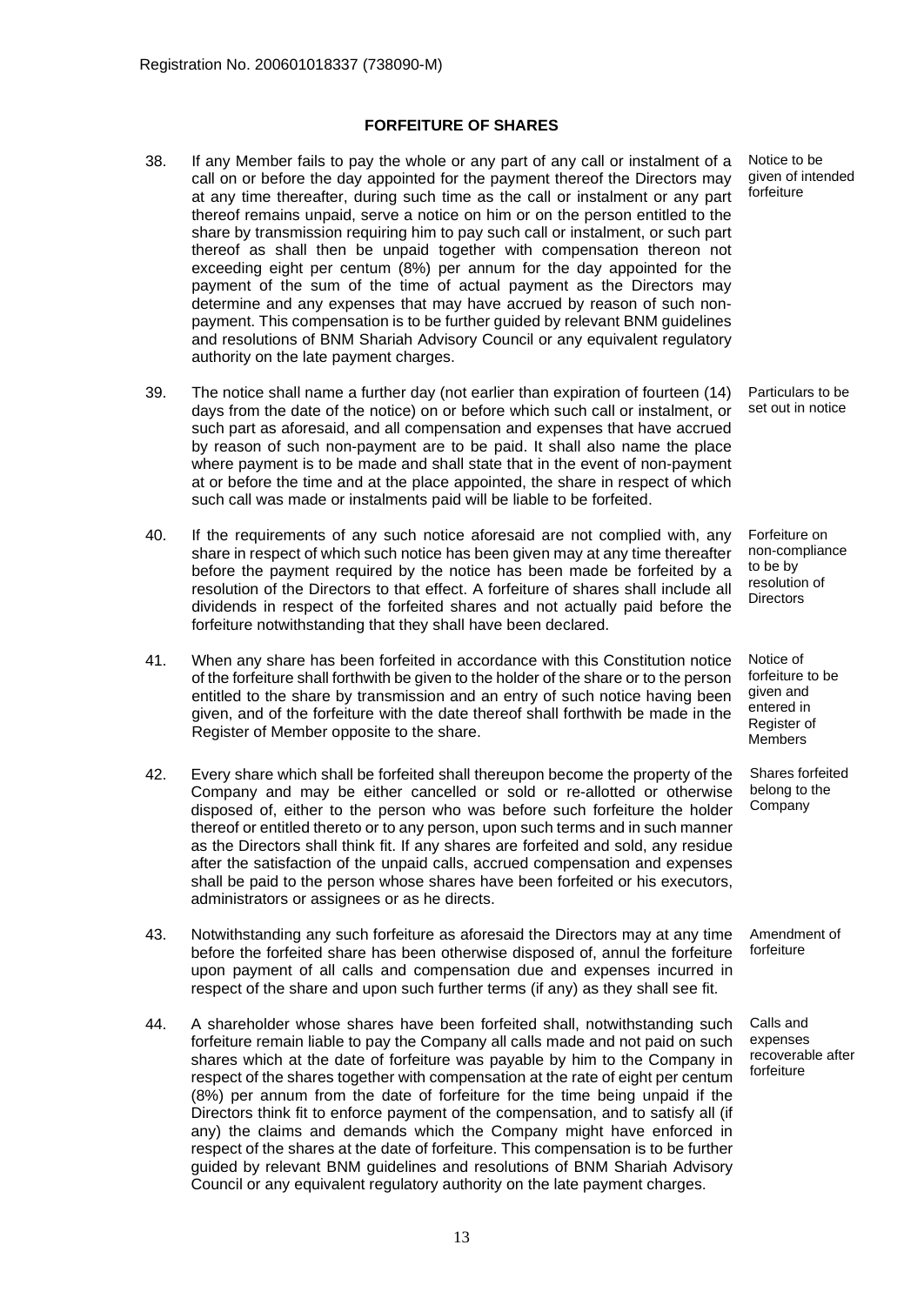- 45. The forfeiture of a share shall involve the extinction at the date of the forfeiture of all compensation in and all claims and demands against the Company in respect of the share and all other rights and liabilities incidental to the share as between the shareholder whose share is forfeited and the Company except only such of those rights and liabilities as are by this Constitution expressly saved or as are by the Act given or imposed in the case of past Members.
- 46. A statutory declaration in writing that the declarant is a Director or Secretary of the Company and that a share in the Company has been duly forfeited or surrendered or sold to satisfy a lien on a date stated in the declaration shall, as against all persons claiming to be entitled to the share, be conclusive evidence of the facts therein stated and such declaration, together with the receipt of the Company for the consideration (if any) given for the share on the sale or disposition thereof shall constitute a good title to such share upon a proper transfer being delivered to the Company, and his name shall be entered in the Register of Members and thereupon he shall be deemed the holder of such share discharged from all calls or instalments or other sums due prior to such purchase and he shall not be bound to see to the application of the purchase money (if any) nor shall his title to the share be affected by an act, omission or irregularity relating to or connected with the proceedings in reference to the forfeiture, sale, or disposal of the share. The Directors may authorise any person to execute a transfer of any share so sold to the purchaser.

**CAPITAL**

- 47. Subject to the conditions, restrictions and limitations expressed in this Constitution and to any special rights attached to any shares for the time being issued, and save and except otherwise provided under the Act, the Directors may with the approval of the Company in general meeting allot shares, grant right to subscribe for shares in the Company, or grant options over or otherwise dispose of the unissued shares of the Company to such persons, at such time and on such terms as they think proper, PROVIDED ALWAYS THAT:-
	- (a) no shares shall be issued which shall have the effect of transferring a controlling interest in the Company without the prior approval of the Company in general meeting;
	- (b) in the case of shares other than ordinary shares, no special rights shall be attached until the same have been expressed in this Constitution;
	- (c) no Director shall participate in a share scheme for employees unless the shareholders in general meeting have approved of the specific allotment to be made to such Director.
- 48. Without prejudice to any special rights previously conferred on the holders of any share or class of shares already issued, but subject to the Act and this Constitution any shares in the Company (whether forming part of the original capital or not) may be issued or have attached thereto such preferred, deferred or other special rights, or such restrictions, whether in regard to dividend, return of capital, voting or otherwise, as the Company may from time to time by special resolution determine. Subject to the Act, any preference shares may be issued on the terms that they are, at maturity or at the option of the Company, liable to be redeemed.

# **ALTERATION, REDUCTION AND INCREASE OF CAPITAL**

49. Subject to the Act, the Company may from time to time alter its share capital in any one or more of the following ways by passing an ordinary resolution to:- Consolidation, Conversion and

Consequence of forfeiture

**Statutorv** declaration in writing to be conclusive evidence of facts of forfeiture and consequences

Issue of shares

Power to issue preference shares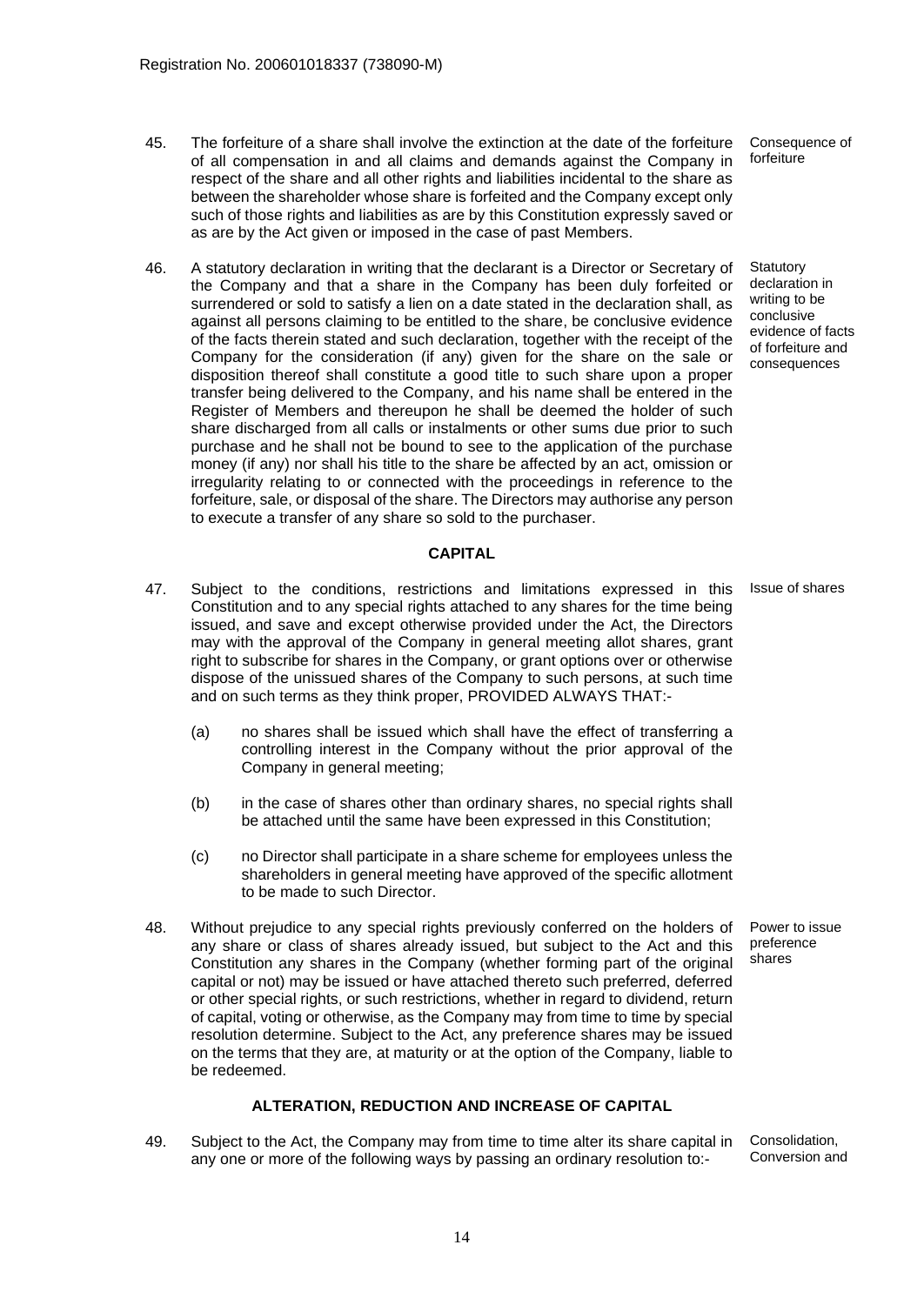- (a) Consolidate and divide all or any of its share capital, the proportion between the amount paid and the amount, if any, unpaid on each subdivided share shall be the same as it was in the case of the share from which the subdivided share is derived; sub-division of shares
- (b) Convert all or any of its paid-up shares into stock and may reconvert that stock into paid-up shares;
- (c) Sub-divide its shares or any of them, whatever is in the subdivision, the proportion between the amount paid and the amount, if any, unpaid on each subdivided share shall be the same as it was in the case of the share from which the subdivided share is derived.
- 50. The Company may from time to time by Special Resolution reduce its share capital in any manner authorised by the Act and subject to any consent required by law. Reduction of share capital
- 51. The Company may from time to time by ordinary resolution passed at a general meeting of the Company whether all the shares for the time being issued shall have been fully called up or not, increase its capital by the issuance of new shares, such aggregate increase to be of such amount and to be divided into shares of such respective amounts as the Company in general meeting may direct. Company may increase its capital
- 52. Subject to any direction to the contrary that may be given by the Company in general meeting, all new shares, shall before issue, be offered to such persons as at the date of the offer are entitled to receive notices from the Company or general meetings in proportion as nearly as the circumstances admit, to the amount of the existing shares to which they are entitled. Such offer shall be made by notice specifying the number of shares offered, and limiting a time within which the offer, if not accepted, will be deemed to be declined, and, after the expiration of such time, or on the receipt of an intimation from the person to whom the offer is made that he declines to accept the shares offered, the Directors may dispose of those shares in such manner as they consider beneficial to the Company. New shares to be offered to Members in proportion to their holdings

The Directors may likewise also dispose of any new share which (by reason of the ratio which the new shares bear to shares held by persons entitled to an offer of new shares or by reason of any other difficulty in apportioning the same) cannot, in the opinion of the Directors, be conveniently offered in the manner hereinabove provided.

Subject to the provisions of this Constitution, the Directors may recognise a renunciation of any share by the allottee thereof in favour of some other person.

53. Except so far as otherwise provided by the condition of issue, any capital raised by the creation of new shares shall be considered as part of the original ordinary share capital of the Company and shall be subject to the same provisions with reference to the payment of calls, lien, transfer, transmission, forfeiture and otherwise as if it had been part of such capital.

New shares subject to same provisions as original shares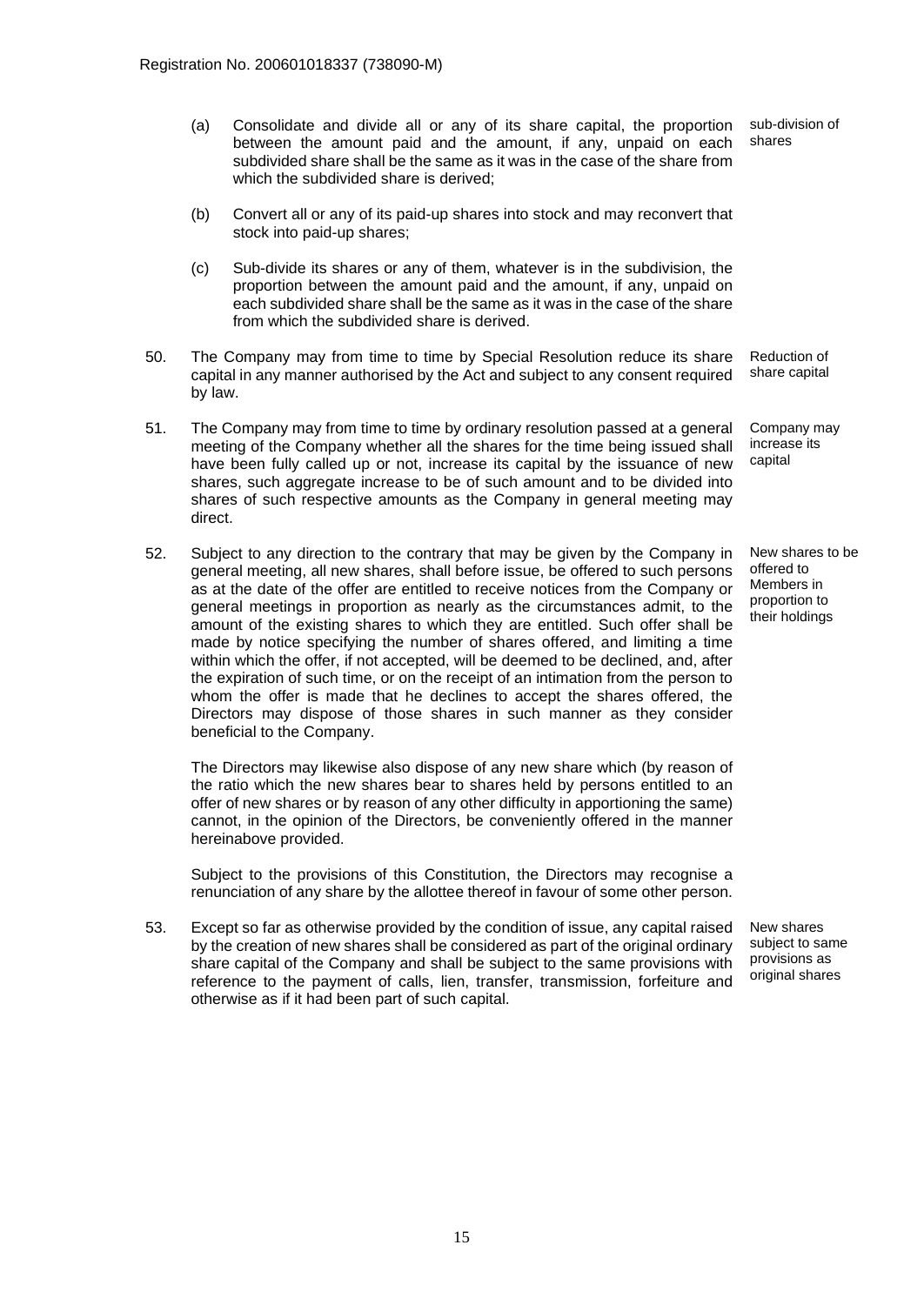#### **ALTERATION OF RIGHTS**

54. If at any time the share capital of the Company is divided into different classes of shares, the rights attached to any class (unless otherwise provided by the terms of issue of shares of that class) may, whether or not the Company is being wound up, be varied or abrogated with the consent in writing of the holders or not less than three-fourths  $(3/4)$  of the total voting rights of the shareholders in that class, or with the sanction of a special resolution passed at a separate general meeting of the holders of the shares of that class. To every such separate general meeting the provisions of this Constitution relating to general meetings shall mutatis mutandis apply, but so that the necessary quorum shall be Members or any Member holding or representing by proxy one-tenth (1/10) of the total voting rights in that class and that any holder or shares of that class present in person or by proxy may demand a poll. To every such special resolution the provisions of Section 292 of the Act shall, with such adaptations as are necessary, apply. PROVIDED ALWAYS THAT where the necessary majority for such a special resolution is not obtained at the meeting, consent in writing if obtained from three-fourths (34) of the holders of shares of the class concerned within two (2) months of the meeting shall be as valid and effectual as a special resolution carried at the meeting.

## **CHANGE IN CONTROL**

- 55. (i) If any of the members goes into liquidation or enters into any composition or arrangement with or for the benefit of the creditors or a receiver or manager is appointed over any of its property or assets ("Liquidating Member"), the remaining members ("Remaining Members") shall have the option of either purchasing all (and not some only) of the shares of the Liquidating Member in the Company pro-rata to the Remaining Members shareholding or to sell to the Liquidating Member all (and not some only) of the shares of the Remaining Members in the Company. Upon exercise of any such right by the Remaining Members, the Liquidating Member shall be bound respectively to sell or purchase on the terms set out below.
	- (ii) In the event of a Change in Control of any of the Members, any of the remaining Members (hereinafter referred to as "the Other Members") shall have the option of selling all (and not some only) of their shares in the Company to that Member ("Change in Control Member"). Change in Control means in relation to a Member, if a person, not being a member of the Member Group, acquires (whether direct or indirect), either by itself or in concert with others a majority (or control of the majority) in the voting rights or the right to direct management including the appointment or removal of the majority of directors. Upon the exercise of such right by any of the Other Members, the Change in Control Member shall become bound to purchase on the terms set out below.
	- (iii) The purchase price of the shares to be bought and sold pursuant to Clause 55(i) and 55(ii) shall be their net tangible asset value of the Company as set out in the last annual audited accounts of the Company. Purchase Price

#### **GENERAL MEETING**

56. The Directors shall convene an Annual General Meeting to be held once at least in every calendar year at such time, within six (6) months of the Company's financial year end and not being more than fifteen (15) months after the holding of the last preceding Annual General Meeting, but so long as the Company holds its first General Meeting within eighteen (18) months of its incorporation, it need not hold one in the year of its incorporation, or in the following year, and at such place as may be determined by the Directors.

Alteration of rights

Change in Control of any of the Members

Annual General Meeting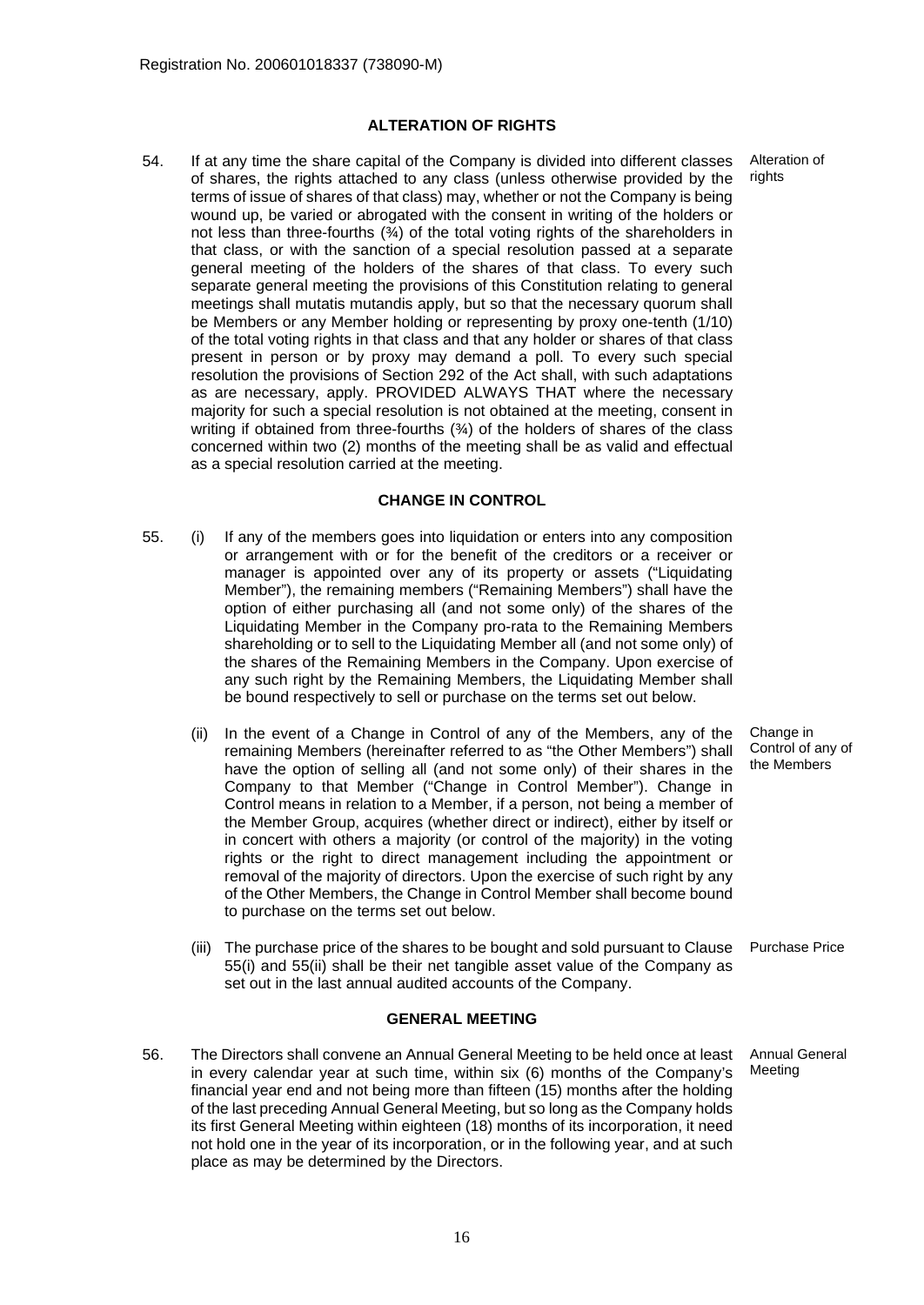- 57. Every General Meeting of the Company other than the "Annual General Meeting" shall be called "Extraordinary General Meeting". Extraordinary General Meetings
- 58. The Directors may whenever they think fit convene an Extraordinary General Meeting and Extraordinary General Meetings shall also be convened on any requisition made in accordance with the provisions of the Act, or if the Company makes default in convening a meeting in compliance with a requisition made in accordance with the Act, a meeting may be convened by such requisitionists in the manner provided in the Act. Any meeting convened by the requisitionists shall be convened in the same manner as nearly as possible as that in which meetings are to be convened by Directors.
- 59. Subject to the provision of the Act relating to acts for shorter notice, at least fourteen (14) days' notice before the meeting or at least twenty-one (21) days' before the meeting where any special resolution is to be proposed or where it is an Annual General Meeting shall be given to all Members (other than those who under the provisions of this Constitution or the terms of issue of the shares held by them are not entitled to receive notices of general meetings of the Company). The notice shall be exclusive of the day on which it is served or deemed to be served and of the day for which it is given. Notice of Meeting
- 60. Notice of a meeting of Members of the Company shall state the place, date and time of the meeting, the general nature of the business of the meeting, and may include text of any proposed resolution and other information as the Directors deemed fit. Any notice of a meeting called to consider special business shall be accompanied by a statement regarding the effect of any proposed resolution in respect of such special business. Contents of notice

All business shall be deemed special that is transacted at an Extraordinary General Meeting and also all that is transacted at an Annual General Meeting, except the following which shall be ordinary business:

- (1) the laying of the audited financial statements and the reports of the Directors and auditors and other accounts and documents required to be annexed to the financial statements;
- (2) the appointment and re-election of Directors in place of those retiring by rotation or otherwise and fixing the Directors' fees and benefits payable; and
- (3) the appointment or re-appointment and fixing of the remuneration of the auditors.
- 61. A meeting shall, notwithstanding that it is called by notice shorter than is required by Clause 59 be deemed to be duly called if it is so agreed:- Short notice
	- (a) in the case of a meeting called as the Annual General Meeting, by all the Members entitled to attend and vote thereat; or
	- (b) in the case of any other meeting, by a majority in number of the Members having a right to attend and vote thereat, being a majority which together holds not less than ninety-five per centum (95%) in the number of the shares giving a right to attend and vote at the meeting, excluding any shares in the Company held as treasury shares.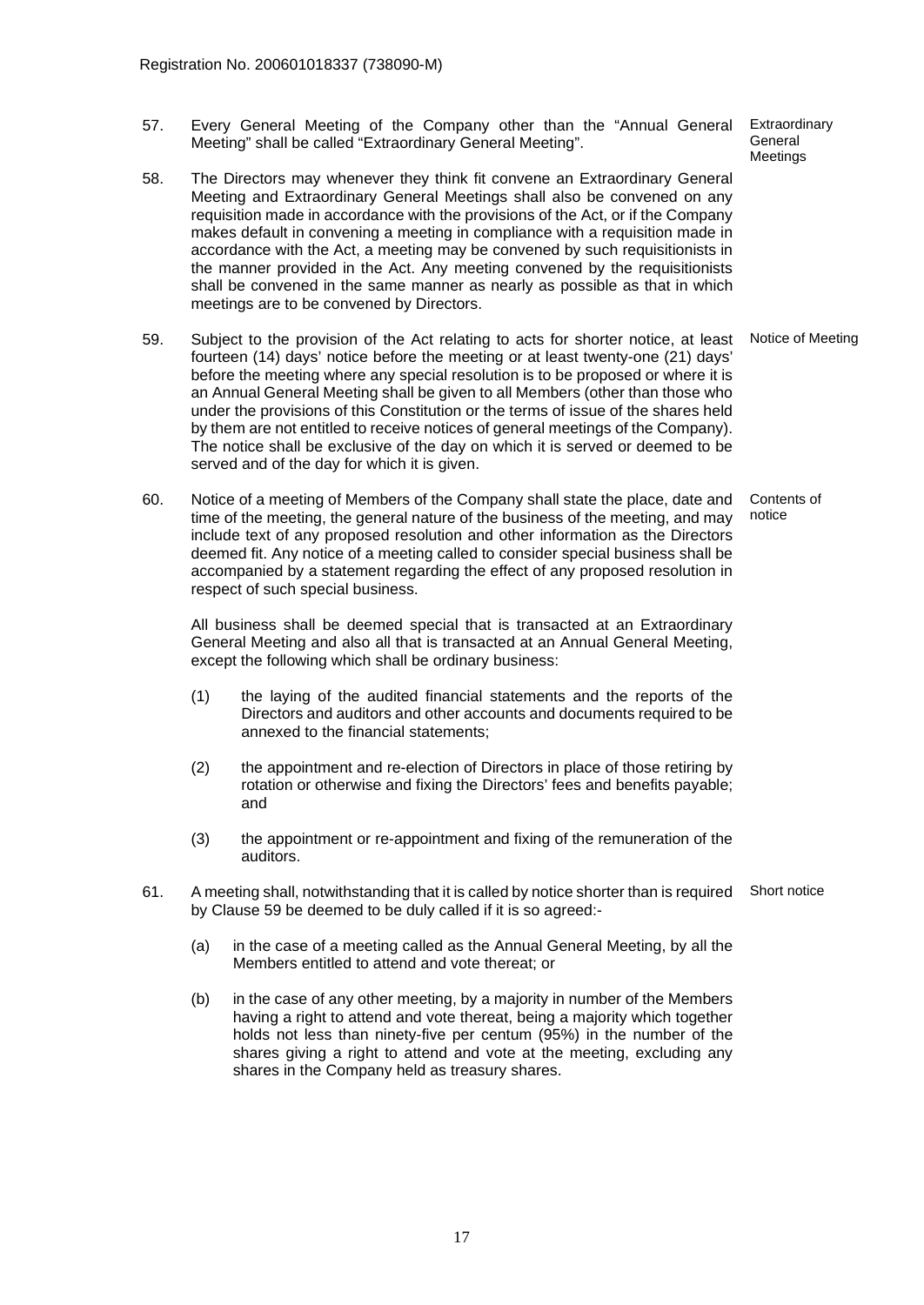- 62. Where by the Act special notice is required of a resolution, the resolution shall not be effective unless notice of the intention to move it has been given to the Company not less than twenty-eight (28) days before the meeting at which it is moved, and the Company shall give its Members notice of any such resolution at the same time and in the same manner as it gives notice of the meeting or if that is not practicable shall give them notice of any such resolution not less than fourteen (14) days before the meeting, but if after notice of the intention to move such a resolution has been given to the Company, a meeting is called on a date twenty-eight (28) days or less after the notice has been given, the notice, although not given to the Company within the time required by this clause shall be deemed to be properly given. Resolution requiring special notice
- 63. In every notice calling a meeting of the Company, there shall appear with reasonable prominence a statement that a Member entitled to attend and vote is entitled to appoint not more than two (2) proxies to attend and vote instead of him, provided that the Member specifies the proportion of the Member's shareholdings to be represented by each proxy. Right to appoint proxy
- 64. The accidental omission to give notice of a meeting to or the non-receipt of notice of a meeting by any Member shall not invalidate any resolution passed or proceedings held at any such meetings. Omission to give notice

# **PROCEEDINGS AT GENERAL MEETING**

- 65. All business transacted at a general meeting shall be deemed special business save for the ordinary business as set out in Clause 60. Special business
- 66. No business shall be transacted at any general meeting unless a quorum of Members is present at the time when the meeting proceeds to business. Two Members personally present shall form a quorum. Quorum
- 67. For all purposes, the quorum shall be two persons including: (i) a duly authorized agent or representative of HLAH or its proxy; and (ii) as long as MSI(J) (together with its Permitted Transferee) holds not less than twenty per cent (20%) of the issued and paid up capital of the Company, a duly authorized agent or representative of MSI(J) (or its Permitted Transferee) or its proxy.
- 68. If within half an hour from the time appointed for the holding of a general meeting a quorum is not present, the meeting, if convened upon the requisition of Members, shall be dissolved. In any other case it shall be adjourned to the same day in the next week, at the same time and place (or if that day be a public holiday then to the next business day following such public holiday) or to such other day, time and place as the Directors may by notice to the Members appoint. If at such adjourned meeting a quorum is not present within half an hour from the time appointed for holding the adjourned meeting, any Member present shall be a quorum. Proceedings if quorum not present
- 69. The Chairman of the Board shall preside as Chairman at every general meeting but if at any meeting the Chairman shall not be present within fifteen (15) minutes after the time appointed for holding the same or shall be unwilling to act as Chairman, the Directors present shall choose one Director to act as Chairman of such meeting or if no Director be present or if all the Directors present decline to take the chair, the Members present shall choose a Member present to act as Chairman at such meeting. The election of Chairman shall be by a show of hands. Chairman of General Meeting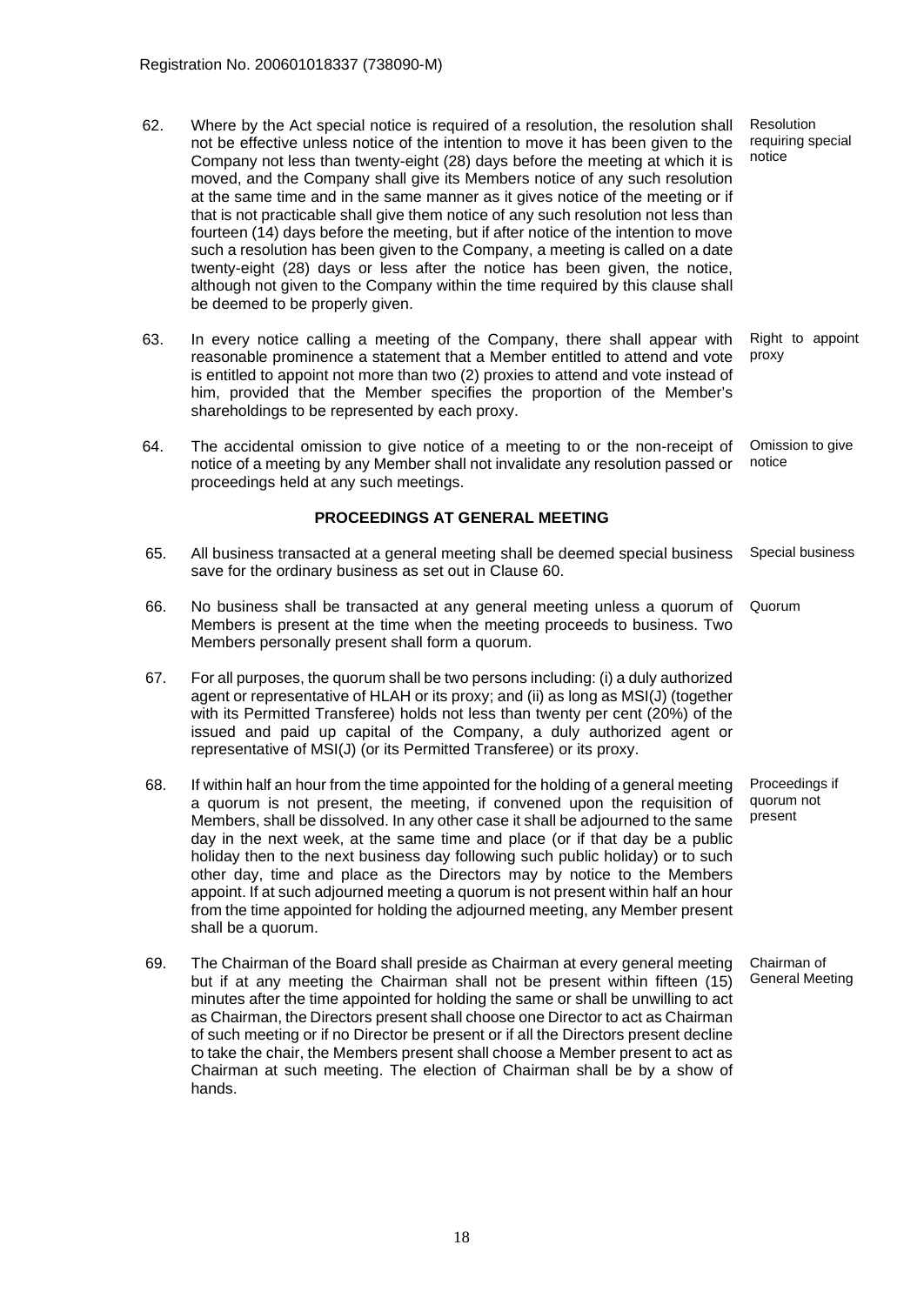- 70. The Chairman may with the consent of any Meeting at which a quorum is present and shall, if so directed by the Meeting, adjourn any meeting from time to time and from place to place as the Meeting shall determine. Whenever a meeting is adjourned for thirty (30) days or more, notice of the adjourned meeting shall be given in the same manner as in the case of an original meeting. Save as aforesaid, no Member shall be entitled to any notice of an adjournment or of the business to be transacted at an adjourned meeting. No business shall be transacted at any adjourned meeting other than the business which might have been transacted at the meeting from which the adjournment took place.
- 71. Any Member entitled to be present and vote at a meeting may submit any resolution to any general meeting provided that at least five (5) days before the day appointed for the meeting he shall have served upon the Company a notice in writing signed by him containing the proposed resolution and stating his intention to submit the same.
- 72. Upon receipt of any notice as mentioned in the last preceding Clause the Secretary shall in any case where the notice of intention is received before the notice of the meeting is issued, include it in the notice of the meeting and shall in any other case issues as quickly as possible to the Members entitled to notice of the meeting notice that such resolution will be proposed.
- 73. At any General Meeting a resolution put to the vote of the meeting shall be decided on a show of hands of persons present and entitled to vote unless before or upon the declaration of the result of the show of hands a poll is demanded:-
	- (a) by the Chairman of the meeting; or
	- (b) by at least three (3) Members present in person or by proxy; or
	- (c) by any Member or Members present in person or by proxy and representing not less than one-tenth of the total voting rights of all the Members having the right to vote at the meeting; or
	- (d) by a Member or Members holding shares in the Company conferring a right to vote at the meeting being shares on which an aggregate sum has been paid up equal to not less than one-tenth of the total sum paid up on all the shares conferring that right.

Unless a poll is so demanded (and the demand not withdrawn) or required, a declaration by the Chairman that a resolution has on a show of hands been carried or carriedpassed unanimously, or withby a particular majority, or is lost, and an entry to that effect in the book containing the minutes of the proceedings of the Company shall be conclusive evidence of thate fact without proof of the number or proportion of the votes recorded in favour of or against such resolution.

The demand for a poll may be withdrawn any time before the resolution is put to the vote of the meeting by the Member demanding the poll.

Where a resolution is passed at an adjourned meeting of the Company or of holders of any class of shares, the resolution shall for all purposes be treated as having been passed on the date on which it was in fact passed and not on any earlier date.

Chairman may adjourn meeting and notice of adjournment be given

Member's notice to submit resolution

Members entitled to notice of resolution

Resolution how carried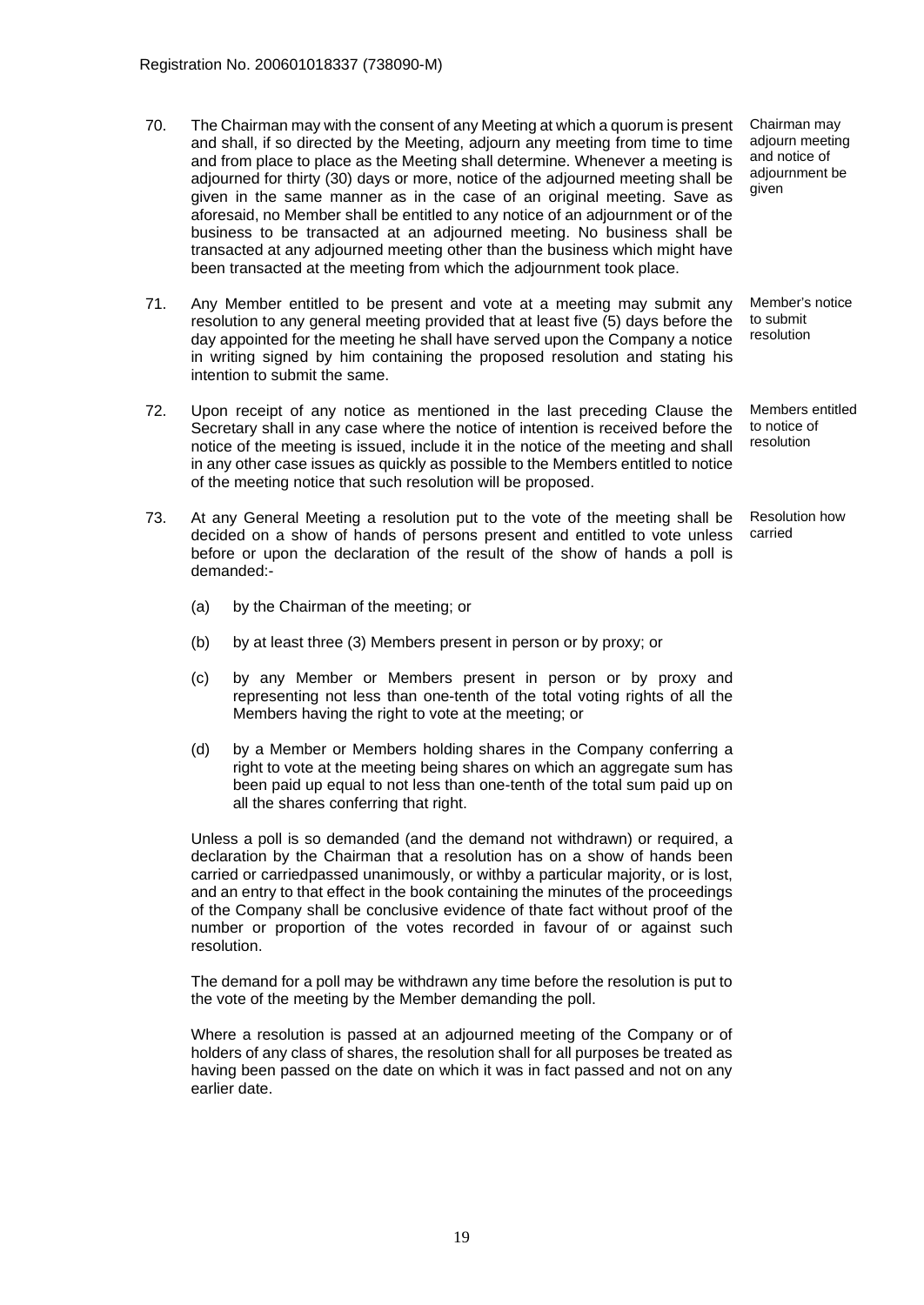- 74. If a poll is duly demanded in the manner aforesaid it shall be taken either forthwith or after an interval or adjournment at such time and place and in such manner as the Chairman shall direct, and the result of the poll shall be deemed to be resolution of the meeting at which the poll was demanded, but a poll demanded on the election of the Chairman or on a question of adjournment shall be taken forthwith. Poll
- 75. No poll shall be demanded on the election of a Chairman of a meeting or on any question of adjournment. No poll on election of Chairman or adjournment
- 76. In the case of an equality of votes whether on a show of hands or at a poll at any general meeting of the Company the Chairman of the meeting shall be entitled to a second or casting vote except when only two (2) Members form a quorum at a meeting or where only two (2) Members are competent to vote on the question at issue in which event the Chairman shall not have a second or casting vote and the question arising at the meeting shall be deemed to have been lost or not carried. Chairman has casting vote
- 77. The demand of a poll shall not prevent the continuance of a meeting for the transaction of any business other than the question on which a poll has been demanded. Other business to continue if poll demanded
- 78. The instrument appointing a proxy to vote at a meeting shall be deemed also to confer authority to demand, or join in demanding a poll, and, for the purposes of Clause 73, a demand by a person as proxy for a Member shall be the same as a demand by the Member. Proxy may demand poll
- 79. If any votes shall have been counted which ought not to have been counted, or might have been rejected, the error shall not vitiate the result of the voting unless it be pointed out at the same meeting or at any adjournment thereof and unless in the opinion of the Chairman at the meeting or any adjournment thereof as the case may be, it shall be of sufficient importance to vitiate the result of the voting. Votes counted in error
- 80. Subject to the Act, a resolution in writing signed by the requisite majority of the Members entitled to vote on a written resolution, as provided in the Act, shall be valid and effective as if the same had been passed at meeting of the Company duly convened and held, and may consist of several documents in the like form each signed by one or more Members. In the case of a corporation which is a Member of the Company, such resolution may be signed on its behalf by its Managing Director or by any person (whether identified by name or by reference to the holding of any particular office) duly authorised by such corporate body by resolution of its directors or other governing body or by Power of Attorney to sign resolution on its behalf. Resolution signed by members

Any such document may be accepted as sufficiently signed by a Member if transmitted to the Company by any technology purporting to include a signature of the Member.

- 81. (a) If at any time a Deadlock exists or occurs:
	- (i) HLAH or MSI(J) may convene, by written notice to the other, a meeting of at least one (1) representative of HLAH and MSI(J), at the Office on the date specified in the notice. This date must not be less than seven (7) days and not more than fourteen (14) days after the date on which the notice is issued ("**Notice Date**"); and

Deadlock

- (ii) each of HLAH and MSI(J) undertakes that its representative must use all reasonable efforts to resolve the Deadlock.
	- 20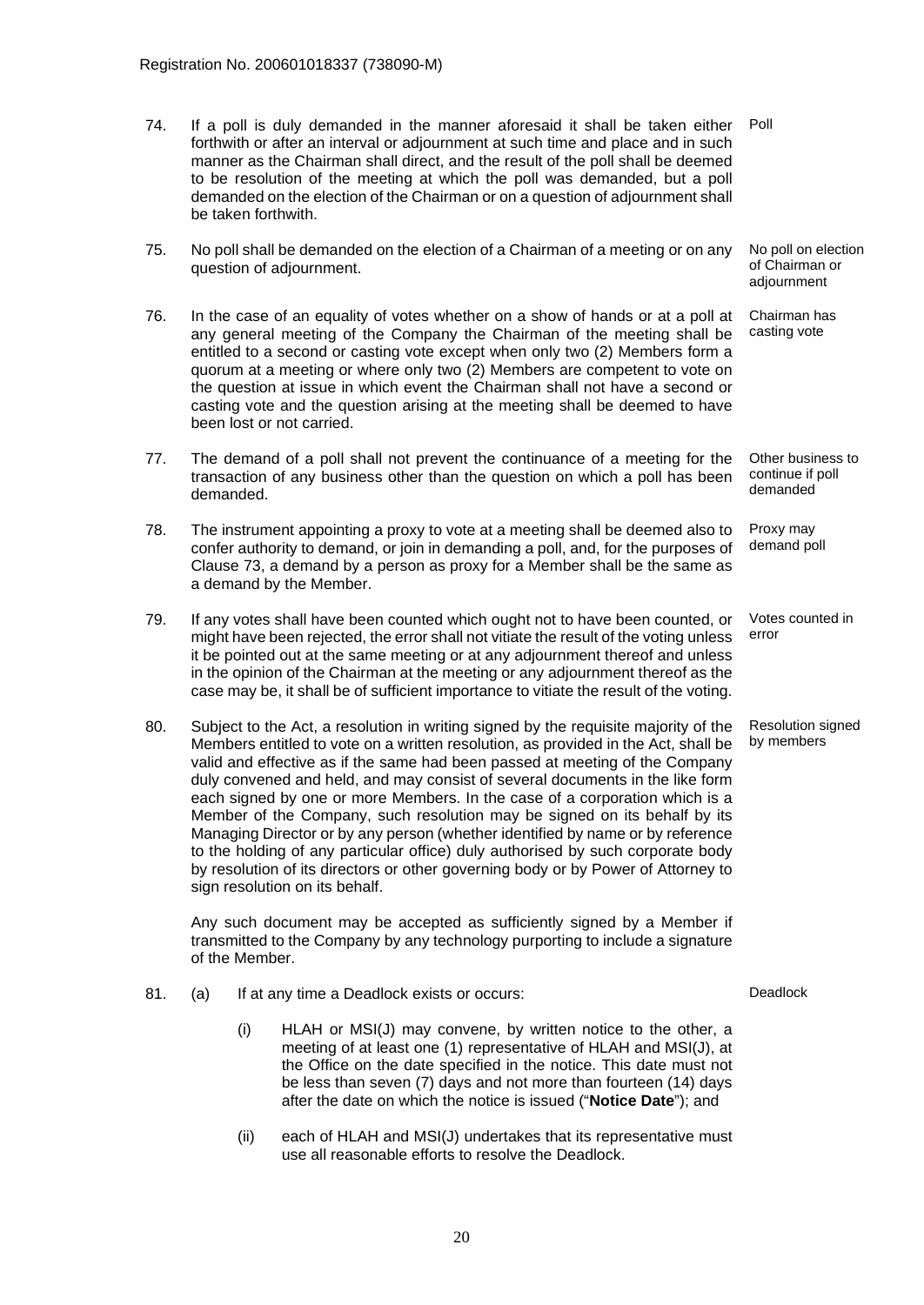- (b) If the Deadlock is not resolved at the meeting referred to in Clause 81(a) or any subsequent meetings or negotiations within fourteen (14) days after the Notice Date, MSI(J) may at its sole and absolute discretion offer to sell to HLAH in writing ("**Deadlock Transfer Notice**") all the shares that MSI(J) holds in the Company at a price stipulated in the Deadlock Transfer Notice.
- (c) In the event that HLAH wishes to accept such offer, it shall notify MSI(J) in writing of such intention to accept the offer ("**Deadlock Notice of Intention**") within fourteen (14) days of the receipt by HLAH of the Deadlock Transfer Notice ("**Deadlock Offer Period**") and, where necessary, submit the application for the approval of BNM and/or MOF (as the case may be) for its proposed acquisition within fourteen (14) days from the date of notification ("**Deadlock Notification Date**") of intention to accept the offer and seek any other relevant approvals within one hundred twenty (120) days from the Deadlock Notification Date ("**Deadlock End Date**").
- (d) Upon receipt by HLAH of such approval(s) with no conditions or with condition(s) acceptable to HLAH, HLAH shall immediately inform MSI(J) by a notice in writing of such approvals. Within seven (7) days after receipt by MSI(J) of such notice or, where no such approval(s) is required, within seven (7) days after receipt by MSI(J) of the Deadlock Notice of Intention, MSI(J) shall forward to HLAH the duly executed but unstamped share transfer form(s) for the relevant shares and the original share certificates thereto together with all other documents relating thereto and necessary to effect a transfer of the relevant shares to and in favour of HLAH and HLAH shall simultaneously pay the purchase price so fixed to a designated account of MSI(J) by telegraphic transfer.
- (e) In the event that HLAH shall reject such offer or shall have failed to issue a Deadlock Notice of Intention within the Deadlock Offer Period or, where necessary, fails to obtain all necessary approvals on or before the Deadlock End Date or the approvals are subject to conditions not acceptable to HLAH, MSI(J) shall be entitled to sell or otherwise dispose of the relevant shares to a third party, provided that such sale or disposal shall not be at a purchase price less than that stipulated in the Deadlock Transfer Notice or on terms more favourable than those offered to HLAH.

#### **VOTES OF MEMBERS**

- 82. (1) Subject to any rights or restrictions for the time being attached to any class or classes of shares and Clause 59 above, at meetings of Members or classes of Members, each Member shall be entitled to be present and to vote at any general meeting of the Company either personally or by proxy or if the Member is a corporation by its duly authorised representative, and to be reckoned in a quorum in respect of any share or shares upon which all calls due to the Company have been paid. Rights to vote
	- (2) Subject to any special rights or restrictions as to voting attached to any class or classes of shares by or in accordance with this Constitution, on a show of hands every person present who is a Member or a Member's representative or proxy shall have one vote and in the case of a vote on a resolution on a poll every Member present in person or by proxy or other duly authorised representative shall have one (1) vote for every share held by him. A person entitled to more than one (1) vote need not use all his votes or cast all the votes uses on a poll in the same way.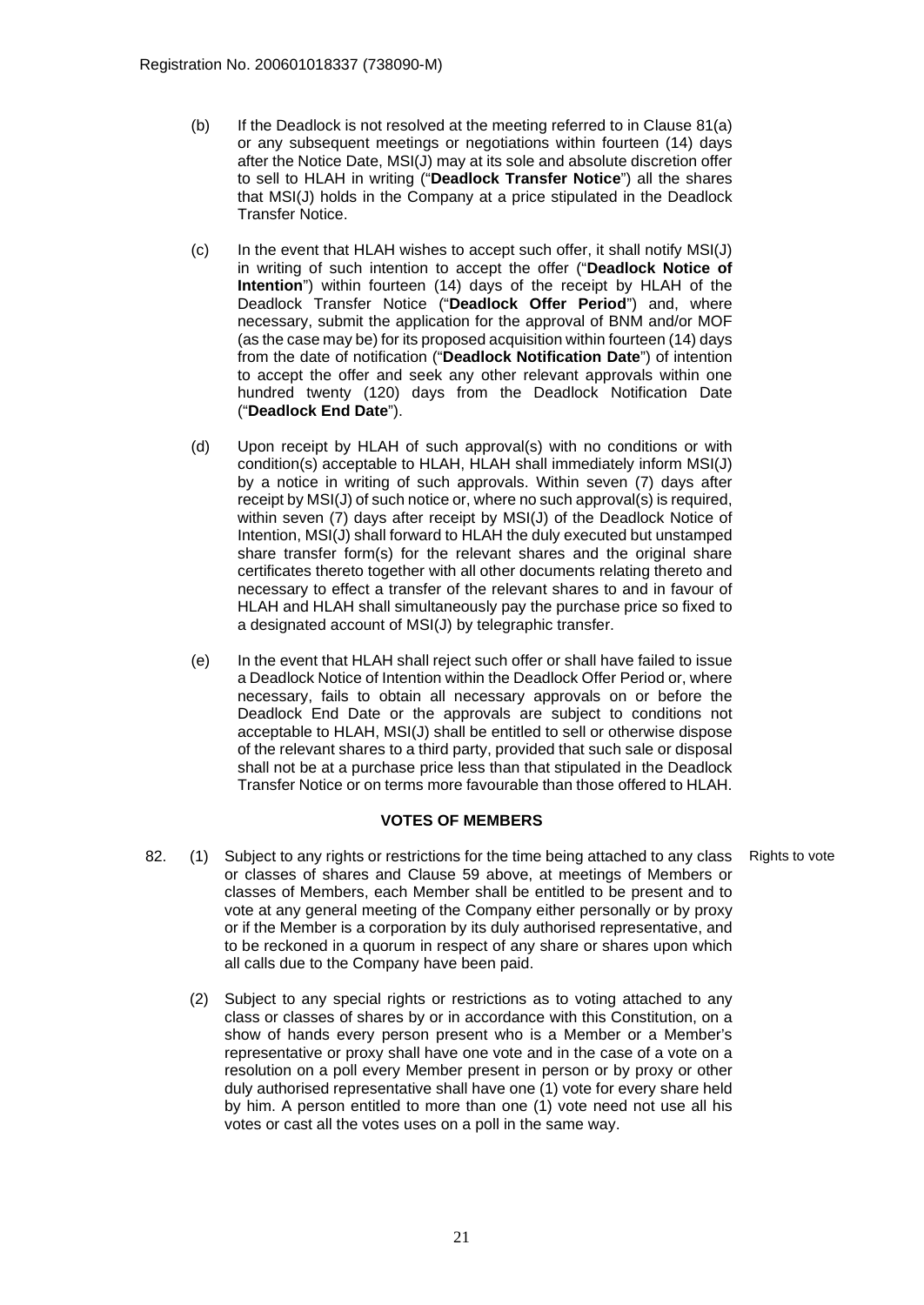- 83. (1) If any member be an infant or lunatic, or of unsound mind, he may vote by his guardian, committee, receiver, curator bonis or other legal curator, and such last mentioned person may give their votes either personally or by proxy. Provided such evidence as the Directors may require of the authority of the person claiming to vote shall have been deposited at the Office not less than forty-eight (48) hours before the time appointed for holding the meeting.
	- (2) The legal personal representative of a deceased Member or other person entitled under the transmission Clauses to any share in consequence of the death or bankruptcy of any Member may vote at any general meeting in respect thereof in the same manner as if he was the registered holder of such shares provided that forty-eight (48) hours at least before the time of holding the meeting or adjourned meeting as the case may be at which he proposes to vote he shall satisfy the Directors of his right to any share in consequence of the death or bankruptcy of any Member unless the Directors shall have previously admitted his right to vote in respect thereof. Where there are several executors or administrators of a deceased Member in whose names any shares are registered any one of such administrator or executor may vote in respect of such shares unless any other administrator or executor is present at the Meeting at which such a vote is tendered and objects to the same.
- 84. Any corporation which is a Member may by resolution of its directors or other governing body authorise such person or persons as it thinks fit to act as its representative(s) either at a particular meeting of the Company, or at all meetings of the Company or any class of Members and the person(s) so authorised shall in accordance with his authority and until his authority is revoked by the corporation be entitled to exercise the same powers on behalf of the corporation which he represents as that corporation could exercise if it were an individual Member. Votes of corporation
- 85. Where there are joint registered holders of any shares, any one of such persons may vote at any meeting, either personally or by proxy or by representative or by attorney, in respect of such share as if solely entitled thereto; and if more than one of such joint holders be present at any meeting, personally or by proxy or by representative or by attorney, that one of the said persons so present whose name stands first on the register in respect of such shares shall alone be entitled to vote in respect thereof. Where there are several executors or administrators of a deceased Member in whose sole name any shares stand, any one of such executors or administrators may vote in respect of such shares unless any other of such executors or administrator is present at the meeting at which such a vote tendered and objects to the vote. Votes of Joint holders
- 86. Save as herein expressly provided, no person other than a Member duly registered and who shall have paid everything for the time being due from him and payable to the Company in respect of his shares shall be entitled to be present or to vote on any question either personally or by proxy or as proxy for another Member or to be reckoned in a quorum at any General Meeting. Members only entitled to vote
- 87. No objection shall be raised to the qualification of any voter except at the meeting or adjourned meeting at which the vote objected to is given or tendered, and every vote not disallowed at such Meeting shall be valid for all purposes. Any such objection shall be referred to the Chairman at the meeting, whose decision shall be final and conclusive. **Objections**
- 88. On a poll votes may be given either personally or by proxy or duly authorised representative and a Member entitled to more than one (1) vote need not, if he votes, use all his votes or cast all the votes he uses in the same way. A proxy or a duly authorised representative need not be a Member of the Company. Votes on poll

Voting of infant Members, etc.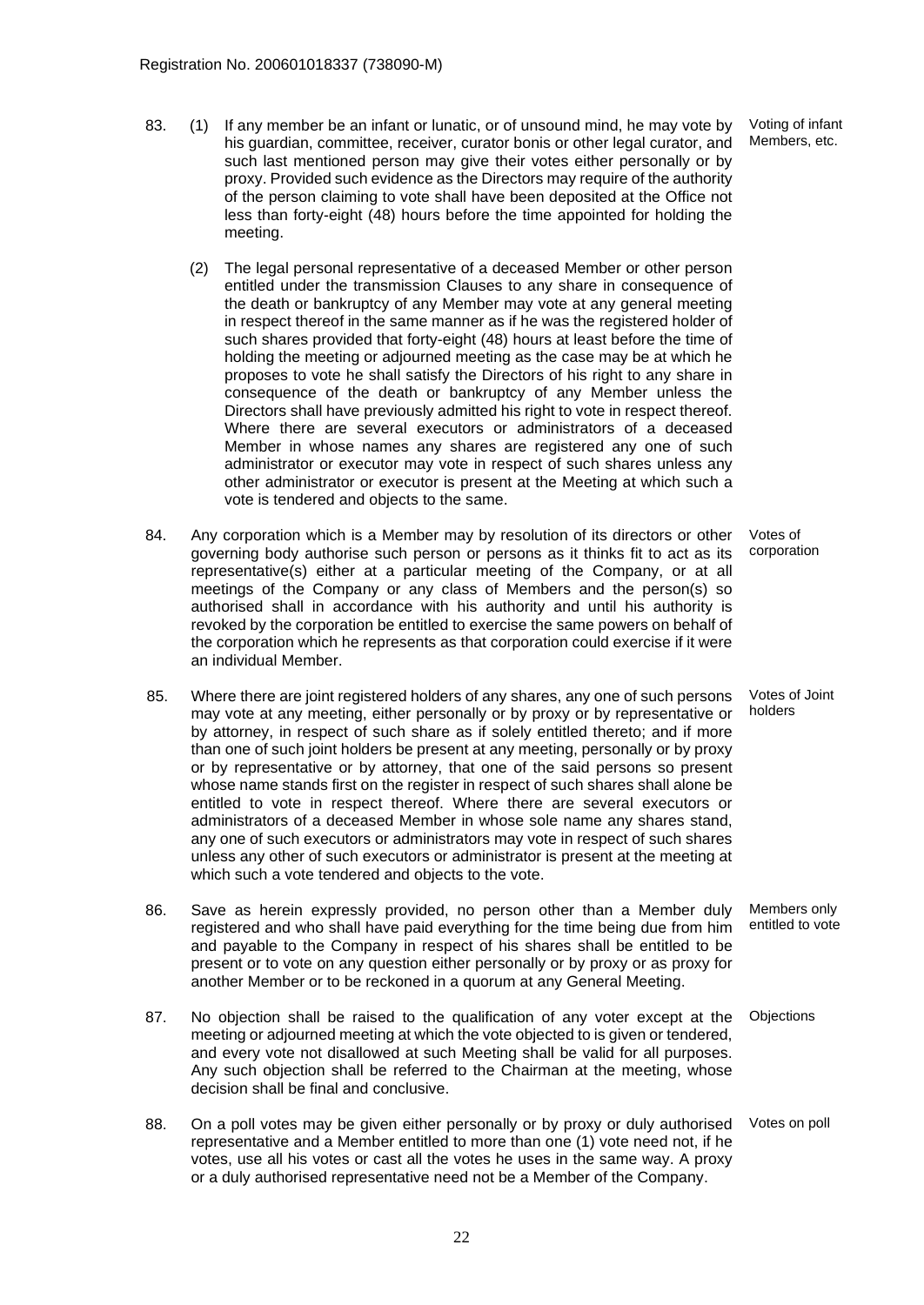- 89. (1) The instrument appointing a proxy shall be in writing under the hand of the appointor or if such appointor be a corporation, under its common seal or under the hand of an officer or attorney of the corporation duly authorised and shall be deposited with the power of attorney or other authority (if any) at the Office or at such other place within Malaysia as is specified for that purpose in the notice convening the meeting, not less than forty-eight (48) hours before the time appointed for holding the meeting or adjourned meeting at which the person named in such proxy proposes to vote, or, in the case of a poll, not less than twenty-four (24) hours before the time appointed for the taking of the poll, and in default the proxy shall not be treated as valid. An instrument appointing a proxy to vote at a meeting shall be deemed to include the power to demand a poll on behalf of the appointor.
	- (2) A Member may by electronic communication appoint a proxy to vote for him at any meeting of the Company provided that:-
		- (a) such electronic communication shall have been received at the office of the Company not less than forty-eight (48) hours before the time appointed for holding of the meeting or adjourned meeting, as the case may be, at which the person named in such electronic communication, proposes to vote, or, in the case of a poll, not less than twenty-four (24) hours before the time appointed for the taking of the poll where the poll is taken at a later time/date as decided by the Chairman of the meeting; and
		- (b) the Directors are satisfied as to the genuineness of such electronic communication.
- 90. (a) A proxy may but need not be a Member of the Company. There shall be no restriction as to the qualification of the proxy. A proxy appointed to attend and vote at a meeting of the Company shall have the same right as the Member to speak at the meeting. Who may be proxy
	- (b) Where a Member appoints more than one (1) proxy, the appointments shall be invalid unless he specifies the proportions of his holdings to be represented by each proxy in the instrument appointing the proxies.
- 91. The instrument appointing a proxy shall be in such form or as the Directors may from time to time prescribe or approve. Form of proxy
- 92. A person entitled to vote on a poll at meeting shall be deemed to be a person entitled to vote for the purpose of the Act.
- 93. Every power, right or privilege herein given in this Constitution to any Member of the Company to convene, attend, vote in, take part in, any meeting of the Company, may be exercised in the event of such Member being out of Malaysia by any attorney or attorneys duly appointed by such Member for the purpose, by a Power of Attorney produced at the office of the Company during business hours not less than two (2) days before the same is acted on. And any vote given or things done by such attorney or attorneys shall be valid notwithstanding the previous death of the Member giving such Power of Attorney or revocation of such Power of Attorney by other means provided no intimation in writing of such death or revocation shall have been received at the Office of the Company before such vote is given or thing done.

Instrument appointing proxy to be in writing

Members when abroad may be represented by duly appointed attorneys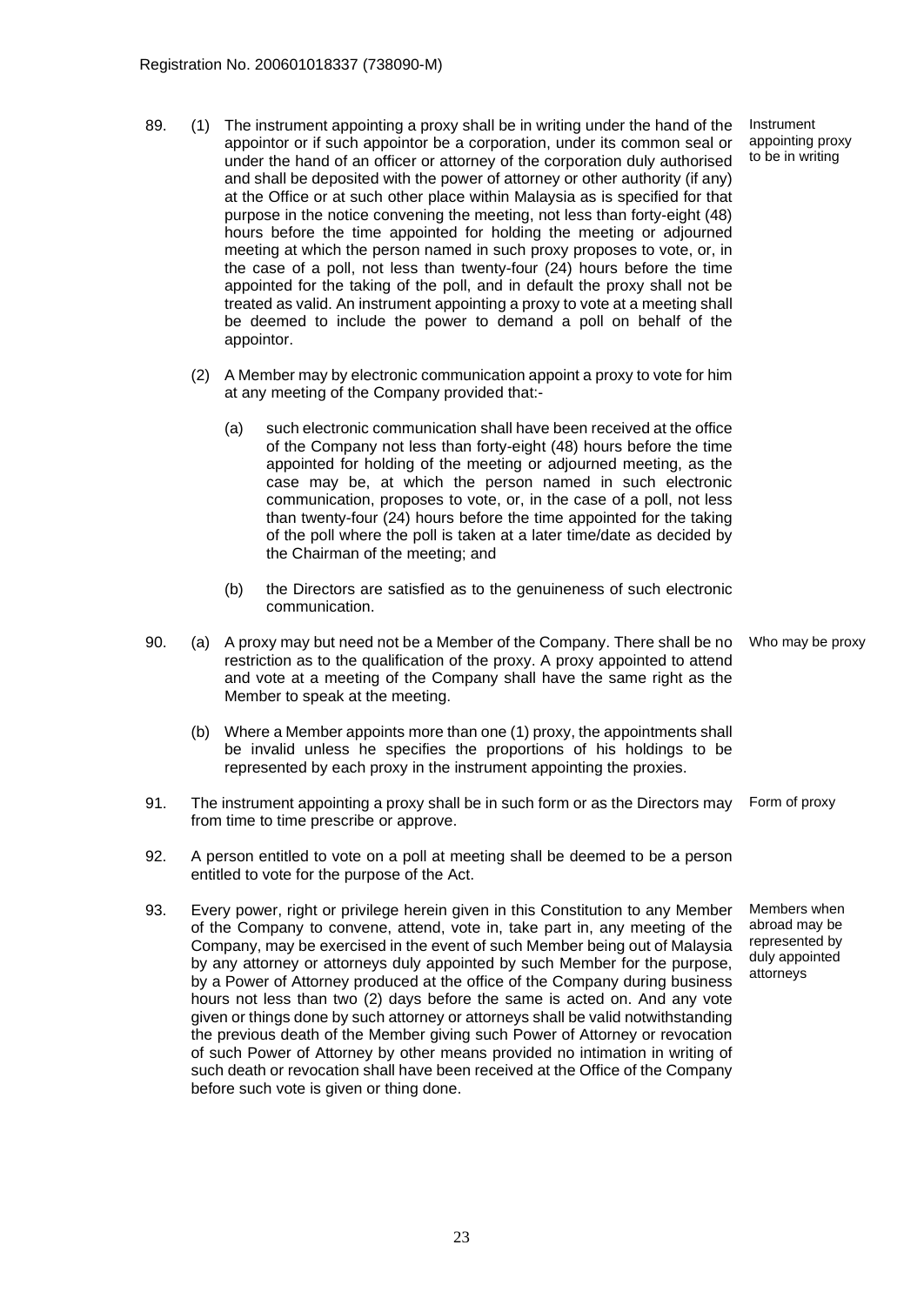#### **DIRECTORS**

- 94. Subject always to the requirements of BNM and the Act, the number of Directors, shall not be less than three (3) or more than twelve (12) or such number as shall be determined by a general meeting.
- 95 (1) While MSI(J) (together with its Permitted Transferee) holds not less than twenty per cent (20%) of the issued and paid up capital in the Company, MSI(J) shall be entitled to nominate and have appointed one nonexecutive director of the Company who shall have power conferred by this Constitution on directors of the Company and MSI(J) shall have full power to remove, replace or substitute from office the person nominated by it from time to time or his alternate and to appoint another in his place from time to time as and when this may prove necessary and the director so appointed shall continue in office (subject always to Clause 112) until removed, replaced or substituted from office by MSI(J) as aforesaid as the case may be or until MSI(J) (together with its Permitted Transferee) ceases to hold not less than twenty per cent (20%) of the issued and paid up capital in the Company, whichever is the earlier.
	- (2) A nomination of a director or a notice of removal, replacement or substitution of a director by MSI(J) shall be acted upon by the Company if such nomination or notice is in the form of a letter addressed to the Company and purports to be signed by one of the members of the Board of Directors of MSI(J) or if in the form of a facsimile and is addressed to the Company and purports or appears to emanate from MSI(J) as the case may be.
- 96. No person shall be eligible to be appointed or elected, re-appointed or reelected, or to accept any appointment or election, or hold office as a Director who has been disqualified pursuant to the provisions of the Act, IFSA or any other applicable legislation. **Eligibility**
- 97. In the event of any casual vacancy occurring and reducing the number of Directors below the aforesaid minimum, the remaining Directors, except in an emergency, may act only for the purpose of increasing the number of Directors to such minimum number, or to summon a general meeting of the Company but not for any other purpose.
- 98. The Directors shall have power at any time and from time to time to appoint any other qualified person as Director, either to fill a casual vacancy or as an addition to the Board, but so that the total number of Directors shall not at any time exceed the maximum number fixed by or pursuant to Clause 94 but any Director so appointed shall hold office only until the conclusion of the next following Annual General Meeting of the Company, and shall then be eligible for reelection but shall not be taken into account in determining the Directors who are to retire by rotation at that meeting.
- 99. A Director need not be a Member and shall not be required to hold any share qualification unless and until otherwise determined by the Company in general meeting. All Directors shall be entitled to receive notice of and attend all general meetings of the Company.

Appointment and number of **Directors** 

Number of **Directors** 

Number of Directors fall below minimum

Appointment by Board of Directors

Share qualification of Directors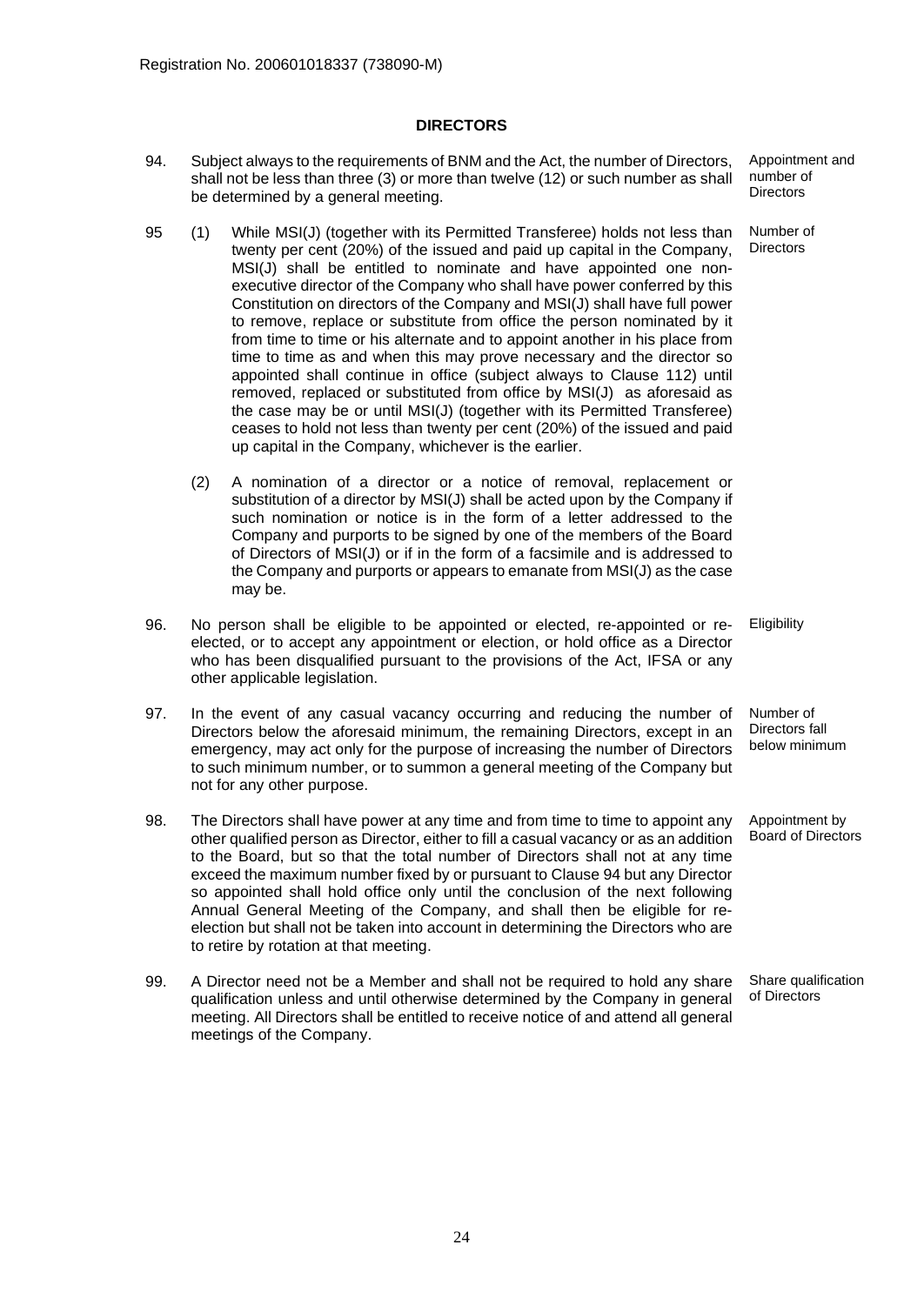- 100. (1) Subject to the provisions of the Act and the IFSA or any applicable legislation, any Director may, from time to time appoint any person to act as his alternate provided that (a) such person is not a Director of the Company, (b) such person does not act as an alternate for more than one Director of the Company and (c) the appointment is approved by a majority of the other members of the Board. The appointee, while he holds office as an Alternate Director, shall be entitled to notice of meetings of the Directors and to attend, speak and vote at any meetings at which his appointor as a Director in his absence. The Alternate Director shall not be entitled to be remunerated otherwise than out of the remuneration of the Director appointing him. Any appointment so made may be revoked at any time by the appointor and any appointment or revocation under this Clause shall be effected by notice in writing to be delivered to the Secretary of the Company. Alternate Director
	- (2) An Alternate Director shall ipso facto cease to be an Alternate Director if his appointor ceases for any reason to be a Director otherwise than by retiring and being re-elected at the same meeting.
- 101. The fees of the Directors, and any benefits payable to the Directors in their capacity as Directors of the Company and its subsidiaries including any compensation for loss of employment of a Director or former Director shall be subject to annual shareholders' approval in general meeting. Such fees shall be divided amongst the Directors in such proportions and manner as they may agree. Such fees shall so far as a Director who is not an Executive Director is concerned be by way of a fixed sum and not by way of a commission on or percentage of profits or turnover, subject always however to the other provisions of this Constitution. Salaries payable to executive directors may not include a commission on or percentage of turnover. Directors' fees
- 102. (1) The Directors shall be entitled to be repaid all travelling or such reasonable expenses as may be incurred in attending and returning from meetings of the Directors or of any Committee of Directors or general meetings or otherwise howsoever in or about the business of the Company in the course of the performance of their duties as Directors. Expense and extra remuneration
	- (2) Any Director who is appointed as an executive director or to any executive office or serves on any committee or who otherwise performs or renders services, which in the opinion of the majority of the Directors are outside his ordinary duties as a Director, may be paid such extra remuneration as the Directors may determine PROVIDED THAT such remuneration shall not include a commission on or percentage of profit or turnover. Any extra remuneration payable to a non-executive director shall also not include a commission on or percentage of profits or turnover.
	- (3) In this Constitution, the expression "executive director" shall include a Director who is engaged substantially in the business of the Company.
- 103. The Directors shall have power and shall be deemed always to have had power Fundsto establish and maintain and to concur with related companies in establishing and maintaining any schemes or funds for providing pensions, sickness or compassionate allowance, life assurances or other benefits for staff (including any Director for the time being holding any executive office or any office of profit in the Company) or employees of the Company or any such related company and for the widows or other dependants of such persons and to make contributions out of the Company's moneys for any such schemes or funds.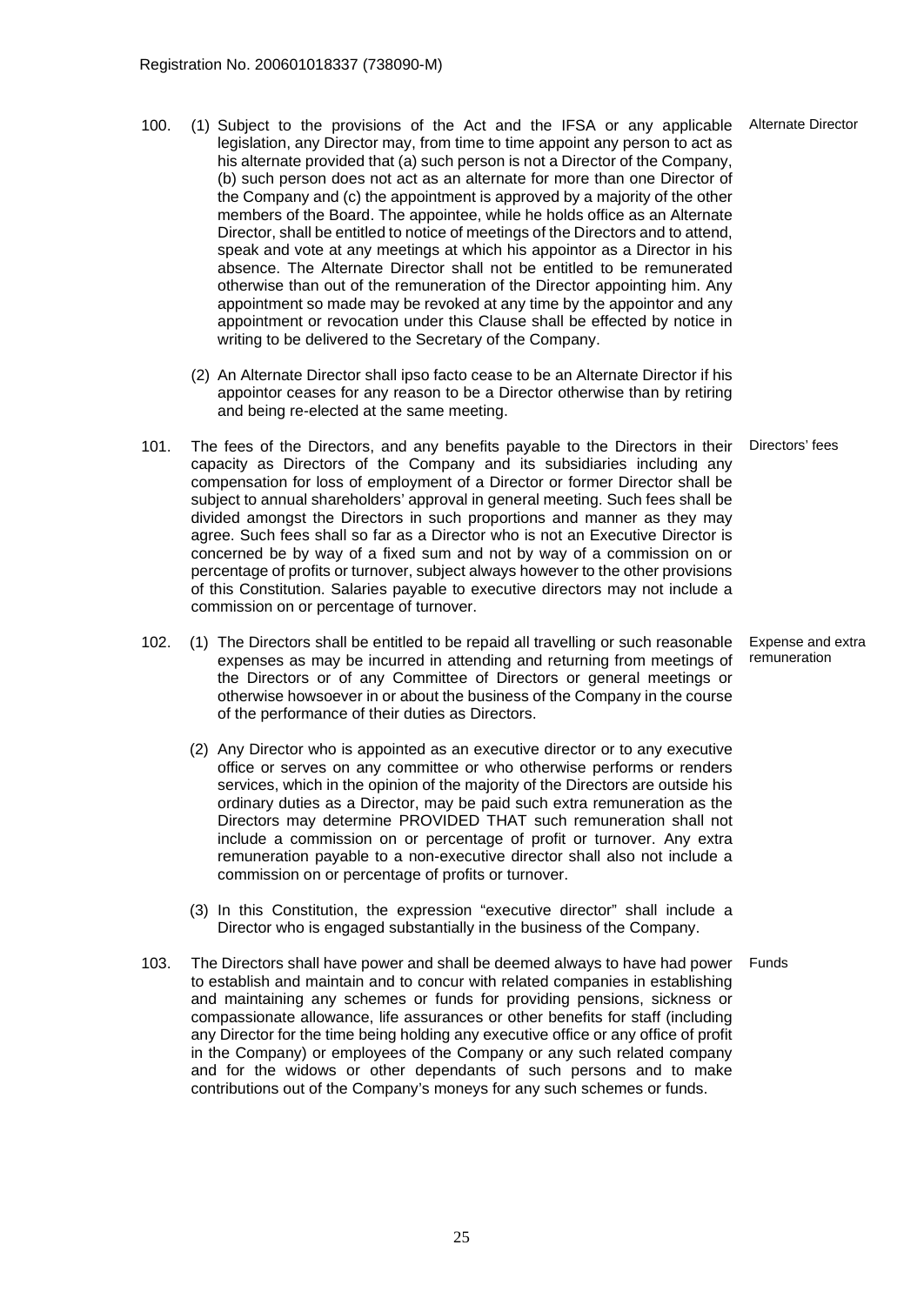- 104. A Director shall at all times exercise his powers in accordance with the Act and the IFSA, where applicable, for a proper purpose and in good faith in the best interest of the Company and exercise reasonable care, skill and diligence in the discharge of the duties of his office and shall not, without the consent or ratification of a general meeting, make use of any property of the Company, any information acquired by virtue of his position as a Director or officer of the Company, any opportunity of the Company which he became aware of, in the performance of his functions as the Director or officer of the Company or engage in business which is in competition with the Company, to gain directly or indirectly a benefit for himself or for any other person or to cause detriment to the Company.
- 105. Every Director shall give notice to the Company of such events and matters relating to himself as may be necessary or expedient to enable the Company and its officers to comply with the requirements of the Act.
- 106. Every Director shall comply with the provisions of the Act, IFSA and any other applicable legislation, in connection with the disclosure of his shareholding and interest in any contract or proposed contract, or in any material transaction or material arrangement with the Company and in connection with the disclosure of the fact and the nature, character and extent of any office or possession of any property whereby whether directly or indirectly duties or interests might be created in conflict with his duty or interest as a Director of the Company.
- 107. The Company shall keep a register showing with respect to Directors the information and particulars required under the Act.
- 108. No Directors shall be disqualified by his office from holding any office or place of profit (other than the office of Auditors) under the Company or under any company in which the Company shall be a shareholder or otherwise, nor shall any such contract or any contract or arrangement entered into by or on behalf of the Company in which any Director shall be in any way interested be avoided, nor shall any Director be liable to account to the Company for any profit arising from any such office or place of profit or realised by any such contract or arrangement by reason only of such Director holding that office or of the fiduciary relations thereby established but the nature of his interests must be disclosed by him at the meeting of the Directors at which the contract or arrangement is first taken into consideration if his interest then exists, or in any other case at the first meeting of the Directors after the acquisition of his interests. If a Director becomes interested in a contract or arrangement after it is made or entered into the disclosure of his interest shall be made at the first meeting of the Directors held after he becomes so interested. No Director shall participate or vote on any contract, arrangement or transaction or proposed contract, arrangement or transaction in which he is directly or indirectly interested or any matter arising thereon and if he votes, his vote shall not be counted. Provided that this Clause shall not apply to:-
	- (a) any arrangement for giving to him any indemnity in respect of obligations undertaken by him for the benefit of the Company; or
	- (b) any contract, arrangement or transaction or proposed contract, arrangement or transaction with any other company in which, he is interested only as a Director and shareholder not more than the number or value as is required to qualify him for the appointment as a Director or having an interest in not more than five per centum (5%) of the paid-up capital in that company.

As to the duty and liability of Directors

General duty to make disclosure

Disclosure of shareholdings and interests

Register of Directors' Shareholdings

Director's contract with company, etc.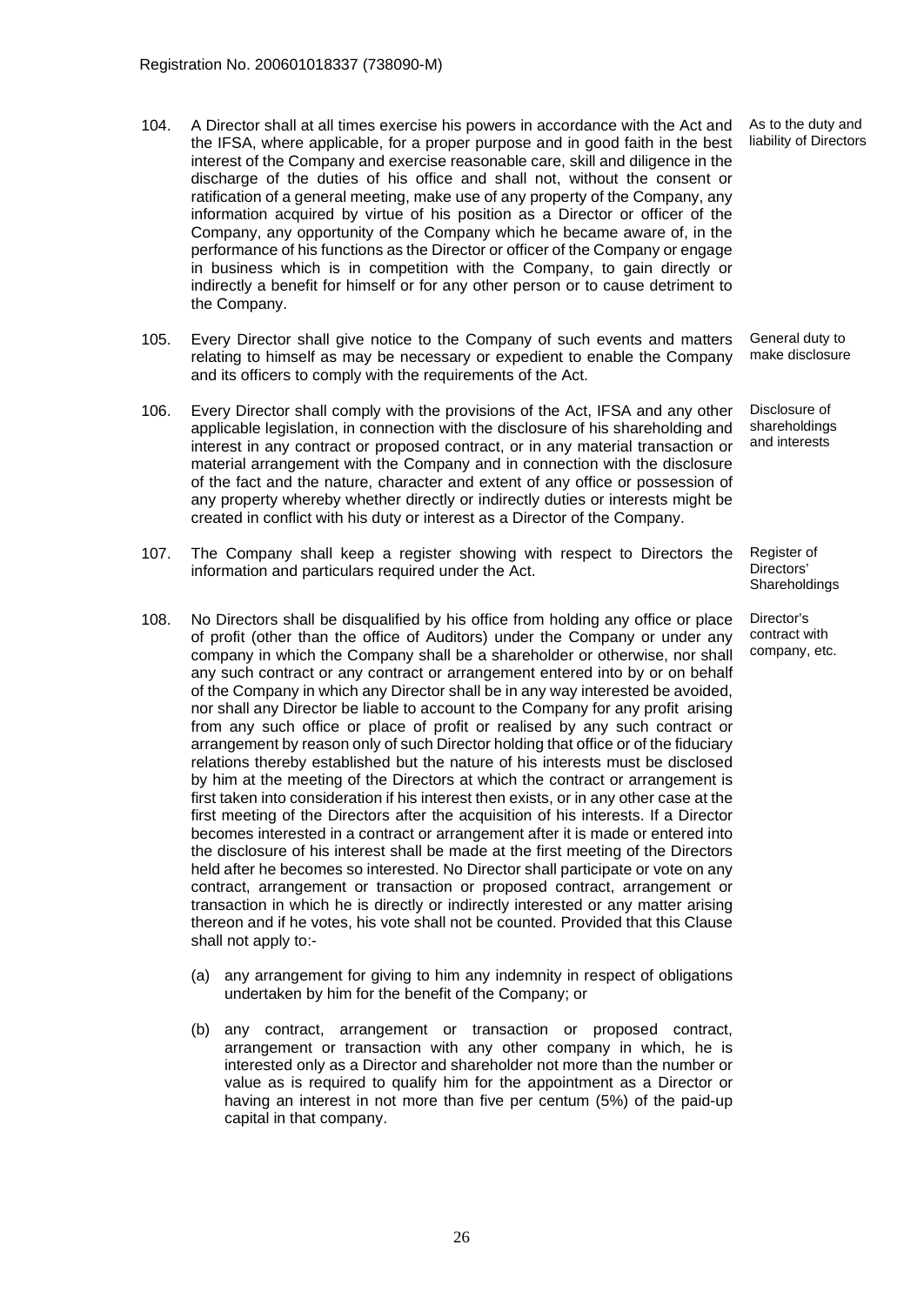## **CHIEF EXECUTIVE OFFICERS ("CEO")/MANAGING DIRECTORS/EXECUTIVE DIRECTORS**

- 109. HLAH shall be entitled to appoint the CEO of the Company and MSI(J) may introduce suitable candidates for the position upon HLAH's request provided that any rights under this Clause 109 shall only be exercisable by HLAH and/or MSI(J) (as the case may be) so long as each party or its Associates is a Member. The CEO shall report to the Board and shall be responsible for the day to day management of the Company in accordance with the directions of the Board and the Constitution of the Company.
- 110. The Directors may from time to time appoint any one or more of their body to be the Managing Director(s) or Executive Director(s) for such period and upon such terms as they think fit and where such appointment is for a fixed term, the term shall not exceed five (5) years, and may vest in such persons such of the powers hereby vested in the Directors generally as they may think fit and subject thereto, shall always be under the control of the Board.
- 111. The remuneration of an executive director shall from time to time be fixed by the Board and shall not include a commission on or percentage of turnover.
- 112. An executive director shall while he continues to hold such office, be subject to retirement by rotation, and he shall be reckoned as a Director for the purpose of determining the rotation or retirement of Directors or in fixing the number of Directors to retire, but he shall, subject to provisions of any contract between him and the Company, be subject to the same provisions as to resignation and removal as the other Directors of the Company and if he ceases to hold the office of Director from any cause, he shall ipso facto and immediately cease to be an executive director.

# **VACATION OF OFFICE OF DIRECTORS**

- 113. Subject as otherwise provided and to the terms of any subsisting agreement, the office of a Director shall be vacated if the Director:-
	- (a) dies;
	- (b) has retired in accordance with the Act or this Constitution and is not reelected, or ceases to be a Director by virtue of the Act;
	- (c) becomes ineligible to hold office as a Director under Clause 96;
	- (d) prohibited or by reason of any order made under the provisions of the Act or contravenes ;
	- (e) becomes prohibited from being a Director by reason of any order made under the Act or under the IFSA, where applicable;
	- (f) becomes of unsound mind or a person whose person or estate is liable to be dealt with in any way under the law relating to mental disorder during his term of office;
	- (g) resigns his office by giving notice in writing to the Company;

Appointment of CEO/ Managing Director/ Executive **Director** 

Remuneration of Executive **Director** 

Resignation and removal of Executive Director

Office of **Directors** how vacated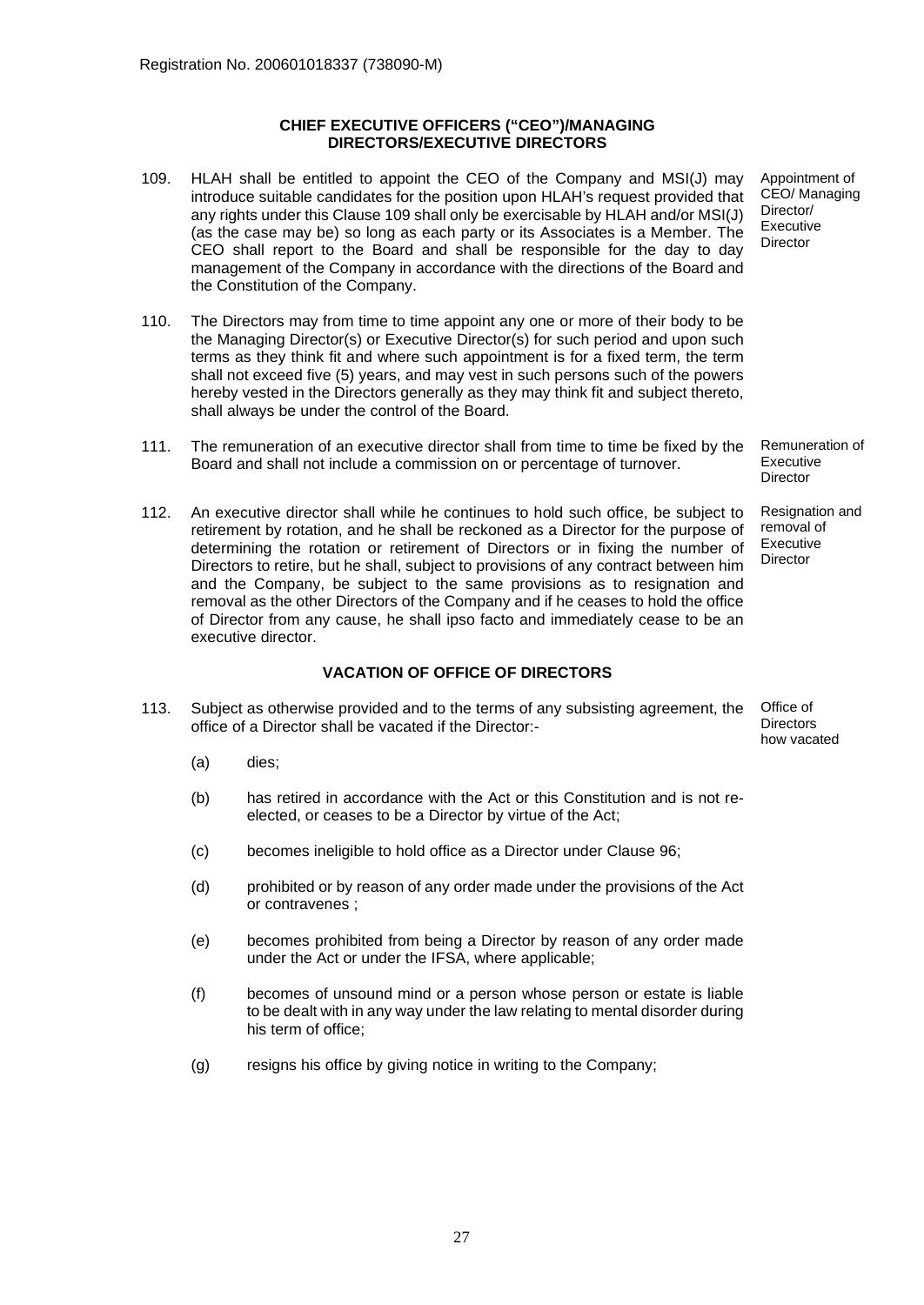- (h) is removed from his office of Director by resolution of the Company in general meeting of which special notice has been given PROVIDED ALWAYS if he was appointed to represent the interests of any particular class of shareholders or debenture holders the resolution to remove him shall not take effect until his successor has been appointed; or
- (i) is absent from more than 25% of the total Board meetings held during a financial year save and except in the case where a waiver is granted by the relevant authority to the Director from compliance with this requirement.

# **POWERS OF DIRECTORS**

- 114. The management of the business of the Company shall be vested in the Directors who (in addition to the powers and authorities by this Constitution or otherwise expressly conferred upon them) may exercise all such powers and do all such acts and things as may be exercised or done by the Company and are not hereby or by the Act expressly directed or required to be exercised or done by the Company in general meeting but subject nevertheless to the provisions of the Act and of this Constitution and to any regulations from time to time made by the Company in general meeting provided that no regulations so made shall invalidate any prior act of the Directors which would have been valid if such regulation had not been made and in particular and without prejudice to the generality of the foregoing the Directors may at their discretion exercise every borrowing power vested in the Company by its Constitution or permitted by law together with collateral power of hypothecating the assets of the Company including any uncalled or called but unpaid capital, provided that any sale or disposal by the Directors of the Company's main undertaking or property shall be subject to approval or ratification by the Company in general meeting.
- 115. The Directors may establish any local boards or agencies for managing any affairs of the Company either in the Territory or elsewhere and may appoint any persons to be Members of such local boards or any managers or agents, and may fix their remuneration, and may delegate to any local board, manager or agent any of the powers, authorities and discretions vested in the Directors, with power to subdelegate, any may authorise the Members of any local board or any of them to fill any vacancies therein and to act notwithstanding vacancies, and any such appointment or delegation may be made upon such terms and subject to such conditions as the Directors may think fit and the Directors may remove any person so appointed, and may annul or vary any such delegation but no person, acting in good faith and without notice of any such annulment or variation shall be affected thereby.
- 116. The Directors may from time to time by power of attorney under the Seal appoint any company, firm or person or any fluctuating body of persons whether nominated directly or indirectly by the Directors to be the attorney or attorneys of the Company for such purposes and with such powers, authorities and discretions (not exceeding those vested in or exercisable by the Directors under this Constitution) and for such period and subject to such conditions as they may think fit, and any such power of attorney may contain such provisions for the protection and convenience of persons dealing with such attorney as the Directors may think fit and may also authorise any such attorney to sub-delegate all or any of the powers, authorities and discretion vested in him.
- 117. The Company or the Directors on behalf of the Company in exercise of the powers in that behalf conferred by the Act shall cause to be kept a Branch Register or Register of Members and the Directors may (subject to the provision of the Act) make and vary such regulations as they may think fit in respect of the keeping of any such Register.

General Power of Directors to manage Company's business

Power to establish local boards, etc.

Power to appoint attorney

Power to keep a branch register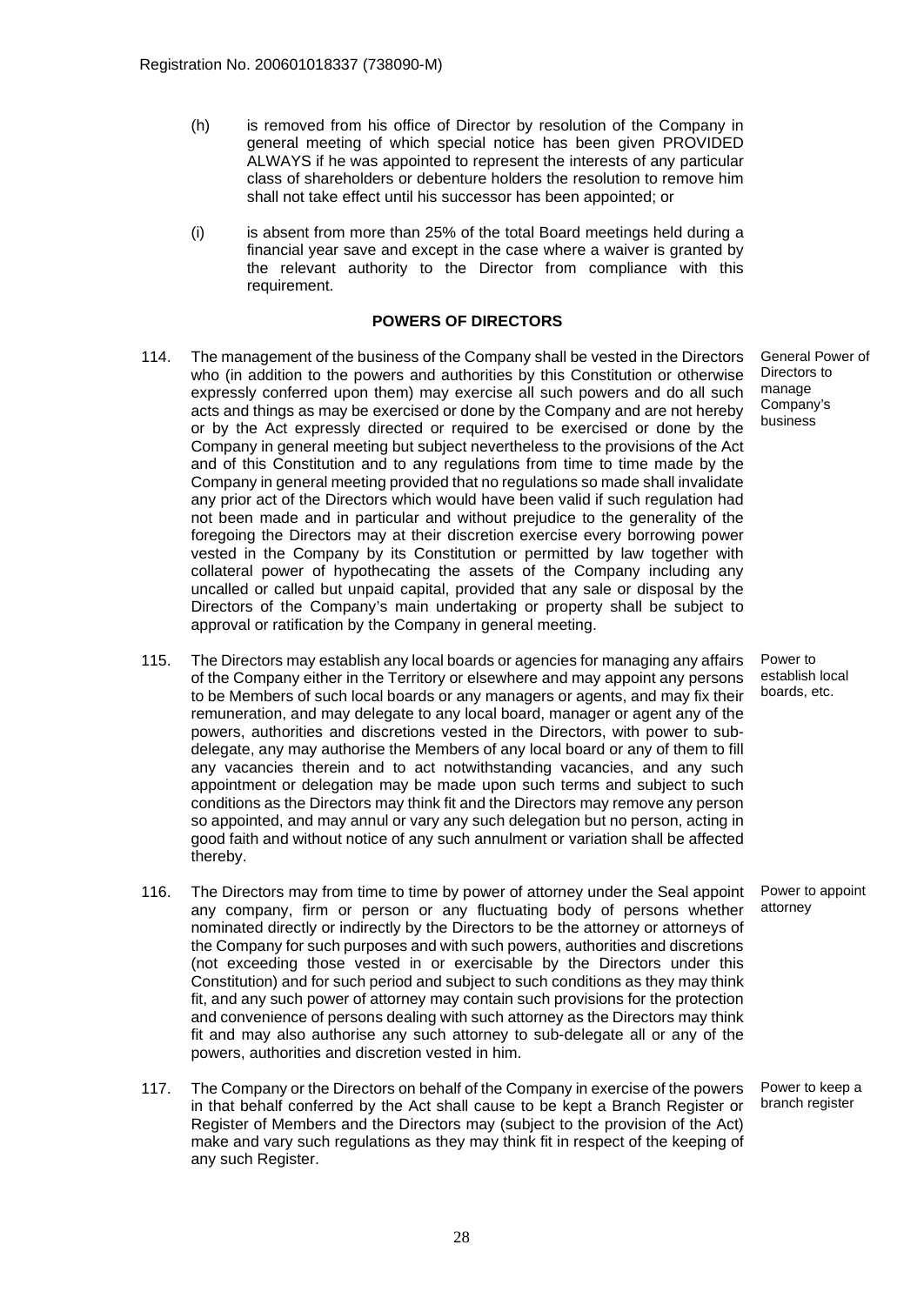118. All cheques, promissory notes, drafts, bills of exchange, and other negotiable or transferable instruments and all receipts for moneys paid to the Company shall be signed, drawn, accepted, endorsed or otherwise executed, as the case may be, in such manner as required by the Act and as the Directors shall from time to time by resolution determine. Signature of cheques and bills

#### **BORROWING POWERS**

119. The Directors may exercise all the powers of the Company to borrow or raise money from time to time for the Company or secure the payment of such sums as they think fit and may secure the repayment or payment of such sums by, mortgage or charge upon all or any part of the undertakings, property or assets of the Company (both present and future) including its uncalled capital for the time being, or by the issue of sukuk, notes, debentures, debenture stock and other securities as they may think fit. borrowing power

## **RETIREMENT, ROTATION AND REMOVAL OF DIRECTORS**

- 120. At the first Annual General Meeting, all the Directors shall retire from office at the conclusion of the meeting. An election of Directors shall take place each year. At subsequent Annual General Meetings, all Directors shall retire from office once at least in each three (3) years and shall be eligible for re-election. A retiring Director shall retain office until the close of meeting at which he retires whether the meeting is adjourned or not. Rotation and retirement of **Directors**
- 121. The Directors to retire in every year shall be those who being subject to retirement by rotation, have been longest in office since their last election but as between persons who become Directors on the same day, the Directors to retire shall unless they otherwise agree among themselves, be determined by lot. Which Directors to retire
- 122. A retiring Director shall be eligible for re-election provided he is not disqualified under the Applicable Laws. Retiring Directors eligible for reelection
- 123. No person shall be eligible for election to the office of Director at any General Meeting unless a notice of intention to propose his election signed by a Member and a notice of his consent to the nomination signed by the nominee have been left at the Office not more than thirty (30) days nor less than eleven (11) clear days before the date appointed for the General Meeting, provided that in the case of a person recommended by the Directors for election, nine (9) clear days' notice only shall be necessary and notice of every candidate for election shall be served on all Members at least seven (7) days prior to the General Meeting at which the election is to take place. The provisions of this Clause shall not apply to the reelection of a retiring Director. Notice of proposal to appoint Directors
- 124. The Company at the meeting at which a Director retires under any provision of this Constitution and the said Director has not offered himself for re-election may, by ordinary resolution fill up the vacated office by electing a person thereto. Filling vacated office
- 125. The Company may from time to time in general meeting, subject to the Act, increase or reduce the number of Directors.

29

Directors'

Number may be increased or decreased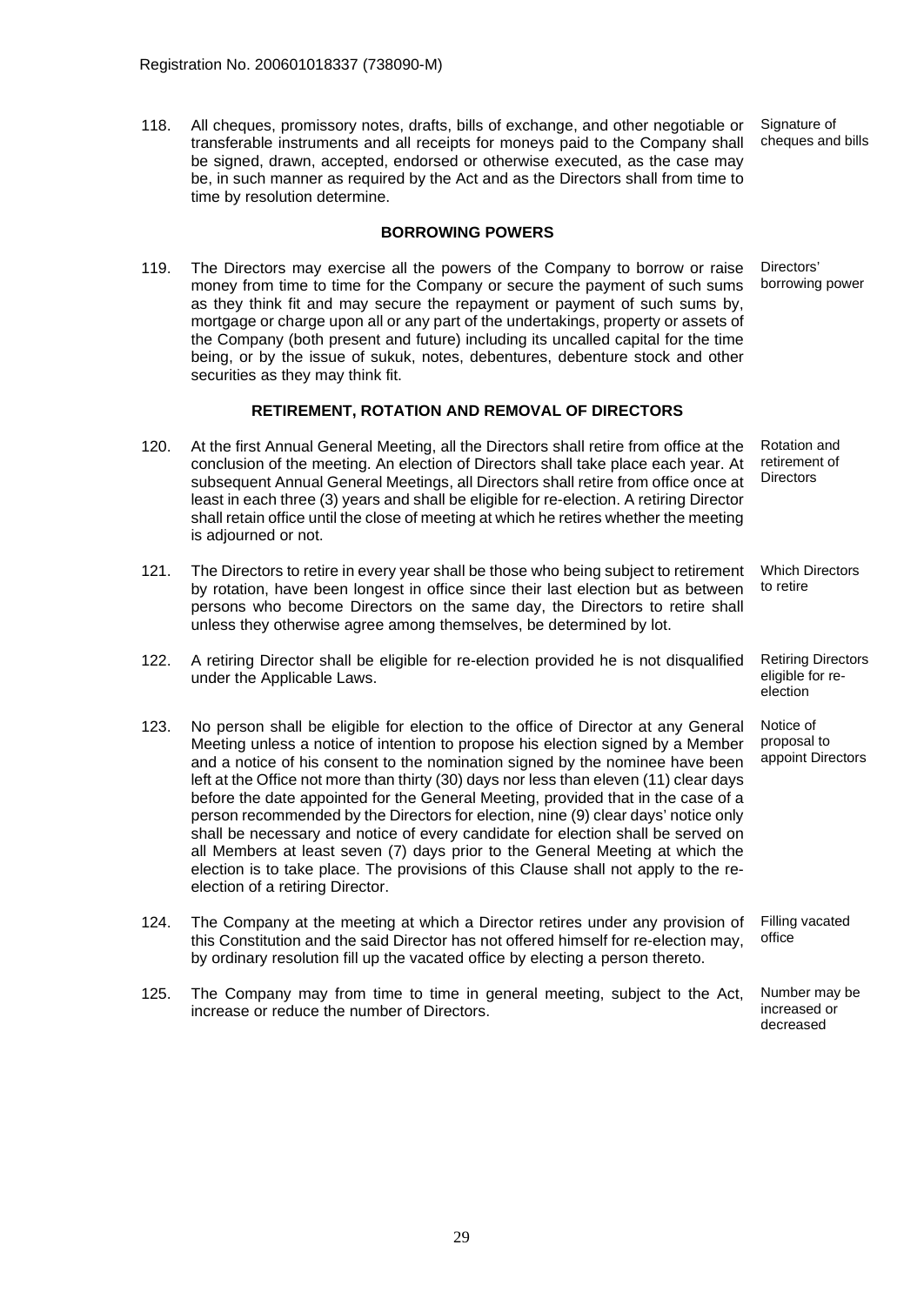126. The Company may by ordinary resolution of which special notice has been given remove any Director before the expiration of his period of office notwithstanding any provisions of this Constitution or of any agreement between the Company and such Director but without prejudice to any claim he may have for damages payable to him in respect of the termination of his appointment as Director or of any other appointment terminating with that as Director. The Company may, by ordinary resolution, appoint another person in his stead. The person so appointed shall hold office so long as the Director in whose place he is appointed would have held the same if he had not been removed. In default of such appointment the vacancy so arising may be filled by the Directors as a casual vacancy. Where such Director was appointed to represent the interests of any particular class of shareholders or debenture holders, the resolution to remove such Director shall not take effect unless the Director's successor has been appointed. Removal of **Director** 

# **PROCEEDINGS OF DIRECTORS**

- 127. The Directors may meet together for the despatch of business, adjourn and otherwise regulate their meetings and proceedings as they think fit and may from time to time determine the quorum necessary for the transaction of business. The quorum for a meeting of the Directors shall be fixed from time to time by the Board and unless so fixed, at least half of the members of the Board for the time being of the Company shall form a quorum for a meeting of the Directors.
- 128. A Director may at any time and the Secretary upon the request of the Director shall summon a meeting of the Directors by giving notice in accordance with Clause 159 below, where applicable.
- 129. A meeting of the Board or a committee appointed by the Board may be held by means of telephone, video conference or telephone conference or other telecommunication facilities which permits all persons participating in the meeting to communicate with each other. A person so participating shall be deemed to be present in person at such meeting and unless otherwise provided in this Constitution, be counted in a quorum and be entitled to vote.
- 130. A Director notwithstanding his interest shall be counted in the quorum present at any meeting where he or any other Director is appointed to hold any office or place of profit under the Company or where the Directors resolve to exercise any of the rights of the Company, (whether by the exercise of voting rights or otherwise) to appoint or concur in the appointment of a Director to hold any office or place of profit under any other company or where the terms of any such appointment as hereinafter mentioned are considered or where any decision is taken upon any contract, arrangement or transaction in which he is in any way interested PROVIDED ALWAYS THAT he had compiled with relevant provisions of the Act and/or the IFSA, where applicable and of this Constitution and PROVIDED FURTHER THAT he shall not take part in any deliberation or vote at the meeting in respect of the contract, arrangement or transaction in which he is interested.
- 131. Questions arising at any meeting shall be decided by a majority of votes. In case of an equality of votes the Chairman shall have a second or casting vote except when only two (2) Directors are competent to vote on the question at issue in which event the Chairman of the meeting shall not have a second or casting vote and the question arising at the meeting shall be deemed to have been lost or not carried.

Directors' Meeting and quorum

Power to convene meeting of Directors

Meeting by electronic communication

Interested Director to be counted in quorum

Questions to be decided by majority of votes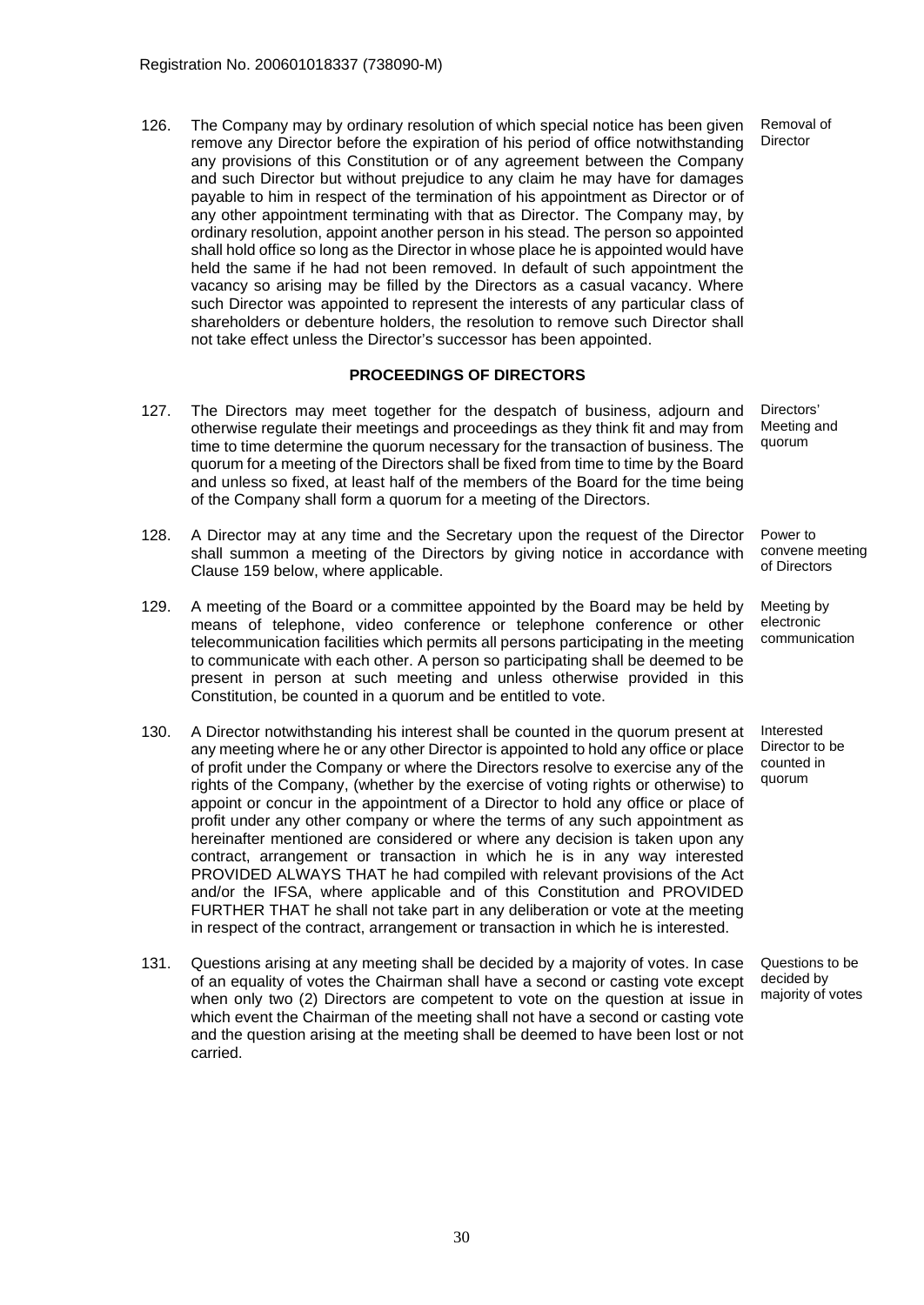- 132. Notwithstanding any provision contained herein, as long as MSI(J) (together with its Permitted Transferee) holds not less than twenty per cent (20%) of the issued and paid up capital of the Company, the Directors shall not pass any resolutions in respect of any of the following matters unless the passing of such resolutions shall be by a majority vote of the Directors including the affirmative vote of at least the director nominated by MSI(J):
	- (a) any proposal to be put to the Members of the Company in General Meeting in respect of any alteration of the share capital of the Company, including the issuance of convertible securities, which is not made in proportion to each Member's shareholding or which is not made for the purposes of complying with regulatory requirements or directions of BNM or the MOF or the Director-General of Takaful; or
	- (b) any proposal to be put to the Members in General Meeting concerning any amendment of the Constitution of the Company.
- 133. The Directors may elect a Chairman and a Deputy Chairman of their meetings and determine the period of which they are to hold office. The Deputy Chairman will perform the duties of the Chairman during the Chairman's absence for any reason. The Chairman or in his absence, the Deputy Chairman shall preside at all meetings of Directors. If neither a Chairman nor Deputy Chairman is elected, or if at any meeting the Chairman or the Deputy Chairman is not present within fifteen (15) minutes of the time appointed for holding the same, the Directors present shall choose one of their number to be Chairman of such meeting. Any Director acting as Chairman of a meeting of the Directors shall have the Chairman's right to a second or casting vote whenever there is an equality of votes subject however to the exception specified in Clause 131.
- 134. The Directors may delegate any of their powers to Committees consisting of such member(s) of their body or person(s) as they may think fit. Any Committee so formed shall in the exercise of the powers so delegated conform to any regulations that may be imposed on it by the Directors.

All acts done by such Committee in conformity with such regulations and in fulfilment of the purposes for which it is appointed, but not otherwise, shall have the like force and effect as if done by the Board, and the Board, subject to Clauses 101 and 102 above, shall have power to remunerate the members of any special Committee in accordance with this Constitution, and such remuneration may be charged to the current expenses of the Company

- 135. The meetings and proceedings of any such Committee shall be governed by the provisions of this Constitution regulating the meetings and proceedings of Directors so far as the same are applicable and are not superseded by any regulations made by the Directors under the last preceding Clause.
- 136. All acts done by any meeting of the Directors, or of a Committee, or by any person acting as a Director, shall as regards all persons dealing in good faith with the Company, notwithstanding that it shall afterwards be discovered that there was some defect in the appointment of such Directors or person acting as aforesaid, or that they or any of them were disqualified to be a Director or had vacated office or were not entitled to vote be as valid as if every such person had been duly appointed and qualified to be a Director and had been entitled to vote.

Chairman and Deputy Chairman

Directors may delegate powers to Committee

Proceedings at **Committee** meetings

Validity of acts of Directors and **Committee**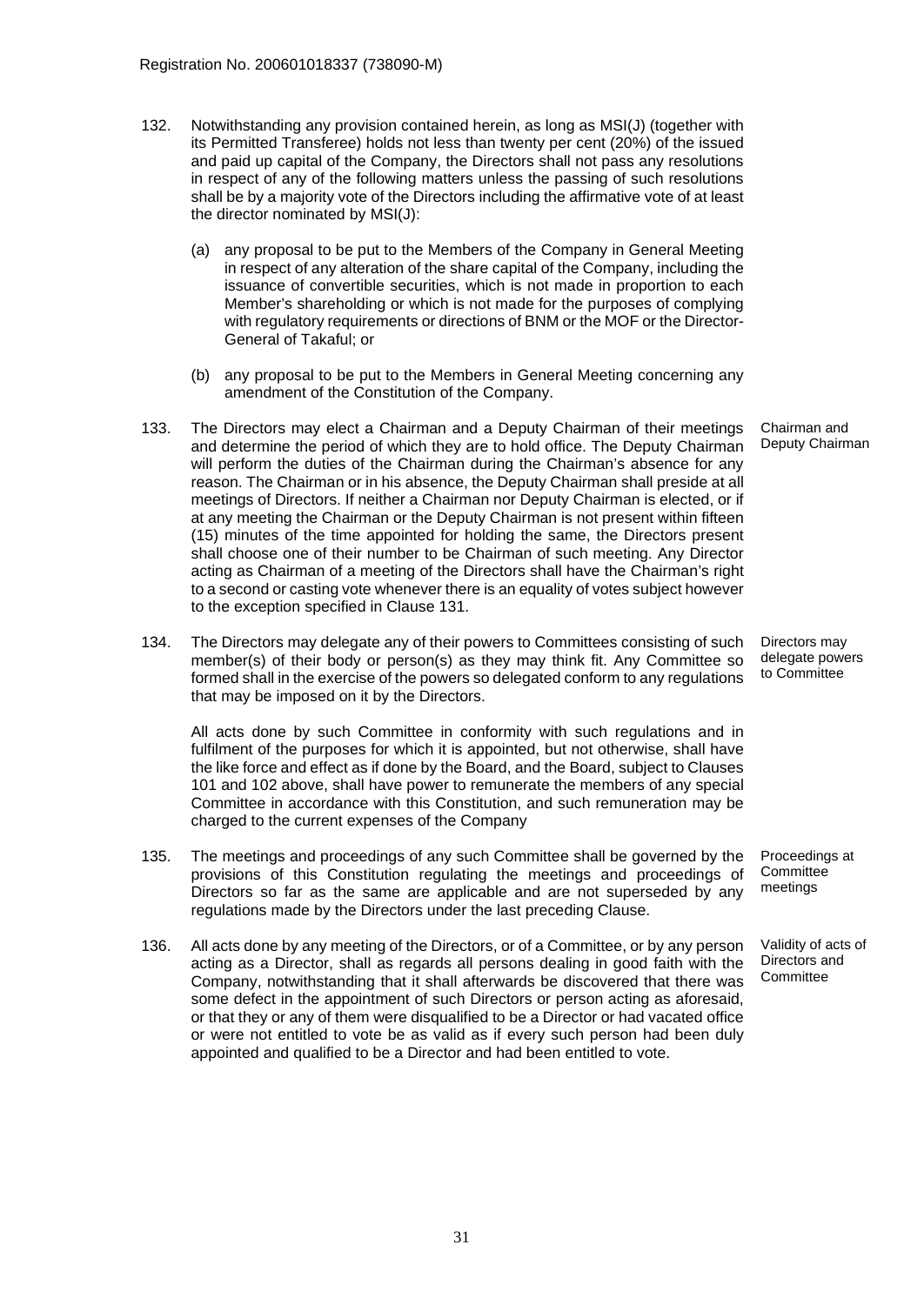137. A resolution in writing signed or assented to by a majority in number of the Directors then entitled to receive notice of meeting of the Board (save for the interested Directors referred to in Clause 108 above), shall be as effective for all purposes as a resolution passed at a meeting of the Directors duly convened, held and constituted and may consist of several documents in like form, each signed or assented to by one or more of the Directors. Any such document may also be accepted as sufficiently signed or assented to by a Director if such signature or assent is transmitted to the Company by any electronic means.

Resolution in writing valid and effectual under certain circumstances

#### **SEAL**

- 138. The Directors shall provide for the safe custody of the Seal, which shall only be used by the authority of the Directors or of a Committee authorised by the Directors in that behalf, and every instrument to which the Seal is affixed shall be signed by a Director and shall be countersigned by the Secretary or by a second Director or by some other person appointed by the Directors for the purpose. The Directors may in relation to share and debenture stock certificates and debentures make such regulations as they think fit determining the persons and the number of such persons in whose presence the Seal shall be affixed and the manner in which signatures may be reproduced. Seal of Company and its use
- 139. The Company or the Directors on behalf of the Company may exercise the powers conferred by the provisions of the Act with regard to having an official seal for use abroad which shall be exact copy of the Seal, with the addition on its face of the place where it is to be used and the powers conferred by the provisions of the Act with regard to the keeping of a Branch Register. Seal for use abroad

#### **MINUTES**

- 140. (1) The Directors shall cause minutes to be duly entered in books provided Minutes for the purpose:-
	- (a) of all appointments of officers made by the Directors;
	- (b) of all the names of the Directors present at each meeting of the Directors and of any Committee of Directors;
	- (c) of all resolutions and proceedings at General Meetings and of meetings of the Directors and Committee of Directors; and
	- (d) of all orders made by the Directors and Committee of Directors.
	- (2) Any such minutes of any meeting of the Directors, or of any Committee of Directors, or of the Company, if purporting to be signed by the Chairman of such meeting, or by the Chairman of the next succeeding meeting shall be receivable as prima facie evidence of the matters stated in such minutes. Signature on minutes
	- (3) The books containing the minutes of proceedings of any general meeting shall be kept by the Company at the Office and shall be open to the inspection of any Member during normal office hours without charge.
	- (4) Any Member shall be entitled to be furnished within fourteen (14) days or such other period as may be required under the Act, after he has made a request in writing in that behalf to the Company with a copy of any minutes specified in sub-paragraph (3) of this Clause at a charge not exceeding Ringgit Malaysia Two (RM2.00) for every hundred words thereof.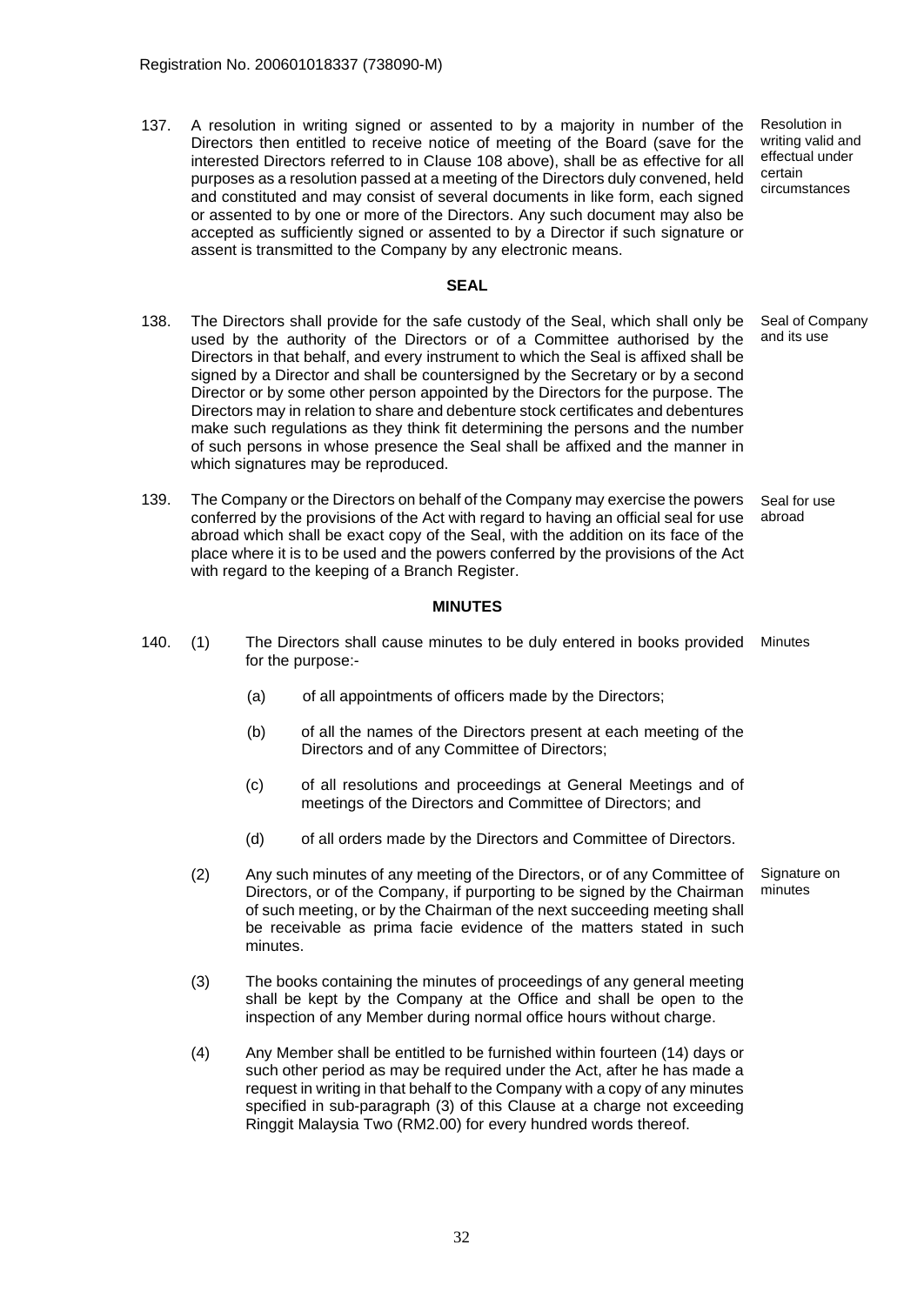## **SECRETARY**

141. The Secretary or Secretaries shall in accordance with the Act be appointed by the Board for such term, at such remuneration and upon such conditions as they may think fit, and any Secretary or Secretaries so appointed may be removed by them. **Secretary** 

## **REGISTER OF DIRECTORS, MANAGERS AND SECRETARIES**

142. The Directors shall cause to be kept a Register of Directors, Managers and Secretaries of the Company at the Registered Office as required under the Act.

## **AUTHENTICATION OF DOCUMENTS**

143. Any Director or the Secretary or any person appointed by the Directors for the purpose shall have power to authenticate any documents affecting the Constitution of the Company and any resolutions passed by the Company or the Directors, and any books, records, documents and accounts relating to the business of the Company, and to certify copies thereof or extracts therefrom as true copies or extracts.

## **DIVIDENDS AND RESERVE FUND**

- 144. The Directors may from time to time declare and pay dividends including dividendin-specie, out of profits of the Company if the Company is solvent. For this purpose, the Company is regarded as solvent if the Company is able to pay its debts as and when the debts become due within twelve (12) months immediately after the dividend is paid. No higher dividend shall be paid than is authorised by the Directors and the declaration of the Directors as to the amount of the net profits shall be conclusive. Dividend
- 145. Subject to the provisions hereinafter contained and to the rights of Members entitled to shares with special rights as to dividends, all dividends shall be paid to the Members in proportion to the amounts paid up on their shares. For the purposes of this Clause no amounts paid on a share in advance of calls shall be treated as paid on such share. All dividends shall be apportioned and paid proportionately to the amounts paid or credited as paid on the shares during any portion or portions of the period in respect of which the dividend is paid up except that if any share is issued on terms providing that it shall rank for dividend as if paid up (in whole or in part) as from a particular date or that it shall not rank for dividend declared in respect of any period or periods that share shall rank for dividend accordingly.
- 146. The Directors may, before authorising the payment of a dividend, set aside out of the profits of the Company, such sums as they think proper as a reserve fund or reserve funds, which shall, at the discretion of the Directors, be applicable for meeting contingencies, or for the gradual liquidation of any debt or liability of the Company or for repairing or maintaining any works connected with the business of the Company, or, as to the whole or in part, be applicable for equalising dividends, or for distribution by way of bonus among the Members of the Company for the time being on such terms and in such manner as the Company in General Meeting shall from time to time determine, and pending such application, the Directors may employ the sums from time to time so set apart as aforesaid in the business of the Company, or invest the same in such securities (other than the share of the Company) as they may select. The Directors may also without placing the same to reserve from time to time carry forward such sums as may be deemed expedient in the interests of the Company.

Power to authenticate documents

Dividend in proportion to amounts paid up

Creation of reserve fund and distribution of bonus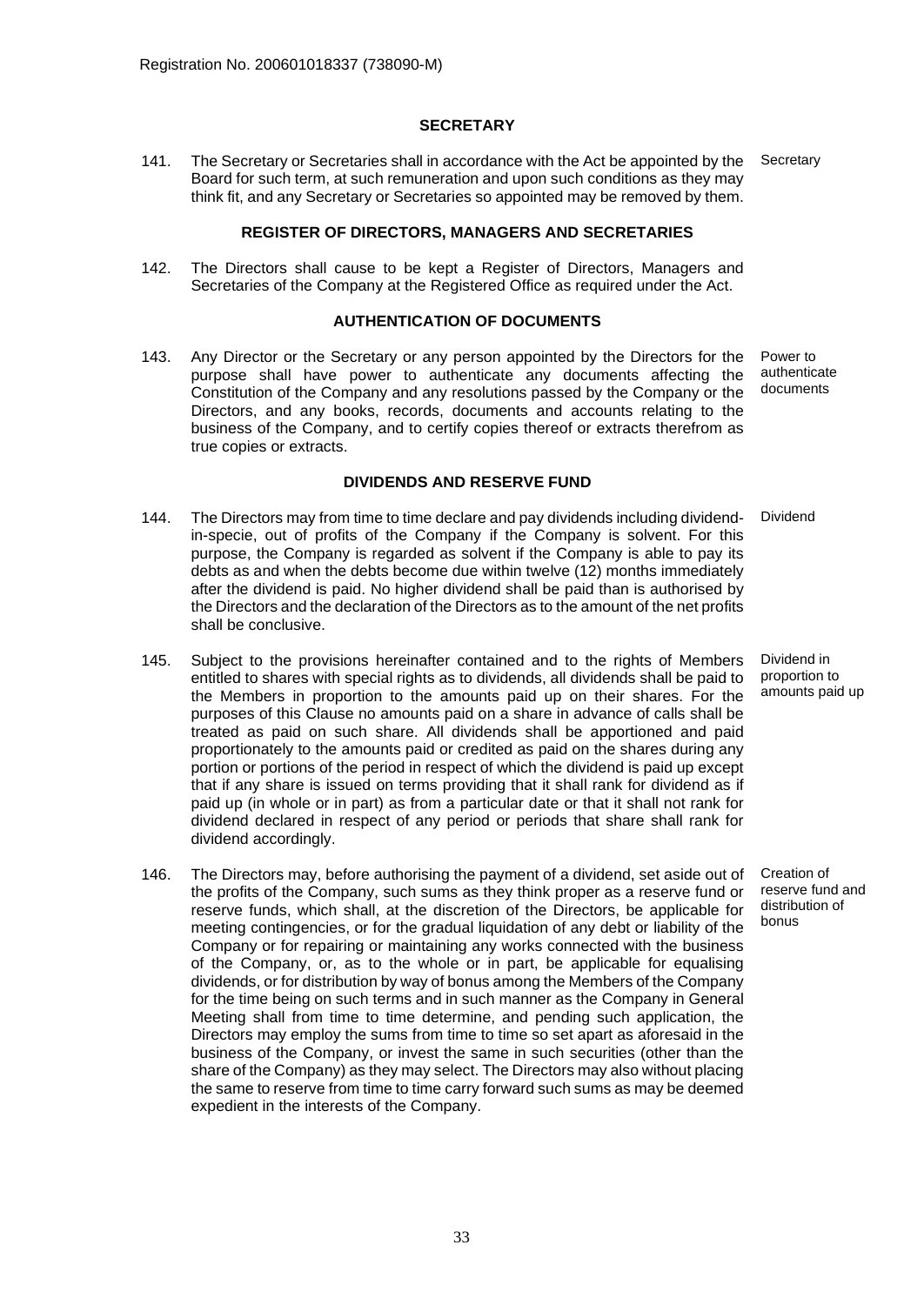- 147. (1) The Directors may deduct from any dividend payable to any Member all sums of money (if any) immediately payable by him to the Company on account of calls or otherwise in relation to the shares of the Company held by him.
	- (2) The Directors may retain any dividends or other moneys payable on or in respect of a share other than fully paid shares on which the Company has a lien and may apply the same in or towards satisfaction of the debt, liabilities or engagements in respect of which the lien exists.
	- (3) The Directors may retain the dividends payable upon shares in respect of which any person is under the provisions as to the transmission of shares hereinbefore contained entitled to become a Member, or which any person is under those provisions entitled to transfer, until such person shall become a Member in respect of such shares or shall transfer the same.
	- (4) A transfer of shares shall not pass the right to carry dividend declared on such shares before the registration of the transfer.
- 148. Any authorisation by the Directors in relation to the declaration and payment of a dividend pursuant to Clause 144 may resolve that such dividend be paid wholly or in part by the distribution of specific assets, and in particular of paid-up shares, debentures, or debentures stock of the Company, or paid-up shares, debentures, or debenture stock of any other company, or in any one or more of such ways and where any difficulty arises in regard to the distribution, the Directors may settle the same as they think expedient, and fix the value for distribution of the specific assets or any part thereof and may determine that cash payments shall be made to any Member upon the footing of the value so fixed in order to adjust the rights of all parties and may vest any such specific assets in trustees as may seem expedient to the Directors.
- 149. (1) Unless otherwise directed any dividend, compensation or other money payable in cash in respect of shares may be paid by cheque or warrants sent through the post to the last registered address of the Member or paid via electronic transfer of remittance to the bank account provided by the Member. Every cheque or warrant or electronic transfer of remittance shall be made payable to the order of the person to whom it is sent and the payment of such cheque or warrant or electronic transfer of remittance shall operate as a good discharge to the Company notwithstanding that it may subsequently appear that the same has been stolen or that the endorsement thereon has been forged. Every such cheque or warrant or electronic transfer of remittance shall be sent at the risk of the person entitled to the money thereby represented. No unpaid dividend or unpaid compensation shall bear any income as against the Company.
	- (2) The Company shall not be responsible for the loss of any cheque, draft, dividend warrant or postal order which shall be sent by post duly addressed to the Member for whom it is intended.
	- (3) The Company may exercise the power to cease sending cheques for dividend entitlements or dividend warrants after the first occasion on which such a cheque or warrant is returned undelivered.
- 150. No dividend shall be paid otherwise than out of the profits or shall bear any income against the Company.

Dividends paid by distribution in specie

Dividend warrant may be sent by post and unpaid divided to bear no interest

Dividends payable from profits only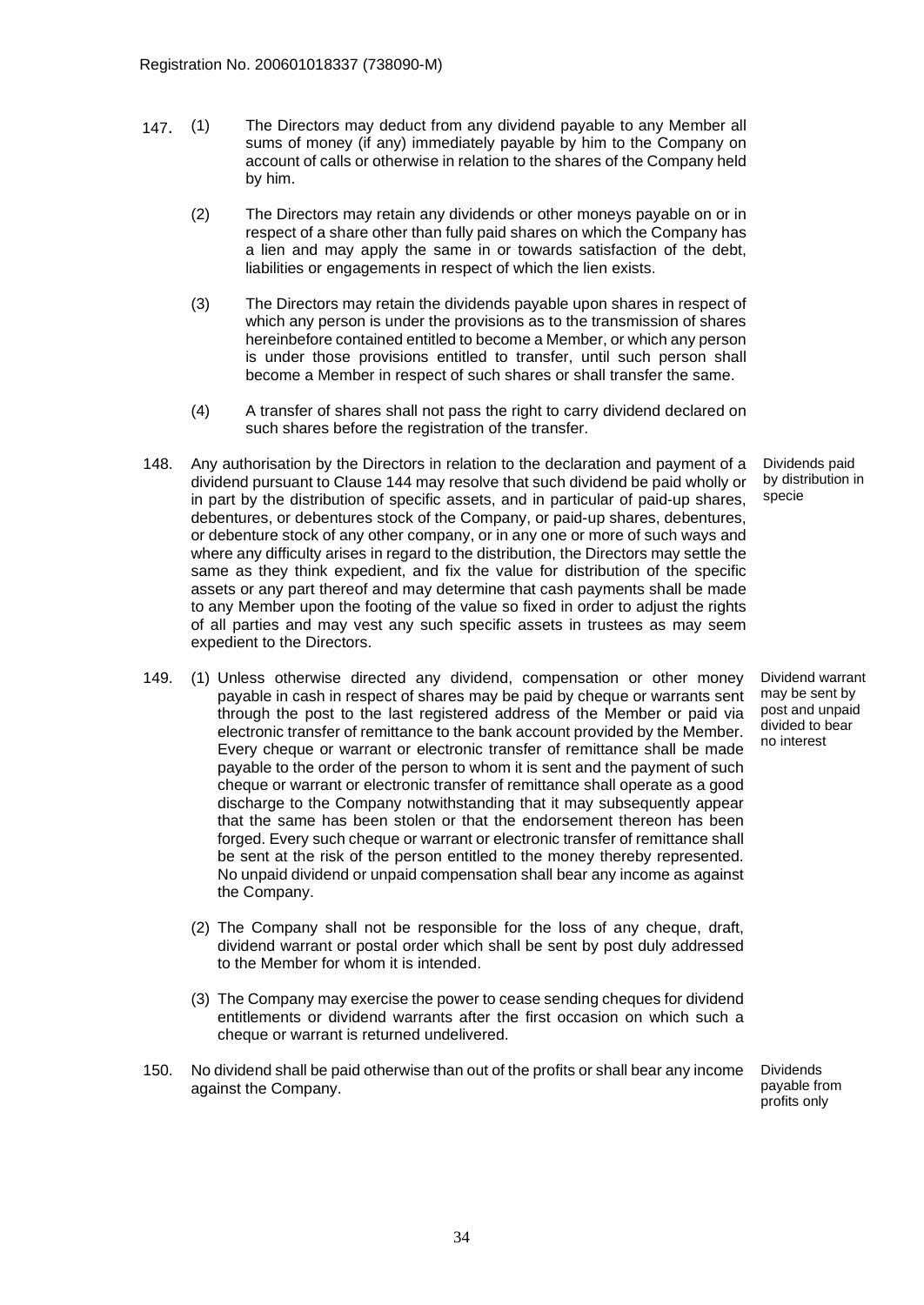#### **CAPITALISATION OF PROFITS**

- 151. The Company in General Meeting may upon the recommendation of the Directors resolve that it is desirable to capitalise any part of the amount for the time being standing to the credit of any of the Company's reserve accounts or to the credit of the profit and loss account or otherwise available for distribution, and accordingly that such sum be set free for distribution amongst the Members who would have been entitled thereto if distributed by way of dividend and in the same proportion on condition that the same be not paid in cash but be applied either in or towards paying up any amounts for the time being unpaid on any shares held by such Members respectively or paying up in full unissued shares or debentures of the Company to be allotted and distributed credited as fully paid up to and amongst such Member in the proportion aforesaid, or partly in the one way and partly in the other, and the Directors shall give effect to such resolution.
- 152. Whenever such a resolution as aforesaid shall have been passed the Directors shall make all appropriations and applications of the undivided profits resolved to be capitalised thereby, and all allotments, and issues of fully paid shares or debentures, if any, and generally shall do all acts and things required to give effect thereto, with full power to the Directors to make such provision by the issue of fractional certificates, on the application by the Member or by payment in cash or otherwise as they think fit for the case of shares or debentures becoming distributable in fractions, and also to authorise any person to enter on behalf of all Members entitled thereto into an agreement with the Company providing for the allotment to them respectively, credited as fully paid up, of any further shares or debentures to which they may be entitled upon such capitalisation, or (as the case may require) for the payment by the Company on their behalf, by the application thereto of their respective proportions of the profits resolved to be capitalised, of the amounts or any part of the amounts remaining unpaid on their existing shares, and any agreement made under such authority shall be effective and binding on all such Members.

#### **FINANCIAL STATEMENTS**

- 153. The Directors shall cause proper accounting and other records to be kept and shall distribute copies of balance sheets and other documents as required by the Act and shall from time to time determine whether and to what extent and at what times and places and under what conditions or regulations the accounting and other records of the Company or any of them shall be open to the inspection of Members not being Directors, and no Member (not being a Director) shall have any right of inspecting any account or book or paper of the Company except as conferred by statute or authorised by the Directors or by the Company in General Meeting. Subject always to the Act, the books of account or records of operations shall be kept at the Office or at such other place as the Directors think fit and shall at all times be open to inspection by the Directors.
- 154. The Directors shall from time to time in accordance with the Act, cause to be prepared, circulated to the Members and laid before the Company in General Meeting such audited financial statements and report as are referred to in the Act.

#### **LANGUAGE**

155. Where any financial statements, minute books or other records required to be kept Languageby the Act is not kept in the Malay or English language, the Directors shall cause a true translation in Malay or English language of such financial statements, minute books and other records to be made from time to time at intervals of not more than seven (7) days and shall cause such translations to be kept with the original financial statements, minute books and other records for so long as the original financial statements, minute books and other records are required by the Act to be kept.

Capitalisation of profits

Directors to keep proper accounts

Presentation of financial statements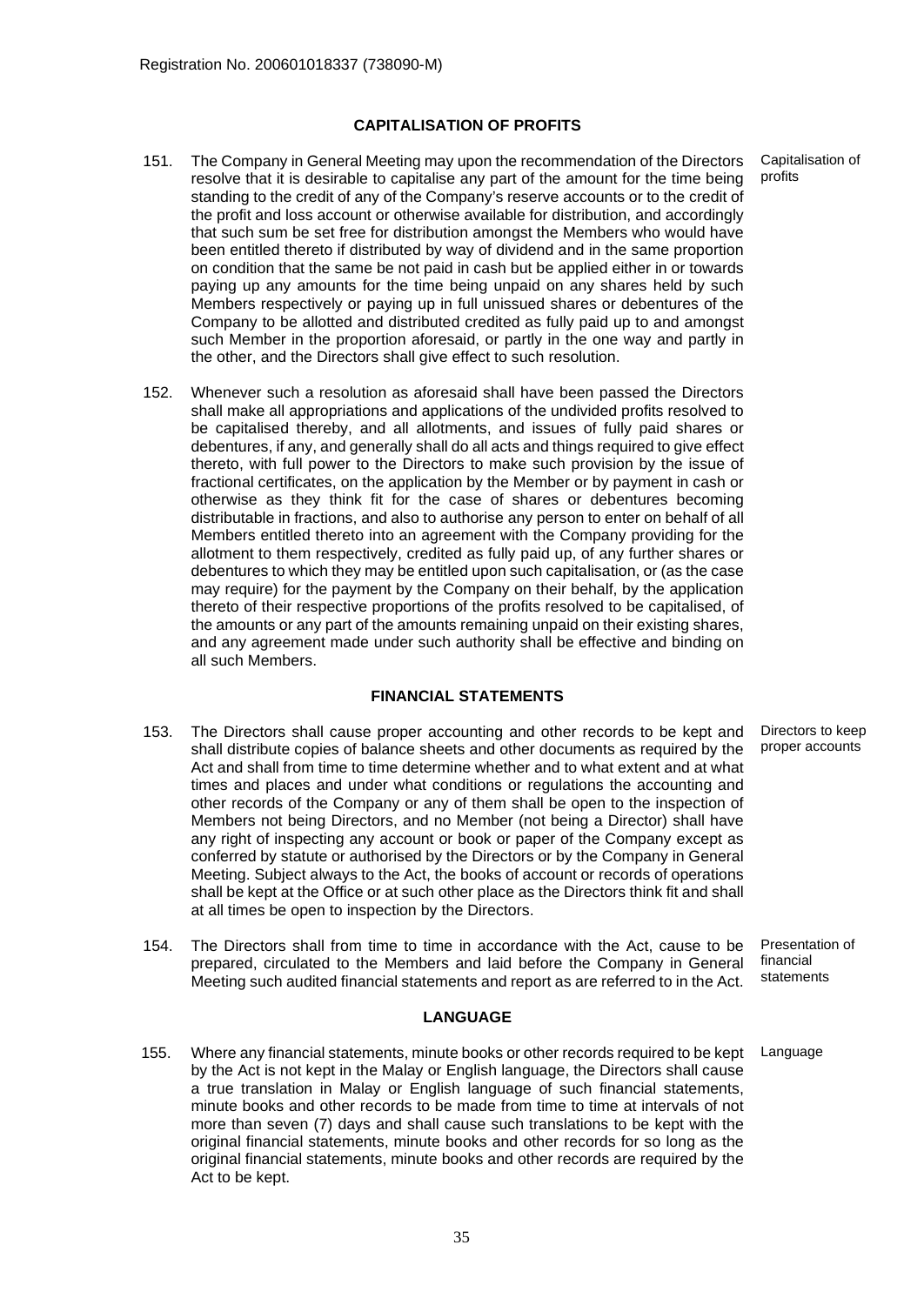#### **AUDIT**

- 156. Once at least in every year the financial statements of the Company shall be examined, and the correctness of the financial statements ascertained by one or more Auditor or Auditors. Financial
- 157. The Company at each Annual General Meeting shall appoint an Auditor or Auditors to hold office until the next Annual General Meeting, and their appointment, remuneration, rights and duties shall be regulated by the Act and/or the IFSA, where applicable.
- 158. Every financial statements of the Company when audited and laid before the Company at a General Meeting shall be conclusive, except as regards any error discovered therein, within three (3) months next after such general meeting. Whenever any such error is discovered within that period, the financial statements shall forthwith be corrected by the Directors and an entry made in their minute book and henceforth shall be conclusive.

**NOTICES**

- 159. A notice or any other document may be served by the Company or the Secretary, in printed form or in CD-ROM or DVD-ROM format or in such other form of electronic media including publications on the Company's website, notification by electronic means including email, short messaging service, multimedia, social media programme, application or such other mode, programme or platform capable of performing a similar function or any combination thereof, upon any Member, Director or Auditor as the case may be either by hand, telephone, facsimile or sending it by post addressed to such Member or Director at the last known address as the case may be or by electronic means to the electronic address provided by the Member (as appearing in the Register of Members) or Directors (as appearing in the Register of Directors or provided by the Director) PROVIDED THAT:
	- (1) If the Company publishes any notice or other document on its website, the Company shall immediately notify the Member in writing of the publication of such notice or other document and provided a designated access link or address where a copy of such notice or other document may be obtained provided further that the Company shall comply with the Act in respect of the publication of a notice of meeting on a website;
	- (2) If the Company gives any notice or other document via electronic mail, the Company shall maintain records of the electronic mail being sent and that no written notification of delivery failure is received by the Company;
	- (3) If the Member requests for a hard copy of the notice or other documents, the Company shall deliver the physical copy of such notice or other document to the Member free of charge as soon as reasonably practicable; and
	- (4) If a document is required to be completed by the Member in respect of a right issue or offer for sale, the Company shall deliver such document to the Member through electronic mail, in hard copy or in any other manner as practicable from time to time.

statements to be audited annually

Appointment of Auditors

Audited financial statements conclusive

Mode of service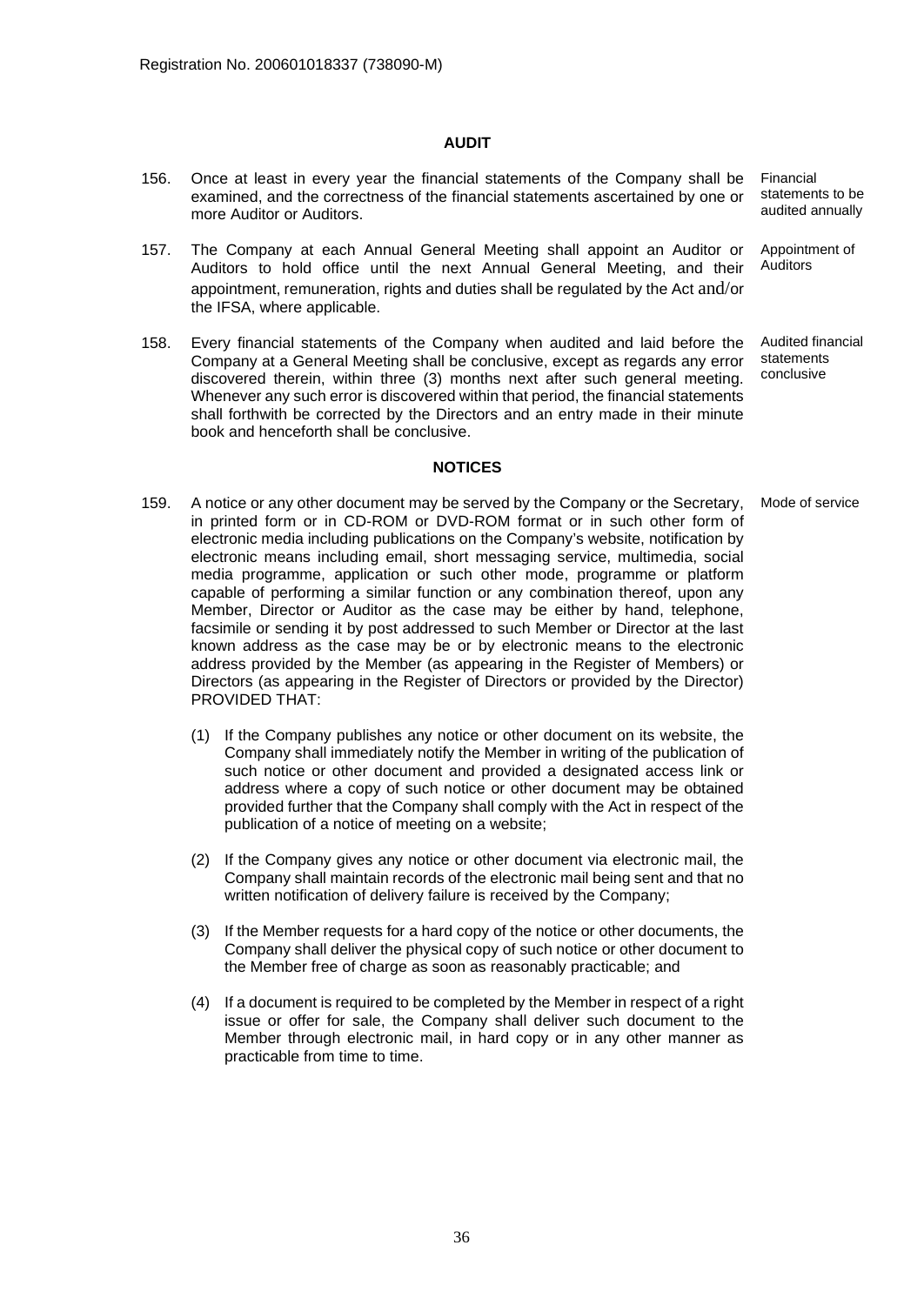- 160. Each holder of registered shares, whose registered place of address is not in Address Malaysia, may from time to time notify in writing to the Company an address in Malaysia, which shall be deemed to be his registered place of address within the meaning of the last preceding Clause otherwise the notice or any other document may be sent to him, by post or by electronic means to his registered address appearing in the Register.
- 161. Every person who, by operation of law, transfer, transmission or other means whatsoever, shall become entitled to any share, shall be bound by every notice in respect of such share, which, previously to his name and address being entered in the Register of Members as the registered holder of such share, shall have been duly given to the person from whom he derives the title to such share PROVIDED ALWAYS that a person entitled to a share in consequence of the death or bankruptcy of a Member, upon supplying to the Company such evidence as the Directors may reasonably require to show his title to the share, and upon supplying also an address within Malaysia for the service of notices, shall be entitled to have served upon him at such address any notice or document to which the Member but for his death or bankruptcy would be entitled, and such service shall for all purposes be deemed a sufficient service of such notice or document on all persons interested (whether jointly with or as claiming through or under him) in the share.
- 162. (1) A notice or other document if served or sent personally shall be deemed to have been served upon delivery or if served or sent by post, facsimile or other electronic means, shall be deemed to have been served or delivered on the day on which the envelope or wrapper containing the same is posted or the message contained in the notice or document is transmitted, as the case may be. **Notice** 
	- (2) A certificate in writing signed by any Manager, Secretary or other Officer of the Company that a letter, envelope or wrapper containing the notice or other document was properly addressed and put into the Post Office letter box or in case of a facsimile or other electronic means that other facsimile or other electronic means was properly transmitted shall be conclusive evidence thereof.
- 163. Any notice or document sent by hand, post, facsimile or electronic means to, or left at the registered address of any Member in pursuance of this Constitution, shall, notwithstanding such Member be then deceased and whether or not the Company have notice of his demise, be deemed to have been duly served in respect of any registered shares, whether held solely or jointly with other persons by such Member, until some other person be registered in his stead as the holder or joint holder thereof, and such service shall for all purposes of this Constitution be deemed a sufficient service of such notice or document on his personal representatives and all persons, if any, jointly interested with him in any such share. Notice valid though Member deceased
- 164. Any notice on behalf of the Company or of the Directors shall be deemed effectual if it purports to bear the signature of the Secretary or Secretaries or any one of them other duly authorised Officer of the Company whether such signature is printed or written. or printed

Signature written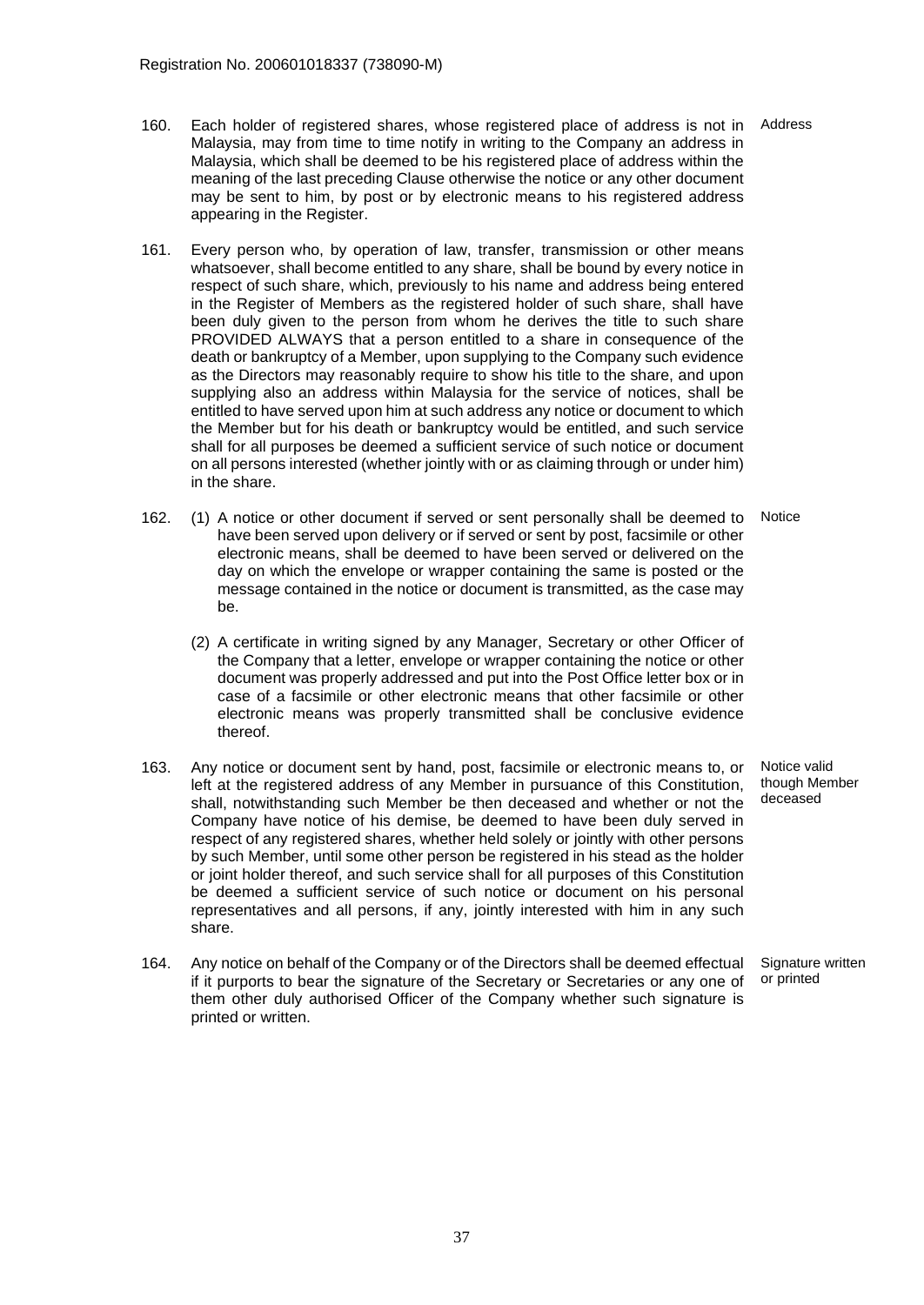#### **WINDING UP**

- 165. If the Company shall be wound up, whether voluntarily or otherwise, the liquidators may, with the sanction of a special resolution, divide among the Members in specie or kind, the whole or any part of the assets of the Company and whether or not the assets shall consist of property of one kind or shall consist of properties of different kinds and may for such purpose set such value as they deem fair upon anyone or more class or classes of property to be divided as aforesaid and may determine how such division shall be carried out as between the Members or different classes of Members. The liquidators may with the like sanction, vest any part of the assets of the Company in trustees upon such trusts for the benefit of the Members, or any of them, as the liquidators with the like sanction, shall think fit. Distribution in specie
- 166. If the Company shall be wound up, and the assets available for distribution among the Members as such shall be insufficient to repay the whole of the paid-up capital, such assets shall be distributed so that, as nearly as may be, the losses shall be borne by the Members in proportion to the capital paid-up, or which ought to have been paid-up, at the commencement of the winding up, on the shares held by them respectively. But this Clause is to be without prejudice to the rights of the holders of shares issued upon special terms and conditions. If however the assets available for distribution among the Members shall be more than sufficient to repay the whole of the capital paid-up at the commencement of the winding-up, the excess shall be distributed among the Members in proportion to the capital paid-up or which ought to be paid at the commencement of the winding up, on the shares held by them respectively. Distribution on winding up
- 167. On a voluntary winding up of the Company, no commission or fee shall be paid to a liquidator without the prior approval of the Members in general meeting or ratified by the Members in general meetings. The amount of such payment shall be notified to all Members not less than seven (7) days prior to the Meeting at which it is to be considered. Liquidator's

#### **INDEMNITY**

168. Every Director, Manager, Secretary or Officer for the time being of the Company, and any trustees for the time being acting in relation in any of the affairs of the Company and their heirs, executors and administrators respectively, shall be indemnified out of the assets of the Company from and against all actions, proceedings, costs, charges, losses, damages and expenses which they or any of them shall or may incur or sustain by reason of any act done, or omitted in or about the execution of their duty in their respective offices or trusts, except such (if any) as they shall incur or sustain by or through their own negligence, default, breach of duty or breach of trust respectively, and no such officer or trustee shall be answerable for the acts, receipts, neglects, or defaults of any other officer, or trustee, or for joining in any receipt for the sake of conformity, or for the solvency or honesty of any bankers or other person with whom any moneys or effects belonging to the Company may be lodged or deposited for safe custody, or for any insufficiency or deficiency of any security upon which any moneys of the Company shall be invested or for any other loss or damage due to any such cause as aforesaid, or which may happen in or about the execution of his office or trust, unless the same shall happen through the negligence, default, breach of duty or breach of trust of such officer or trustee.

commission

Company to indemnify